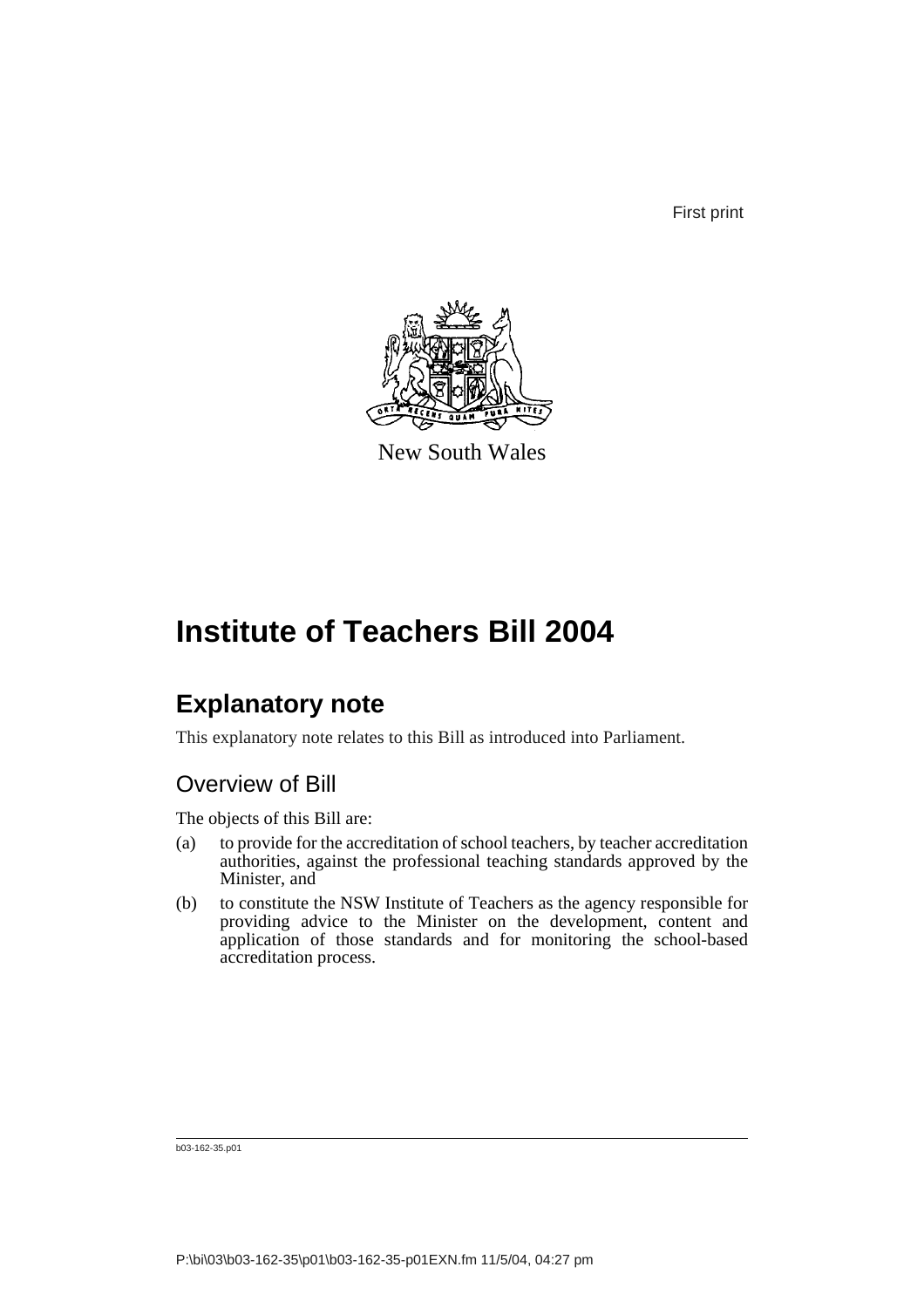Explanatory note

## Outline of provisions

## **Part 1 Preliminary**

**Clause 1** sets out the name (also called the short title) of the proposed Act.

**Clause 2** provides for the commencement of the proposed Act on a day or days to be appointed by proclamation.

**Clause 3** defines certain words and expressions used in the proposed Act. The expressions *teach* and *teacher* will cover those persons who deliver courses of study designed to implement the curriculum for primary and secondary schools and who are responsible for assessing student participation, performance and progress in such courses.

**Clause 4** defines *teacher accreditation authority* for the purposes of the proposed Act. In the case of a government school, the teacher accreditation authority will be the Director-General of the Department of Education and Training or a person or body approved by the Director-General. In the case of a non-government school, the teacher accreditation authority will be the Minister or a person or body approved by the Minister.

**Clause 5** makes it clear that the proposed Act does not affect the operation of the mutual recognition laws.

## **Part 2 NSW Institute of Teachers**

## **Division 1 Constitution and functions of Institute**

**Clause 6** constitutes the NSW Institute of Teachers as a statutory corporation.

**Clause 7** specifies the functions of the Institute, which will include providing advice to the Minister on the development, content and application of the professional teaching standards that may be approved by the Minister under the proposed Act. The functions of the Institute do not extend to industrial matters concerning teachers.

**Clause 8** provides that the Institute is subject to the direction and control of the Minister.

## **Division 2 Office of Chairperson**

**Clause 9** provides for a person to be appointed by the Minister as Chairperson of the Board of Governance. The same person also holds office as Chairperson of the Quality Teaching Council. The Chairperson's functions will include co-ordinating the functions of the Board and the Council.

Explanatory note page 2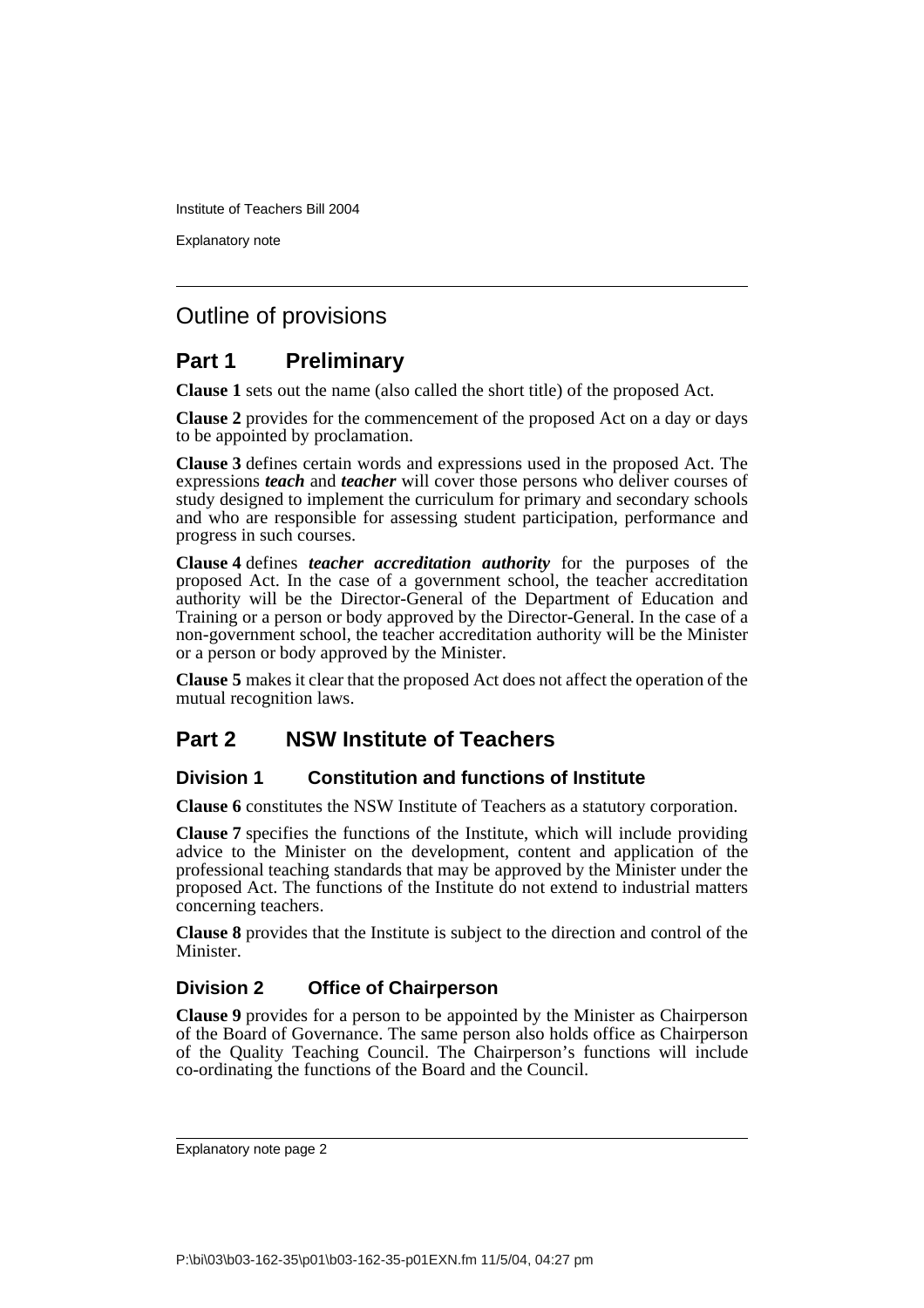Explanatory note

#### **Division 3 Board of Governance**

**Clause 10** establishes a Board of Governance for the Institute. The Board will consist of the Chairperson, 3 persons appointed by the Minister and the Chief Executive of the Institute.

**Clause 11** specifies the functions of the Board.

### **Division 4 Quality Teaching Council**

**Clause 12** establishes the Quality Teaching Council which will have the function of providing advice to the Institute but only in relation to the Institute's functions.

**Clause 13** provides for the membership of the Council. It will consist of 10 elected teachers, 10 members appointed by the Minister and the Chairperson.

### **Division 5 Chief Executive and staff of Institute**

**Clause 14** provides for the Chief Executive of the Institute (whose position is created and held under the *Public Sector Employment and Management Act 2002*) to have responsibility for the day-to-day management of the affairs of the Institute.

**Clause 15** provides that the staff of the Institute are to be employed under the Chapter 2 of the *Public Sector Employment and Management Act 2002* (i.e. they will be employed in the Public Service). The Institute may also employ other staff for special purposes and may engage consultants.

## **Part 3 Roll of teachers**

**Clause 16** requires the Institute to maintain a roll of teachers. The roll will consist of the electoral list and the accreditation list.

**Clause 17** provides that the electoral list contains the names and contact details of all teachers in New South Wales. A person who is enrolled on the electoral list will be able to vote in an election of the teacher members of the Quality Teaching Council.

**Clause 18** provides that the accreditation list will contain certain particulars in relation to each person who is accredited under the proposed Act. The accreditation list will also contain the details of decisions by teacher accreditation authorities to refuse applications for accreditation or to revoke a person's accreditation.

Explanatory note page 3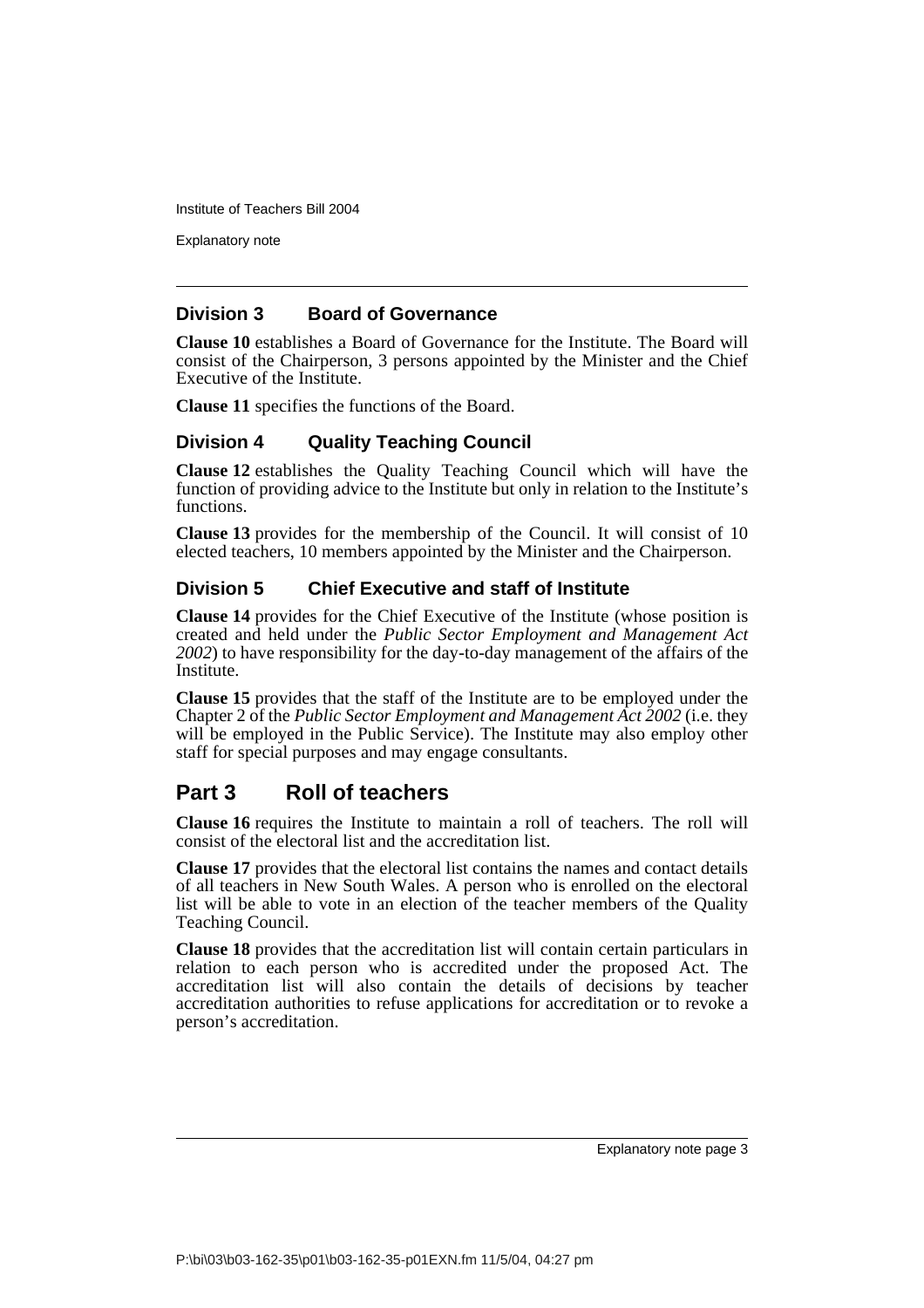Explanatory note

## **Part 4 Accreditation of teachers**

#### **Division 1 Professional teaching standards**

**Clause 19** enables the Minister to approve, having regard to the advice of the Institute, professional teaching standards for the purposes of the accreditation scheme under the proposed Act.

**Clause 20** specifies the matters that may be dealt with by the professional teaching standards. The standards may provide for the approval by the Minister of initial and continuing teacher education courses or programs that are relevant to the accreditation of persons under the proposed Part.

#### **Division 2 Accreditation scheme—general provisions**

**Clause 21** enables teacher accreditation authorities to accredit persons who are employed to teach in schools (or who have applied for teaching positions) and to revoke any such accreditation. The accreditation of a person has effect in relation to all schools. A person's accreditation does not necessarily limit the areas of study in which the person teaches.

**Clause 22** requires a teacher accreditation authority to notify the Institute of any decision by the authority under the proposed Part.

**Clause 23** contains provisions relating to the accreditation process.

**Clause 24** specifies some of the grounds on which a teacher accreditation authority may revoke the accreditation of a person.

**Clause 25** requires a person who is accredited to pay an annual fee to the Institute.

**Clause 26** makes it an offence for a person to provide false information in an application for accreditation or to falsely represent that the person is accredited.

**Clause 27** provides for a review by the Administrative Decisions Tribunal of accreditation decisions by a teacher accreditation authority. The ADT is to have exclusive jurisdiction in relation to the review of accreditation decisions.

#### **Division 3 Mandatory accreditation of new scheme teachers**

**Clause 28** contains definitions for the purposes of the proposed Division. A *new scheme teacher* includes a person who is being employed as a teacher for the first time in New South Wales.

Explanatory note page 4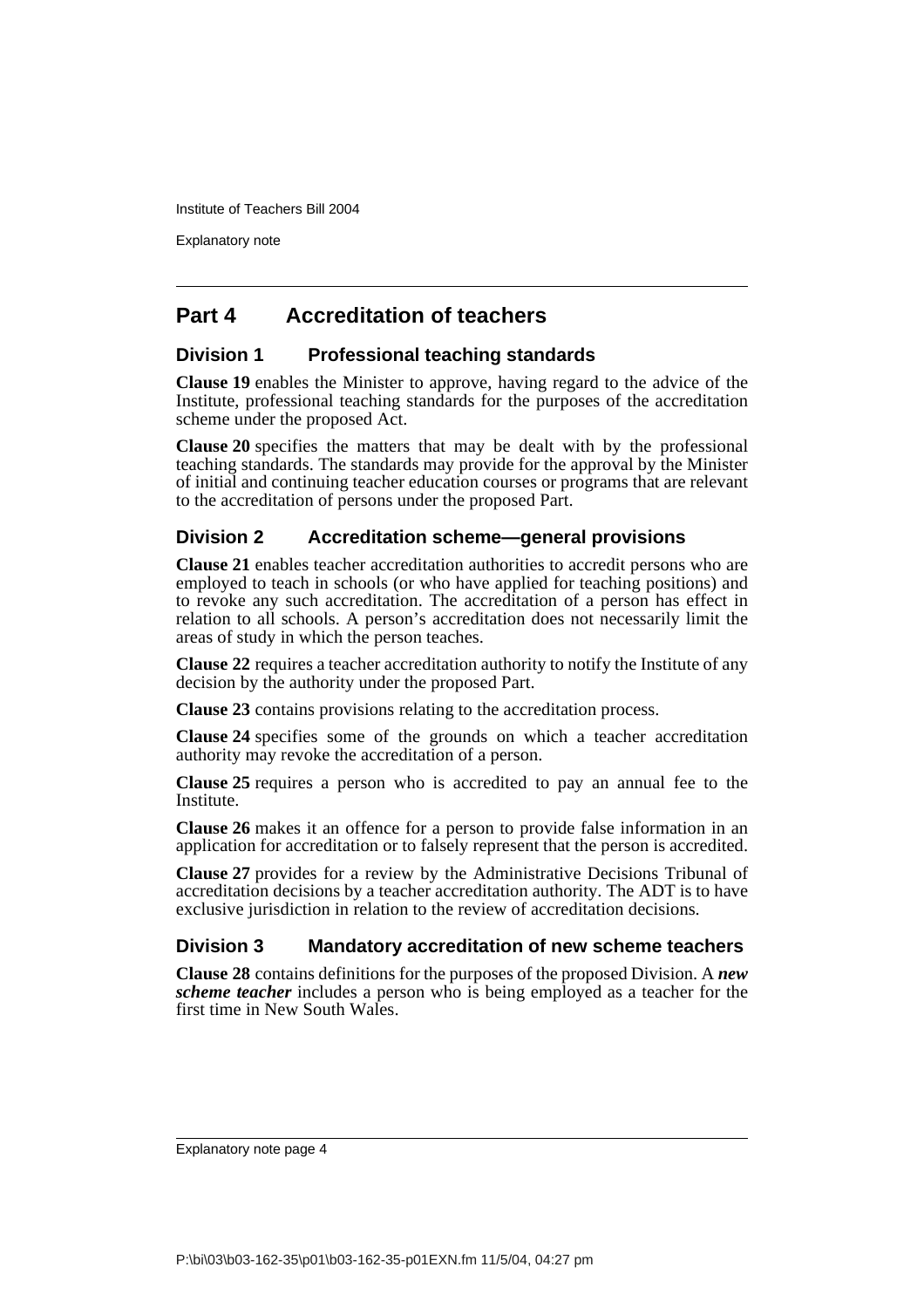Explanatory note

**Clause 29** makes it an offence to employ a person who is a new scheme teacher unless the person is accredited (including provisionally or conditionally accredited) by a teacher accreditation authority. A new scheme teacher who is conditionally accredited under proposed section 31 may only teach under supervision.

**Clause 30** provides for the provisional accreditation of a person who is a new scheme teacher if the person meets the requirements specified in the professional teaching standards for accreditation at that level or if the person has completed a teacher education course approved by the Minister. Such a person will be required to obtain accreditation at professional competence level within 3 years of being provisionally accredited.

**Clause 31** provides for the conditional accreditation of a person who is a new scheme teacher (but who does not meet the criteria for provisional accreditation) if the person holds a degree in a relevant area or has completed a substantial part of a teacher education course approved by the Minister. Such a person will be required to undertake professional development or further teacher education and will be required to obtain accreditation at professional competence level within 4 years of being conditionally accredited.

**Clause 32** provides for the accreditation of new scheme teachers at professional competence level.

**Clause 33** specifies further grounds on which the accreditation of a new scheme teacher may be revoked.

#### **Division 4 Mandatory accreditation of transition scheme teachers**

**Clause 34** contains definitions for the purposes of the proposed Division. A *transition scheme teacher* refers to an existing teacher who does not have teaching qualifications or a degree in a relevant area.

**Clause 35** makes it an offence to employ (or continue to employ) a person who is a transition scheme teacher unless the person is accredited (which includes conditional accreditation under the proposed Division) by a teacher accreditation authority. A transition scheme teacher must be supervised while conditionally accredited.

**Clause 36** provides for the conditional accreditation of transition scheme teachers. Such a person will be required to work towards obtaining a degree in a relevant area and will be required to obtain accreditation at professional competence level within 7 years of being conditionally accredited.

**Clause 37** provides for the accreditation of transition scheme teachers at professional competence level.

Explanatory note page 5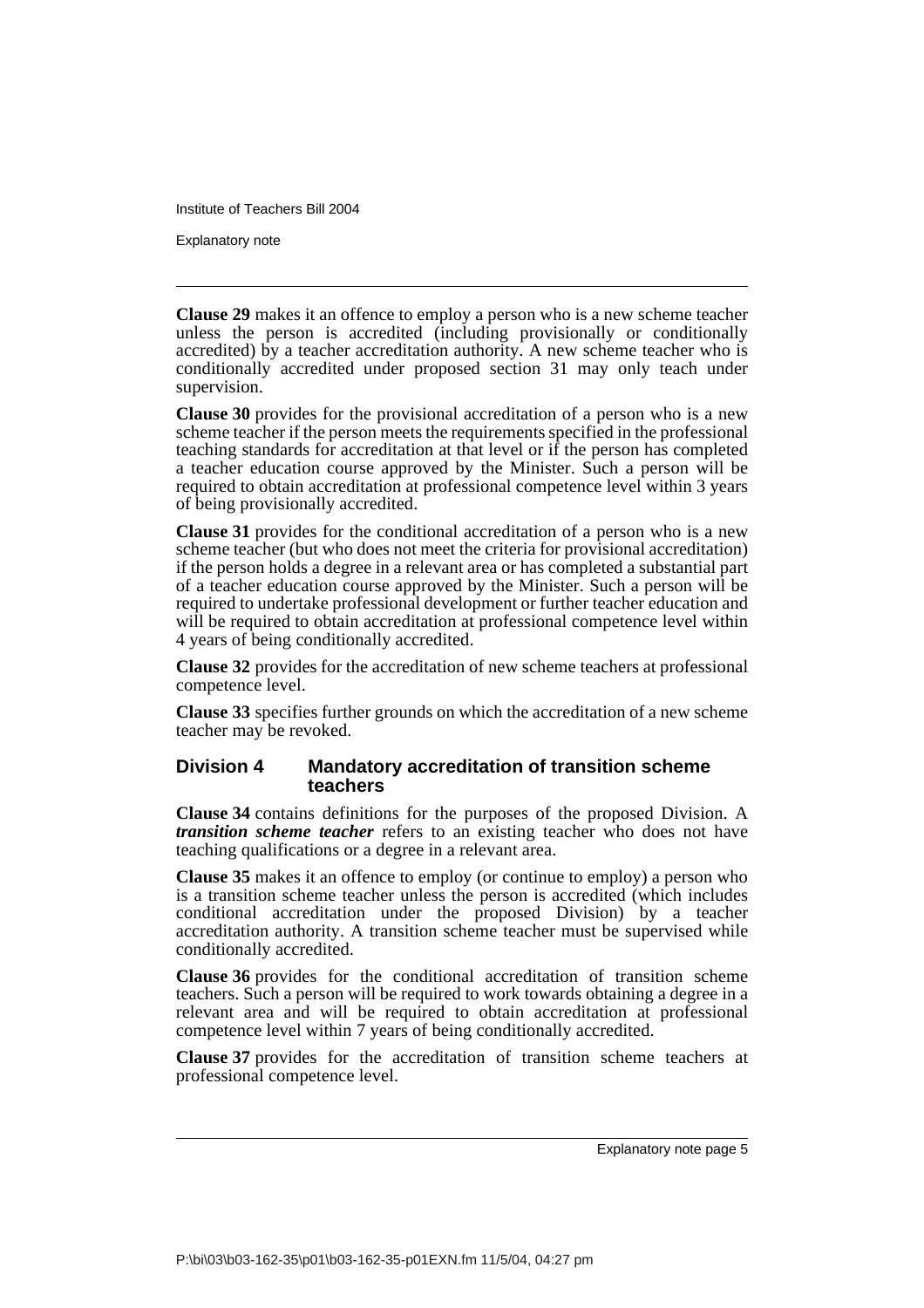Explanatory note

**Clause 38** specifies further grounds on which the accreditation of a transition scheme teacher may be revoked.

#### **Division 5 Voluntary accreditation**

**Clause 39** enables those teachers who are not required to be accredited under proposed Division 3 or 4 (i.e. existing teachers who are qualified) to be accredited at professional competence level, professional accomplishment level or professional leadership level.

**Clause 40** enables a person who is a new scheme teacher or transition scheme teacher to be accredited at professional accomplishment level or professional leadership level. Accreditation at these higher levels is not a requirement of the person's employment.

**Clause 41** provides for the payment of an application fee by those teachers who apply for accreditation under the proposed Division.

## **Part 5 Miscellaneous**

**Clause 42** enables the Institute to enter into information sharing arrangements with relevant agencies (such as the Board of Studies and the Department of Education and Training).

**Clause 43** establishes the Institute of Teachers Fund and provides for the payment of money into and out of the Fund. The proposed section also enables the Institute to invest money in the Fund.

**Clause 44** enables the Institute to acquire property by gift, devise or bequest.

**Clause 45** enables the Minister, the Director-General and the Chairperson to delegate functions under the proposed Act.

**Clause 46** provides that the proposed Act binds the Crown.

**Clause 47** prevents persons from contractually avoiding the proposed Act.

**Clause 48** protects members of staff of the Institute, members of the Board or Council or any person acting under the direction of the Institute, Board or Council from personal liability in relation to anything done in good faith for the purpose of executing the proposed Act.

**Clause 49** provides that offences under the proposed Act are to be dealt with summarily before a Local Court.

**Clause 50** enables the Institute to recover money owing to it.

**Clause 51** provides for the service of documents on the Institute.

Explanatory note page 6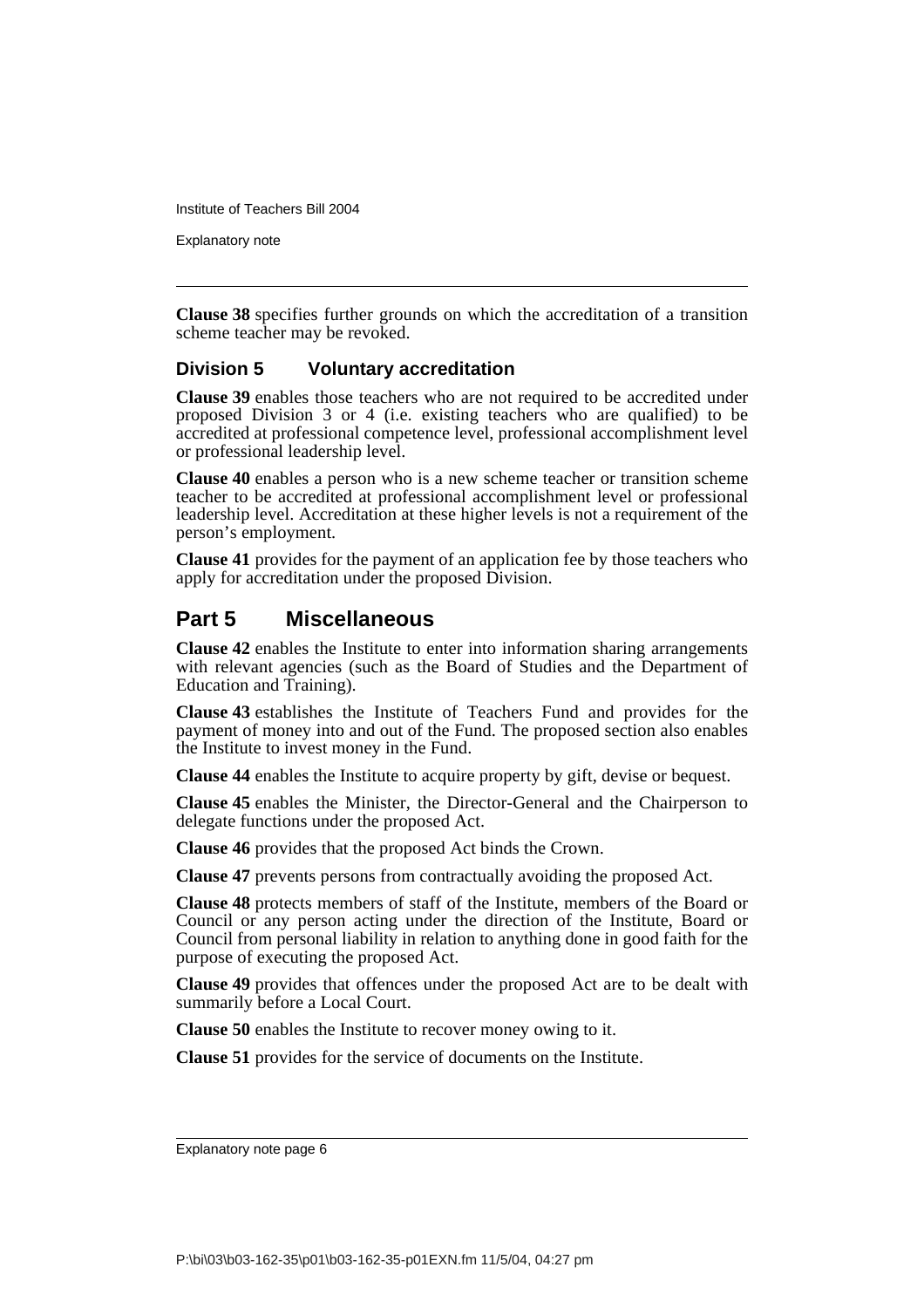Explanatory note

**Clause 52** gives the Governor the power to make regulations under the proposed Act.

**Clause 53** is a formal provision that gives effect to Schedule 3 (Savings and transitional provisions).

**Clause 54** is a formal provision that gives effect to the amendment of the Acts set out in Schedule 4.

**Clause 55** provides for the proposed Act to be reviewed in 3 years.

## **Schedule 1 Provisions relating to members and procedure of the Board**

**Schedule 1** makes provision for the membership and procedure of the Board of Governance for the Institute.

## **Schedule 2 Provisions relating to members and procedure of the Council**

**Schedule 2** makes provision for the membership and procedure of the Quality Teaching Council.

## **Schedule 3 Savings and transitional provisions**

**Schedule 3** provides for the making of savings and transitional regulations as a consequence of the enactment of the proposed Act and also provides for the appointment by the Minister of an interim Quality Teaching Council pending the election of the teacher members of the Council.

## **Schedule 4 Amendment of Acts**

**Schedule 4** amends section 47 of the *Education Act 1990* to modify the registration requirements for non-government schools insofar as the requirements for teaching staff are concerned. The amendment to Schedule 1 to the *Public Sector Employment and Management Act 2002* establishes the staff of the Institute as a Department and creates the position of the Chief Executive of the Institute.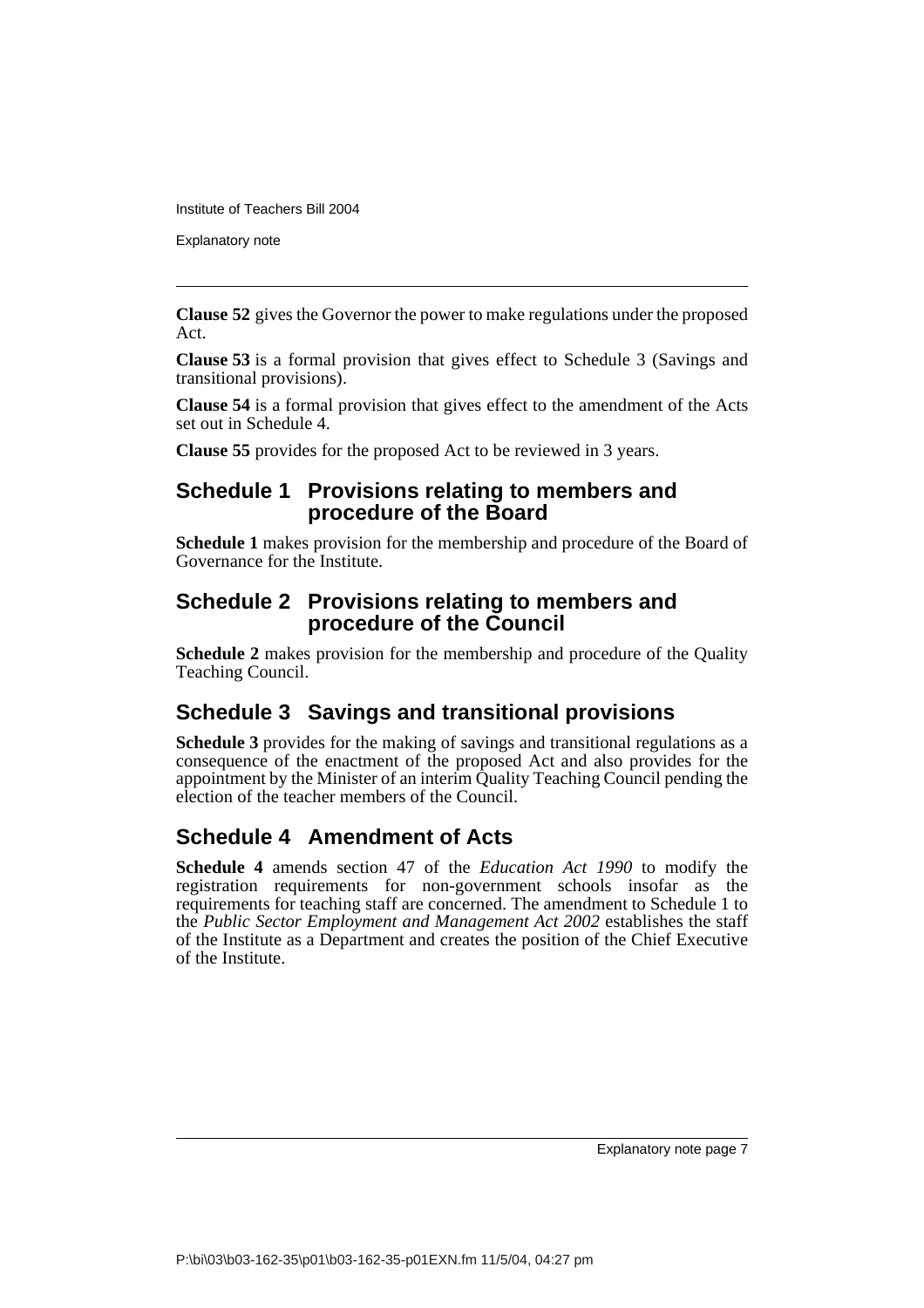Explanatory note

Explanatory note page 8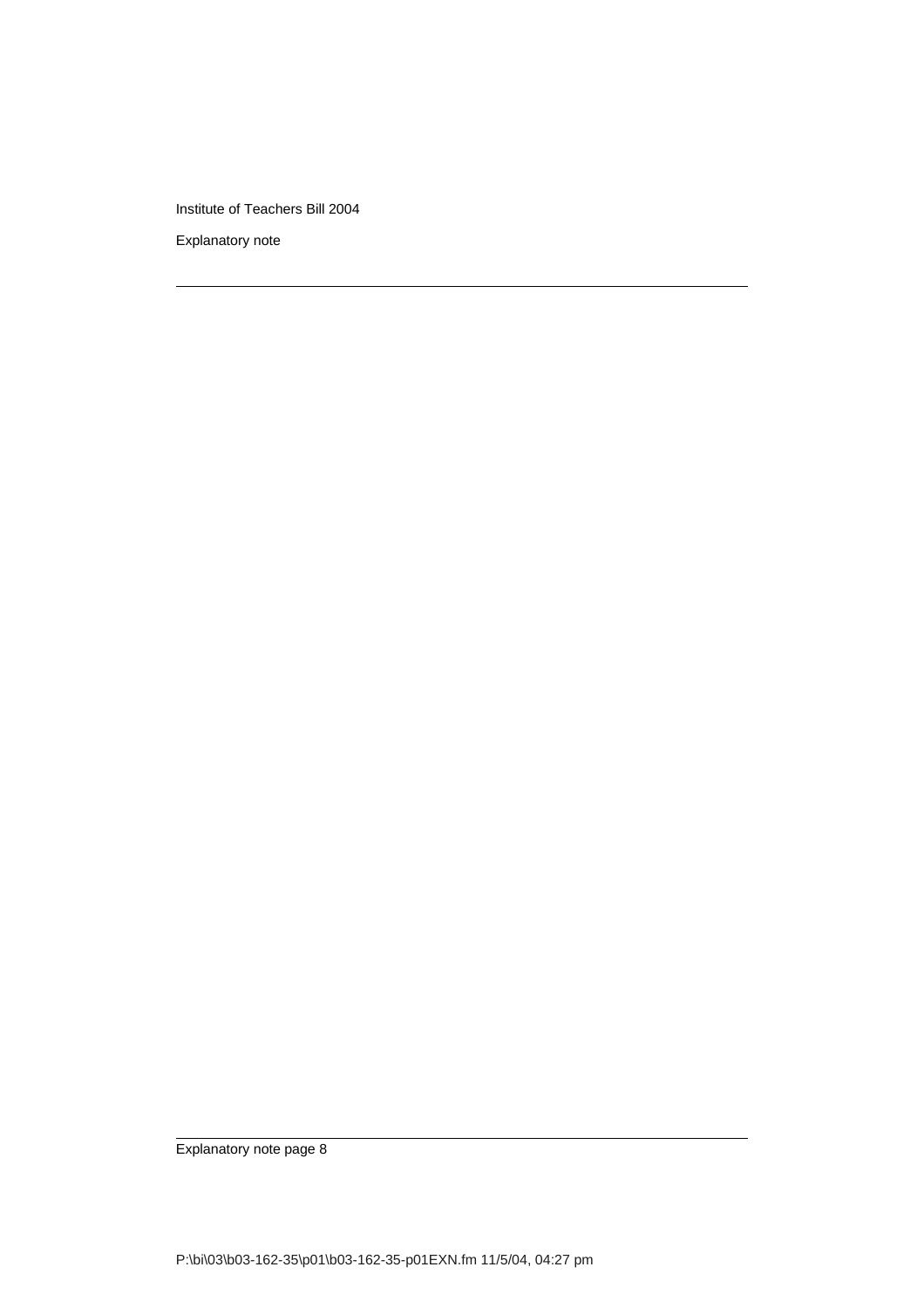First print



New South Wales

# **Institute of Teachers Bill 2004**

## **Contents**

|        |                                                              | Page           |
|--------|--------------------------------------------------------------|----------------|
| Part 1 | <b>Preliminary</b>                                           |                |
|        | Name of Act<br>1                                             | 2              |
|        | $\overline{2}$<br>Commencement                               | 2              |
|        | 3<br>Definitions                                             | $\overline{2}$ |
|        | Meaning of "teacher accreditation authority"<br>4            | 3              |
|        | 5<br>Mutual recognition laws                                 | 5              |
| Part 2 | <b>NSW Institute of Teachers</b>                             |                |
|        | <b>Constitution and functions of Institute</b><br>Division 1 |                |
|        | Constitution of NSW Institute of Teachers<br>6               | 6              |
|        | 7<br><b>Functions of Institute</b>                           | 6              |
|        | 8<br>Ministerial control                                     | 7              |
|        | <b>Division 2</b><br><b>Office of Chairperson</b>            |                |
|        | 9<br>Chairperson                                             | 7              |
|        |                                                              |                |

b03-162-35.p01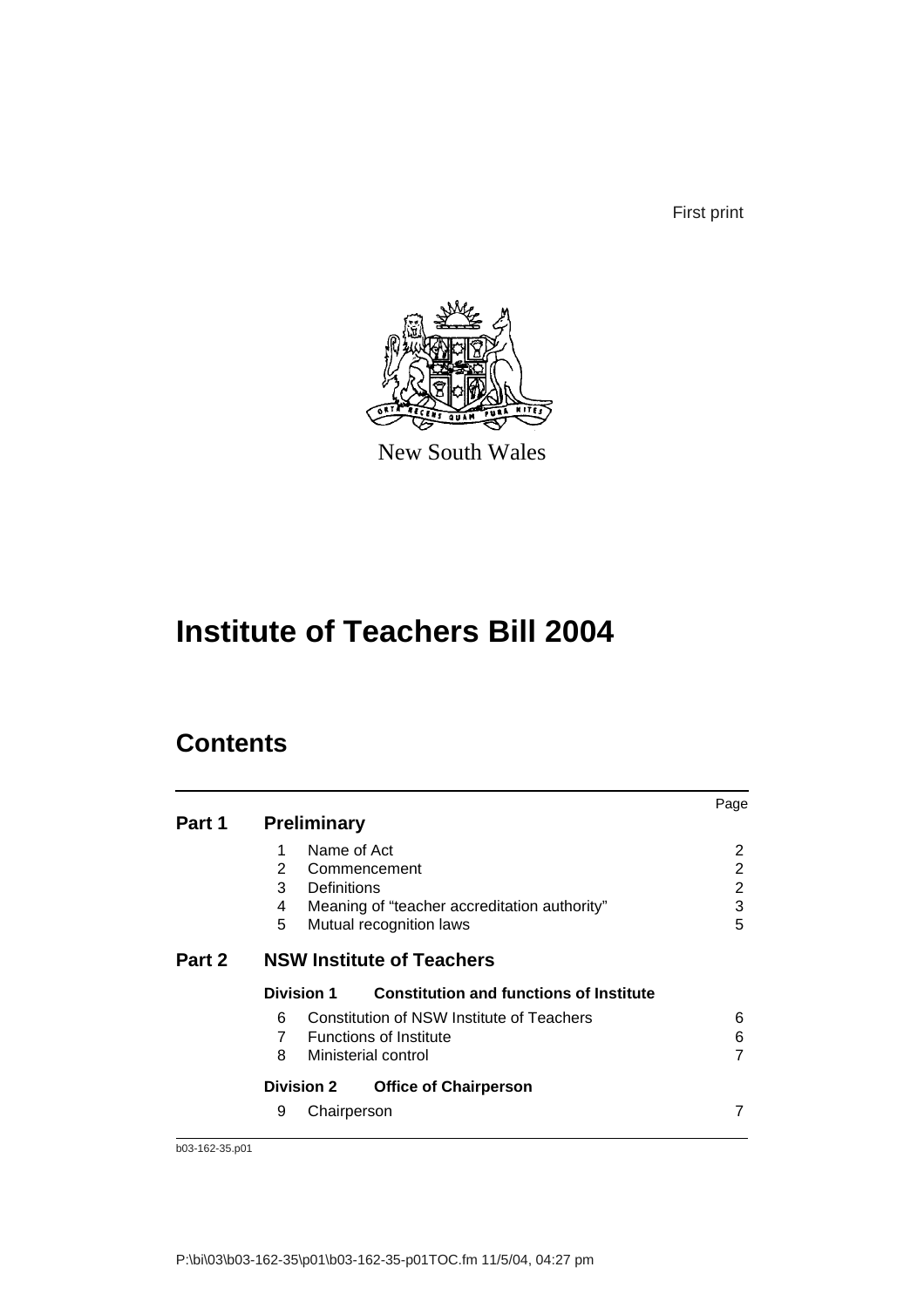**Contents** 

| 7<br>8                                                                                                 |
|--------------------------------------------------------------------------------------------------------|
|                                                                                                        |
|                                                                                                        |
|                                                                                                        |
| 8<br>8                                                                                                 |
|                                                                                                        |
| 9<br>9                                                                                                 |
|                                                                                                        |
| 11<br>11<br>11                                                                                         |
|                                                                                                        |
|                                                                                                        |
| 13<br>13                                                                                               |
|                                                                                                        |
| 14<br>14<br>14<br>15<br>15<br>16<br>Review by Administrative Decisions Tribunal of accreditation<br>16 |
| Mandatory accreditation of new scheme teachers                                                         |
| 17<br>17<br>18<br>19<br>20<br>21                                                                       |
| Matters to be dealt with by professional teaching standards                                            |

Contents page 2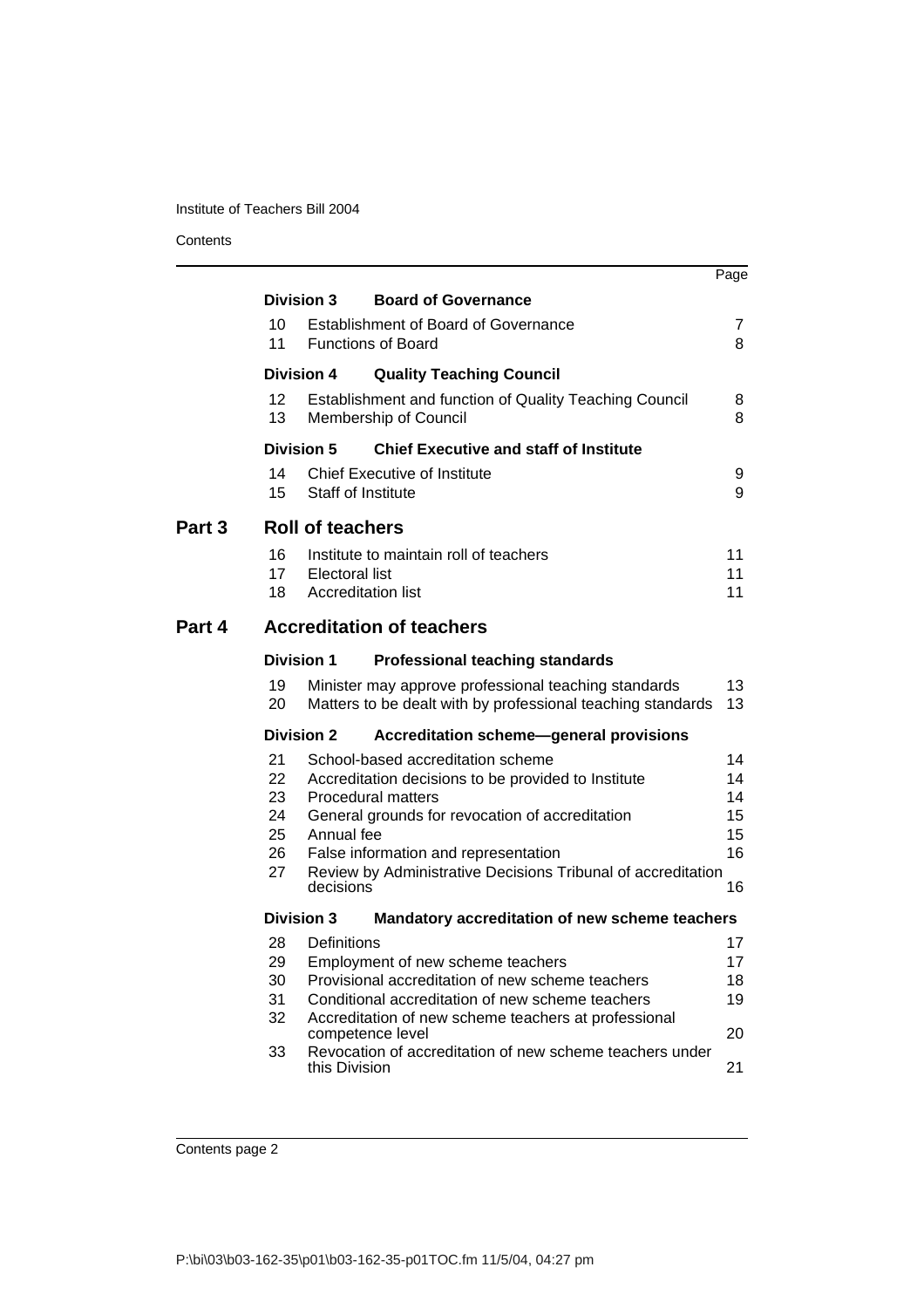**Contents** 

|                   |                   |                                                                                  | Page |
|-------------------|-------------------|----------------------------------------------------------------------------------|------|
|                   | Division 4        | <b>Mandatory accreditation of transition scheme</b><br>teachers                  |      |
|                   | 34                | Definitions                                                                      | 21   |
|                   | 35                | Employment of transition scheme teachers                                         | 22   |
|                   | 36                | Conditional accreditation of transition scheme teachers                          | 22   |
|                   | 37                | Accreditation of transition scheme teachers at professional<br>competence level  | 23   |
|                   | 38                | Revocation of accreditation under this Division of transition<br>scheme teachers | 23   |
|                   | <b>Division 5</b> | <b>Voluntary accreditation</b>                                                   |      |
|                   | 39                | Voluntary accreditation of teachers at various levels                            | 23   |
|                   | 40                | Voluntary accreditation of new scheme and transition                             |      |
|                   |                   | scheme teachers at higher levels                                                 | 24   |
|                   | 41                | Application fee                                                                  | 25   |
| Part 5            |                   | <b>Miscellaneous</b>                                                             |      |
|                   | 42                | Exchange of information                                                          | 26   |
|                   | 43                | Institute of Teachers Fund                                                       | 26   |
|                   | 44                | Institute may accept gifts, devises or bequests                                  | 27   |
|                   | 45                | Delegations                                                                      | 27   |
|                   | 46                | Act to bind Crown                                                                | 28   |
|                   | 47                | Contracting out void                                                             | 28   |
|                   | 48                | Personal liability                                                               | 28   |
|                   | 49                | Nature of proceedings for offences                                               | 28   |
|                   | 50                | Recovery of money                                                                | 28   |
|                   | 51                | Service of documents on Institute                                                | 29   |
|                   | 52                | Regulations                                                                      | 29   |
|                   | 53                | Savings and transitional provisions                                              | 29   |
|                   | 54                | Amendment of other Acts                                                          | 29   |
|                   | 55                | Review of Act                                                                    | 29   |
| <b>Schedule 1</b> |                   | Provisions relating to members and procedure<br>of the Board                     | 30   |
| <b>Schedule 2</b> |                   | Provisions relating to members and procedure<br>of the Council                   | 35   |
| <b>Schedule 3</b> |                   | <b>Savings and transitional provisions</b>                                       | 40   |
| <b>Schedule 4</b> |                   | <b>Amendment of Acts</b>                                                         | 41   |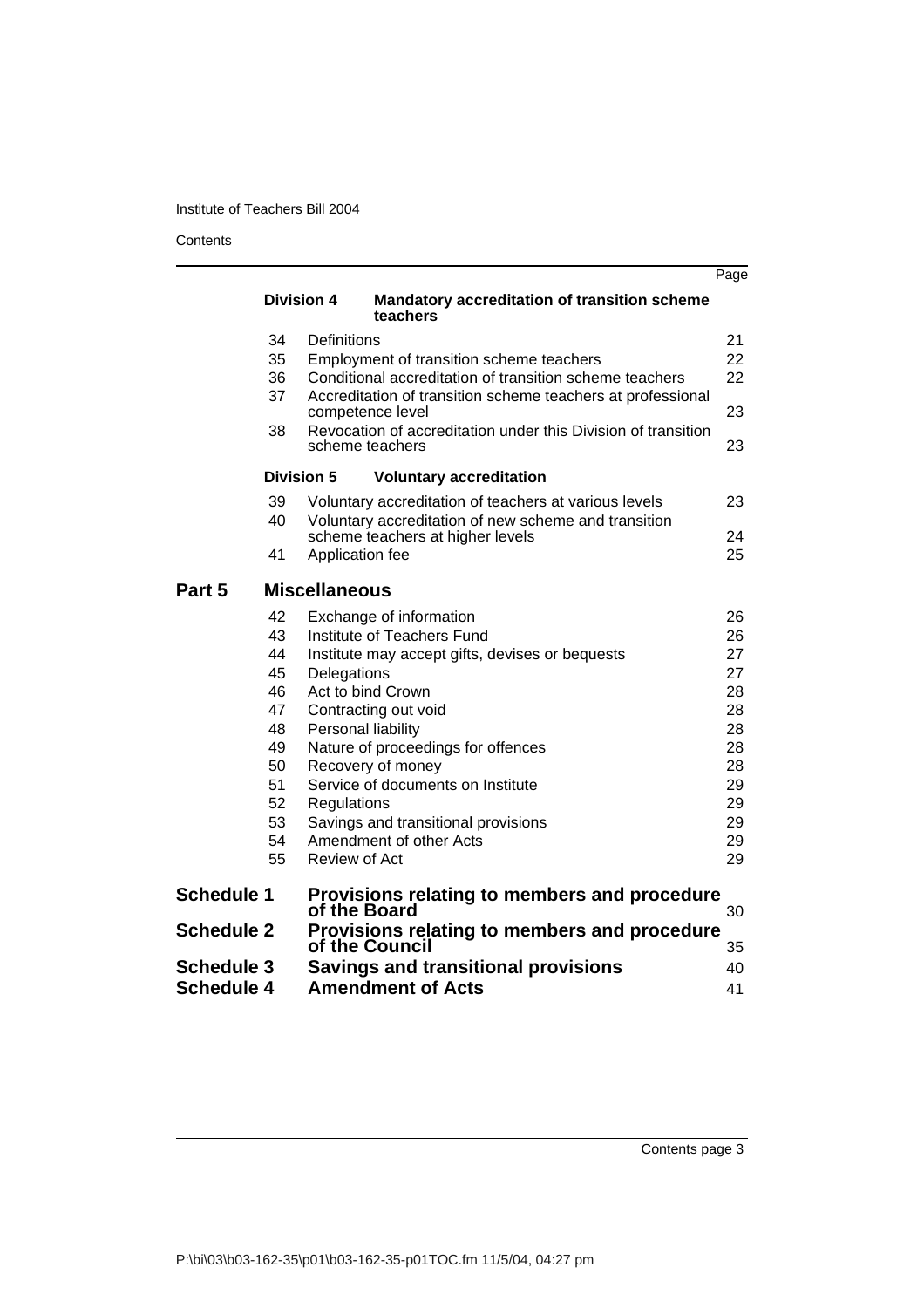**Contents** 

Page

Contents page 4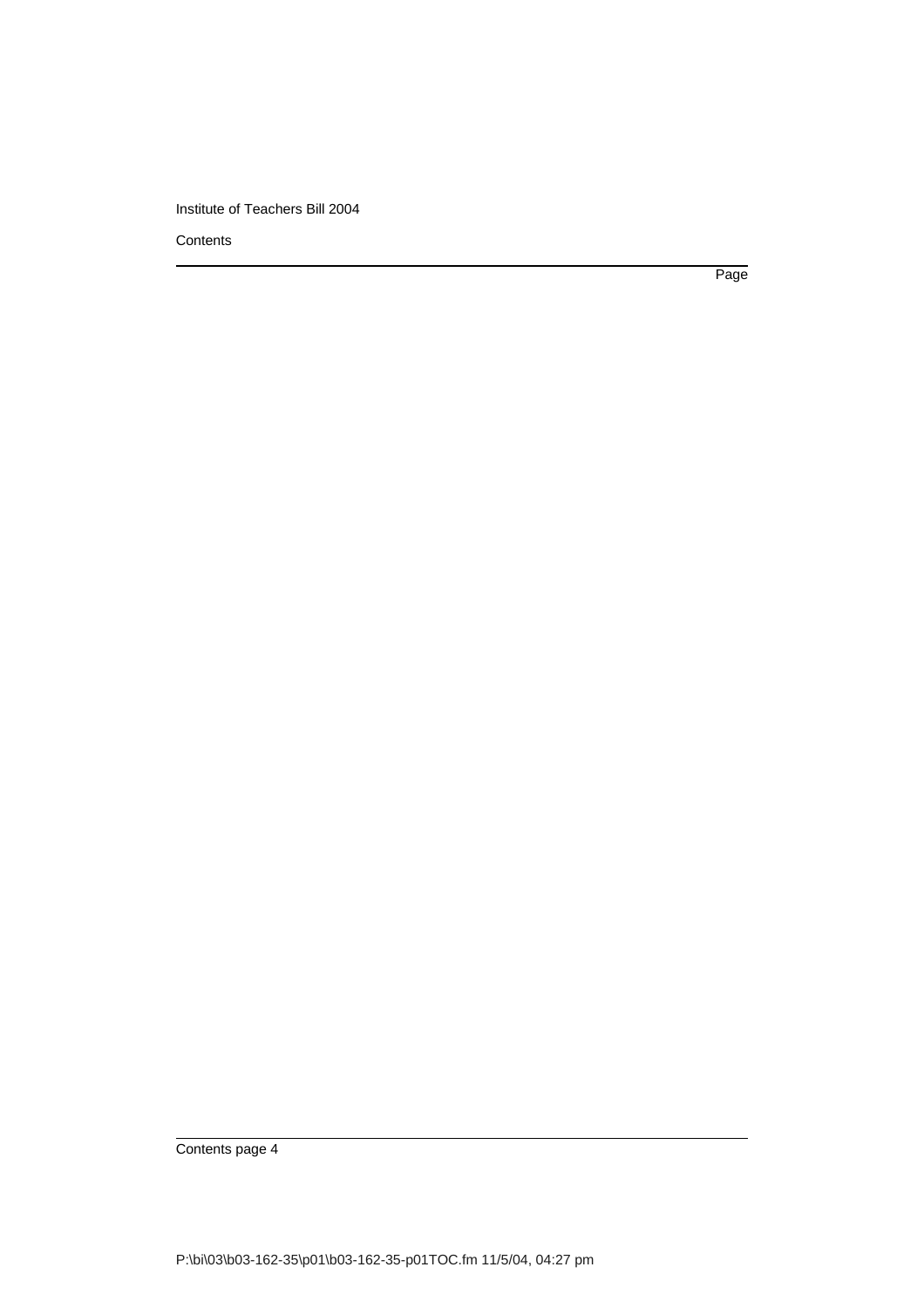

New South Wales

# **Institute of Teachers Bill 2004**

No , 2004

## **A Bill for**

An Act to constitute the NSW Institute of Teachers; to make provision for professional teaching standards and the accreditation of school teachers in relation to those standards; and for other purposes.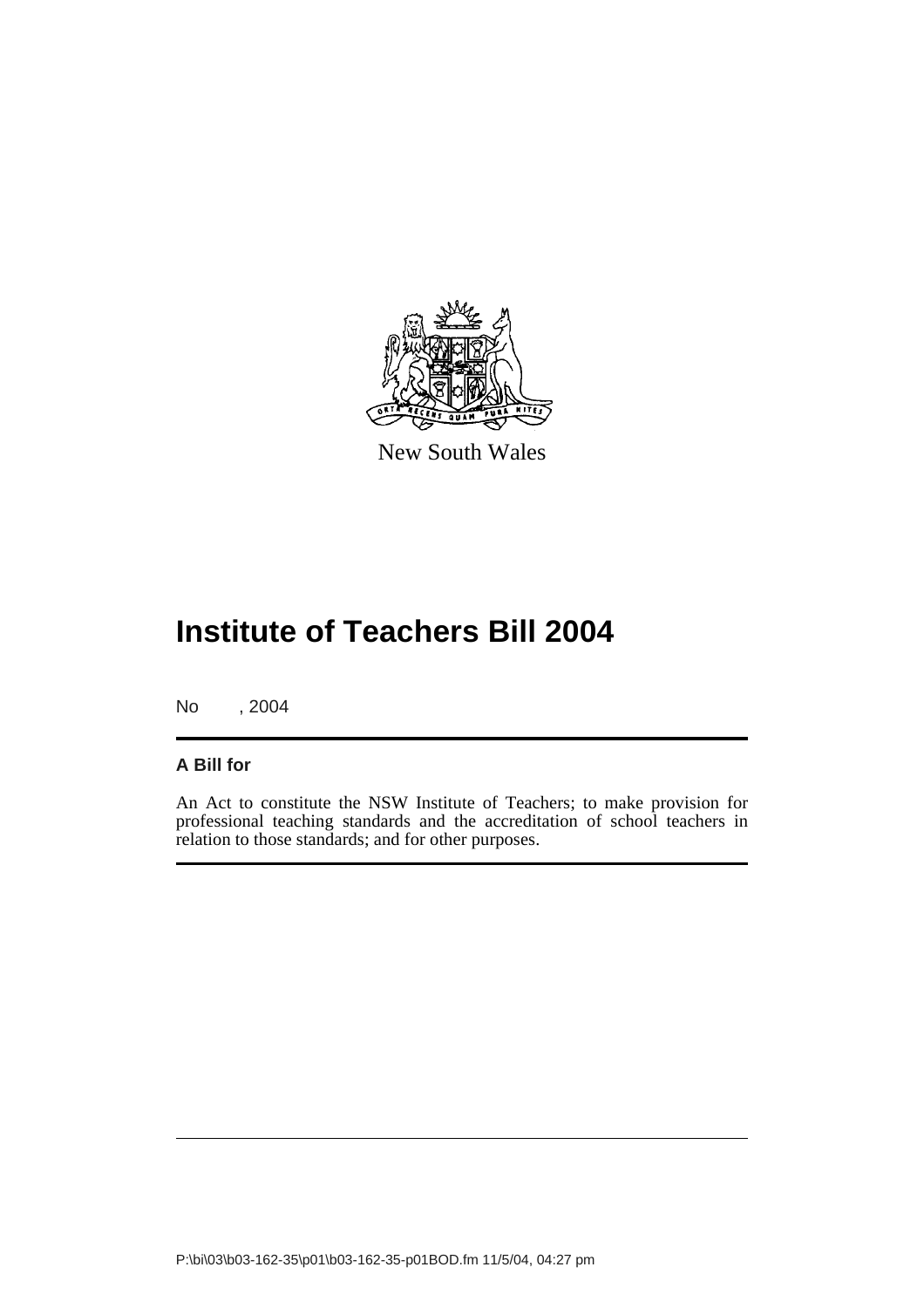#### Clause 1 Institute of Teachers Bill 2004

Part 1 Preliminary

<span id="page-13-3"></span><span id="page-13-2"></span><span id="page-13-1"></span><span id="page-13-0"></span>

|              |     | The Legislature of New South Wales enacts:                                                                                                                   | 1                   |
|--------------|-----|--------------------------------------------------------------------------------------------------------------------------------------------------------------|---------------------|
| Part 1       |     | <b>Preliminary</b>                                                                                                                                           | $\overline{2}$      |
| 1            |     | <b>Name of Act</b>                                                                                                                                           | 3                   |
|              |     | This Act is the <i>Institute of Teachers Act 2004</i> .                                                                                                      | 4                   |
| $\mathbf{2}$ |     | <b>Commencement</b>                                                                                                                                          | 5                   |
|              |     | This Act commences on a day or days to be appointed by<br>proclamation.                                                                                      | 6<br>$\overline{7}$ |
| 3            |     | <b>Definitions</b>                                                                                                                                           | 8                   |
|              | (1) | In this Act:                                                                                                                                                 | 9                   |
|              |     | <i>accredited</i> means accredited for the time being under Part 4, and<br>includes provisionally accredited or conditionally accredited under<br>that Part. | 10<br>11<br>12      |
|              |     | <b>Board</b> means the Board of Governance established under<br>section 10.                                                                                  | 13<br>14            |
|              |     | <i>Chairperson</i> means the person appointed by the Minister under<br>section 9.                                                                            | 15<br>16            |
|              |     | <b>Chief Executive</b> means the Chief Executive of the Institute.                                                                                           | 17                  |
|              |     | <b>Council</b> means the Quality Teaching Council established under<br>section 12.                                                                           | 18<br>19            |
|              |     | <i>degree</i> means a degree, diploma or similar award conferred by a<br>tertiary institution approved by the Minister.                                      | 20<br>21            |
|              |     | Director-General means the Director-General of the Department of<br>Education and Training.                                                                  | 22<br>23            |
|              |     | <i>employ</i> includes engage or appoint.                                                                                                                    | 24                  |
|              |     | <i>exercise</i> a function includes perform a duty.                                                                                                          | 25                  |
|              |     | <i>function</i> includes a power, authority or duty.                                                                                                         | 26                  |
|              |     | <i>government school</i> and <i>non-government school</i> have the same<br>meanings as in the <i>Education Act 1990</i> .                                    | 27<br>28            |
|              |     | <i>Institute</i> means the NSW Institute of Teachers constituted by this<br>Act.                                                                             | 29<br>30            |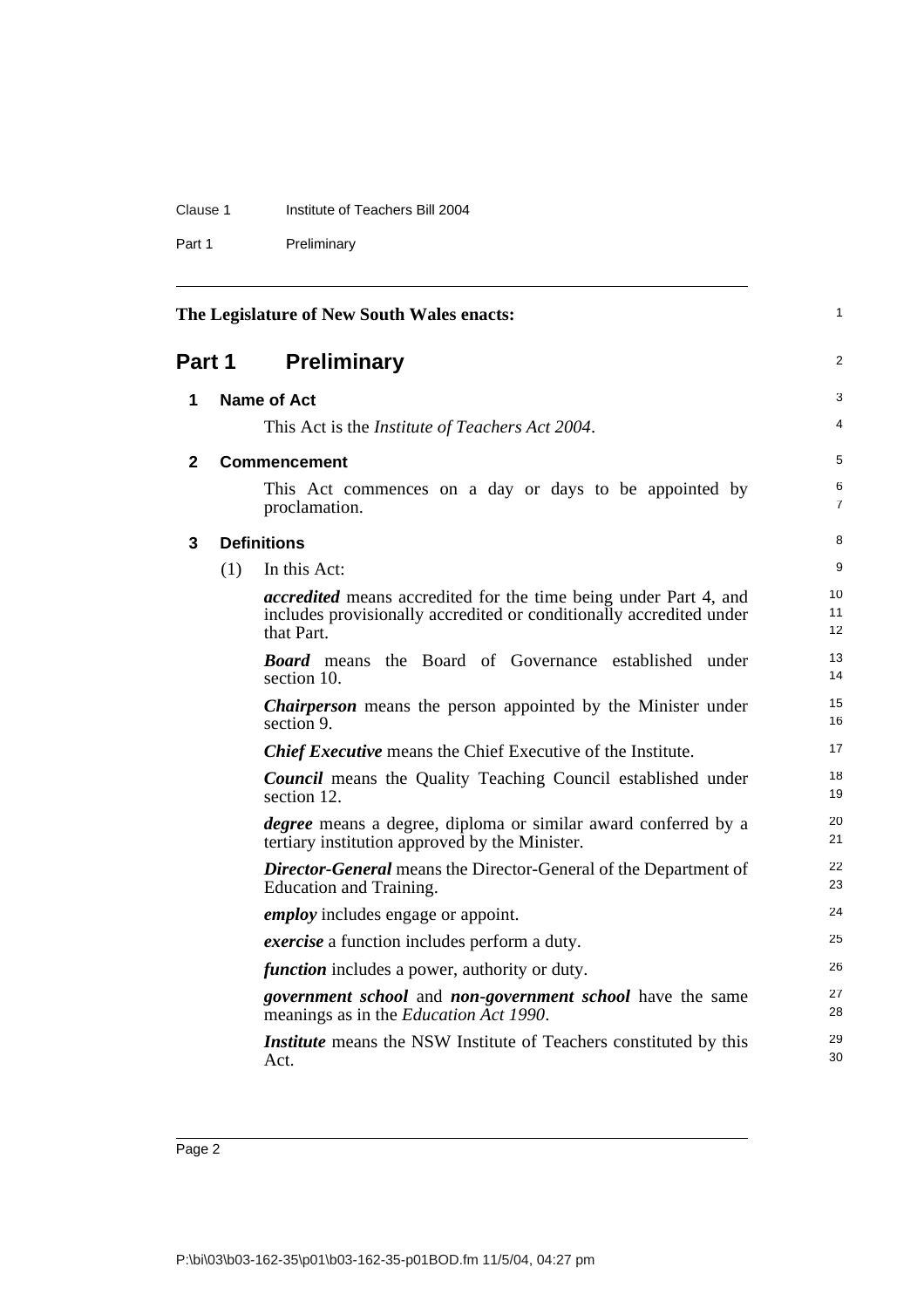Institute of Teachers Bill 2004 Clause 4

Preliminary **Part 1** 

|   |     | professional development includes formal and informal learning<br>activities designed to maintain and enhance the knowledge and<br>skills of teachers.                                                                        | $\mathbf{1}$<br>$\boldsymbol{2}$<br>3 |
|---|-----|-------------------------------------------------------------------------------------------------------------------------------------------------------------------------------------------------------------------------------|---------------------------------------|
|   |     | <i>professional teaching standards</i> means the professional teaching<br>standards approved by the Minister from time to time under<br>section 19.                                                                           | $\overline{4}$<br>5<br>6              |
|   |     | <b>roll of teachers</b> means the roll maintained by the Institute under<br>Part 3.                                                                                                                                           | $\overline{7}$<br>8                   |
|   |     | <i>school</i> means a government school or a non-government school.                                                                                                                                                           | 9                                     |
|   |     | <b>teach</b> means undertake duties in a school that include (but are not<br>limited to:                                                                                                                                      | 10<br>11                              |
|   |     | the direct delivery of courses of study that are designed to<br>(a)<br>implement the curriculum (as determined by the Board of<br>Studies) for primary or secondary schools in accordance with<br>the Education Act 1990, and | 12<br>13<br>14<br>15                  |
|   |     | responsibility for assessing student<br>(b)<br>participation,<br>performance and progress in such courses,                                                                                                                    | 16<br>17                              |
|   |     | and <b><i>teacher</i></b> means a person who is, or is to be, employed to<br>undertake any such duties (whether or not the person undertakes any<br>other duties).                                                            | 18<br>19<br>20                        |
|   |     | <i>teacher accreditation authority</i> —see section 4.                                                                                                                                                                        | 21                                    |
|   | (2) | Notes included in this Act do not form part of this Act.                                                                                                                                                                      | 22                                    |
| 4 |     | Meaning of "teacher accreditation authority"                                                                                                                                                                                  | 23                                    |
|   | (1) | In this Act, <i>teacher accreditation authority</i> means:                                                                                                                                                                    | 24                                    |
|   |     | in relation to a government school:<br>(a)                                                                                                                                                                                    | 25                                    |
|   |     |                                                                                                                                                                                                                               |                                       |

- <span id="page-14-0"></span> $(a)$  in re (i) the Director-General, or (ii) such other person or body as may be approved for the time being by the Director-General under subsection (2), or (b) in relation to a non-government school: (i) the Minister, or 26 27 28 29 30 31 32
	- (ii) such person or body as may be approved for the time being by the Minister under subsection (4).

Page 3

33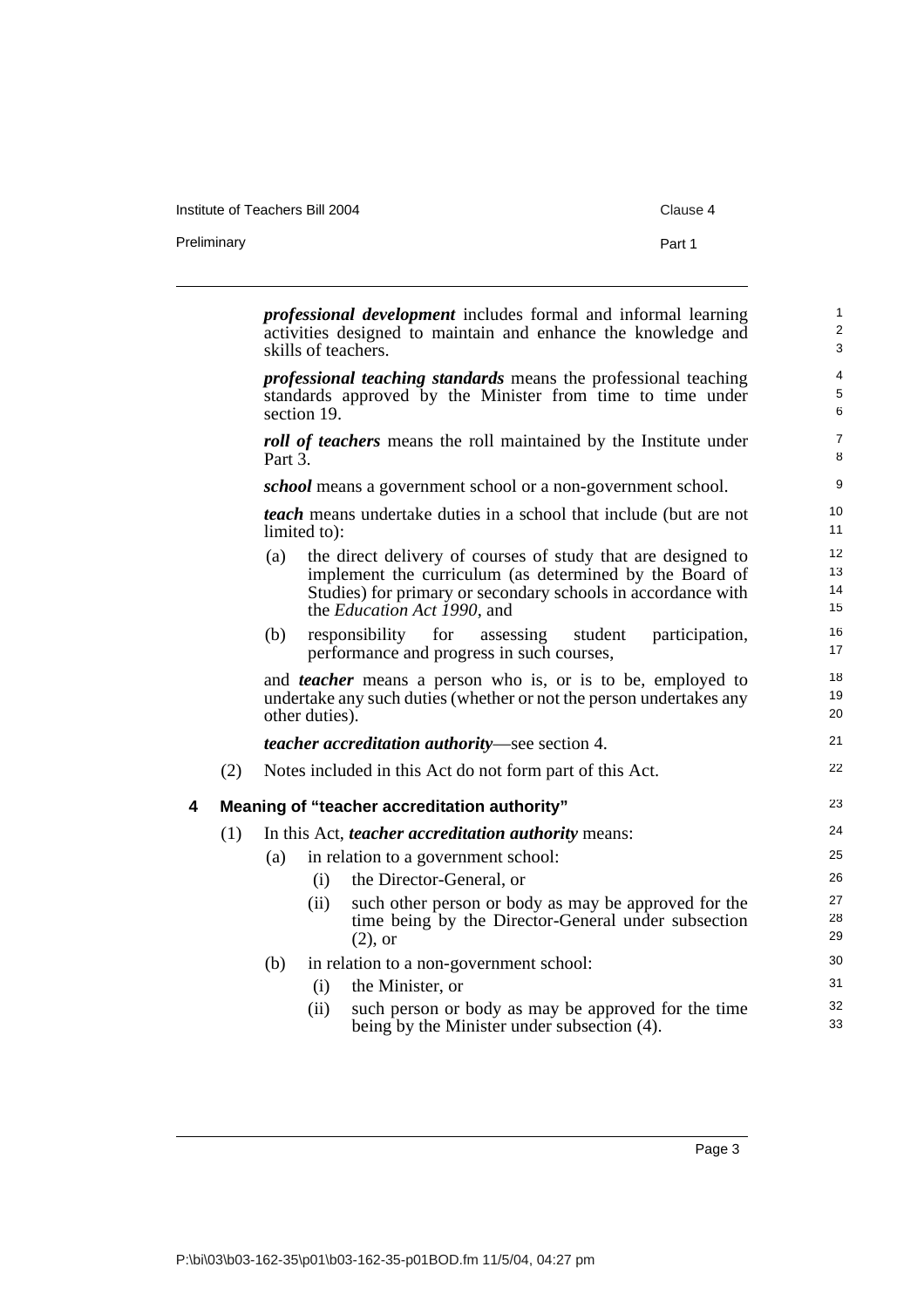#### Clause 4 Institute of Teachers Bill 2004

Part 1 Preliminary

| (2) |     | The Director-General may approve a person or body to be the<br>teacher accreditation authority in relation to a government school or<br>a particular class of government schools for the purposes of this Act.                                                                                                                                                                                                                                                     | 1<br>$\overline{2}$<br>3               |
|-----|-----|--------------------------------------------------------------------------------------------------------------------------------------------------------------------------------------------------------------------------------------------------------------------------------------------------------------------------------------------------------------------------------------------------------------------------------------------------------------------|----------------------------------------|
| (3) |     | The approval of any such person or body by the Director-General:                                                                                                                                                                                                                                                                                                                                                                                                   | 4                                      |
|     | (a) | authorises the person or body to accredit, in accordance with<br>Part 4, persons at such levels of accreditation as may be<br>determined by the Director-General, and                                                                                                                                                                                                                                                                                              | 5<br>6<br>$\overline{7}$               |
|     | (b) | is subject to the requirement that the person or body complies<br>with:                                                                                                                                                                                                                                                                                                                                                                                            | 8<br>9                                 |
|     |     | (i)<br>the accreditation procedures and guidelines set out in<br>the professional teaching standards, and                                                                                                                                                                                                                                                                                                                                                          | 10<br>11                               |
|     |     | the conditions imposed by or under this Act, and<br>(ii)                                                                                                                                                                                                                                                                                                                                                                                                           | 12                                     |
|     |     | (iii)<br>such other conditions as the Director-General thinks fit<br>to impose, and                                                                                                                                                                                                                                                                                                                                                                                | 13<br>14                               |
|     | (c) | may be suspended or revoked at any time by the Director-<br>General for such reasons as the Director-General thinks fit.                                                                                                                                                                                                                                                                                                                                           | 15<br>16                               |
| (4) |     | The Minister may approve a person or body to be the teacher<br>accreditation authority in relation to a non-government school for<br>the purposes of this Act. In the case of a non-government school that<br>is a member of a system of non-government schools approved by<br>the Minister under Part 7 of the <i>Education Act 1990</i> , the person or<br>body approved by the Minister under this subsection may be the<br>approved authority for that system. | 17<br>18<br>19<br>20<br>21<br>22<br>23 |
| (5) |     | The approval of any such person or body by the Minister:                                                                                                                                                                                                                                                                                                                                                                                                           | 24                                     |
|     | (a) | authorises the person or body to accredit, in accordance with<br>Part 4, persons at such levels of accreditation as may be<br>determined by the Minister, and                                                                                                                                                                                                                                                                                                      | 25<br>26<br>27                         |
|     | (b) | is subject to the requirement that the person or body complies<br>with:                                                                                                                                                                                                                                                                                                                                                                                            | 28<br>29                               |
|     |     | (i)<br>the accreditation procedures and guidelines set out in<br>the professional teaching standards, and                                                                                                                                                                                                                                                                                                                                                          | 30<br>31                               |
|     |     | the conditions imposed by or under this Act, and<br>(ii)                                                                                                                                                                                                                                                                                                                                                                                                           | 32                                     |
|     |     | such other conditions as the Minister thinks fit to<br>(iii)<br>impose, and                                                                                                                                                                                                                                                                                                                                                                                        | 33<br>34                               |
|     | (c) | may be suspended or revoked at any time by the Minister if<br>the Minister is of the opinion that the person or body has<br>failed to comply with any such requirement.                                                                                                                                                                                                                                                                                            | 35<br>36<br>37                         |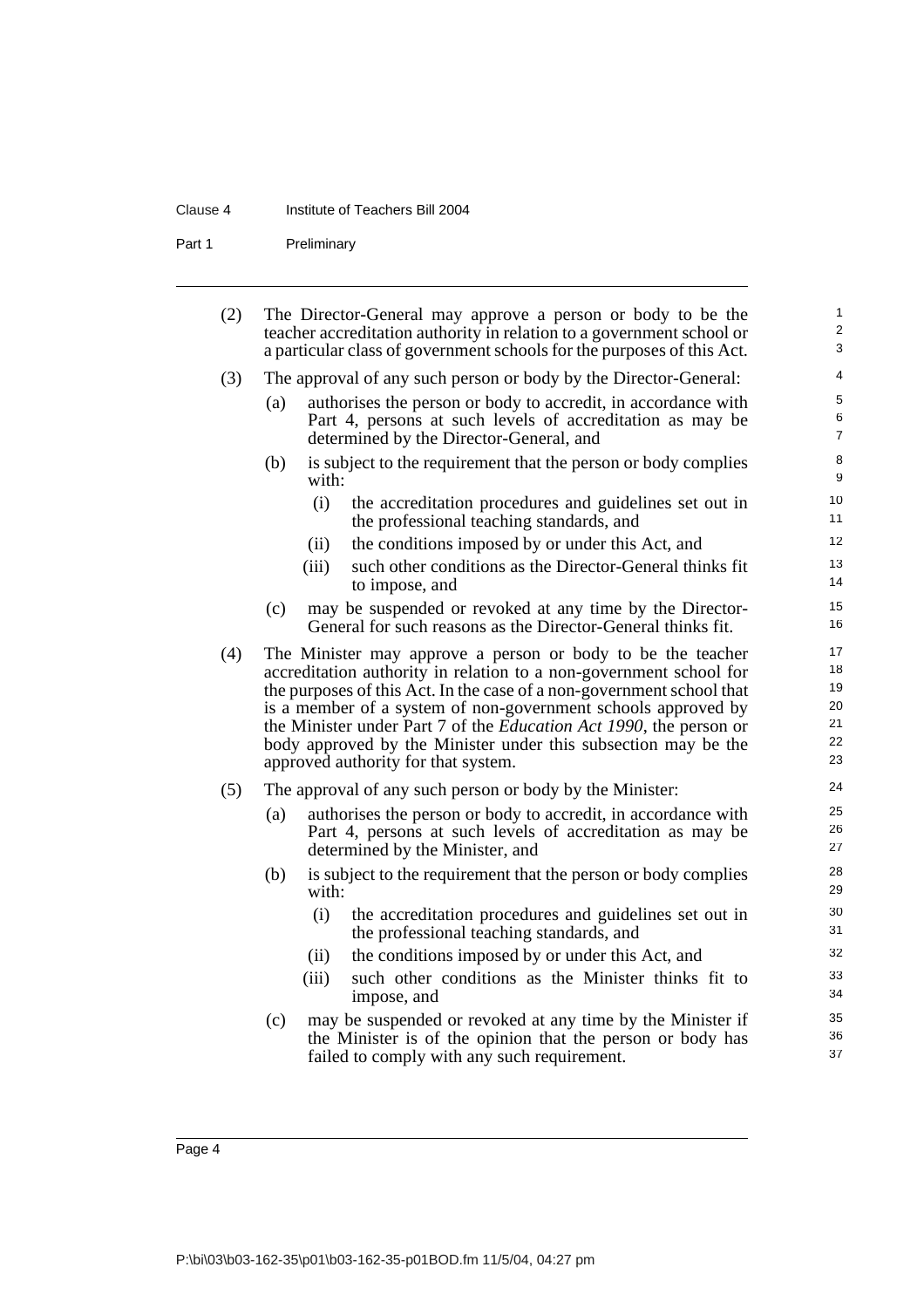| Institute of Teachers Bill 2004<br>Clause 5 |                                                                                                                                                                                           |        |
|---------------------------------------------|-------------------------------------------------------------------------------------------------------------------------------------------------------------------------------------------|--------|
| Preliminary                                 |                                                                                                                                                                                           | Part 1 |
| (6)                                         | The suspension or revocation of the approval of a person or body as<br>a teacher accreditation authority does not affect the accreditation by<br>that authority of a person under Part 4. |        |

#### <span id="page-16-0"></span>**5 Mutual recognition laws**

This Act does not limit or otherwise affect the operation of:

- (a) the *Mutual Recognition Act 1992* of the Commonwealth, or
- (b) the *Trans-Tasman Mutual Recognition Act 1997* of the Commonwealth.

1 2 3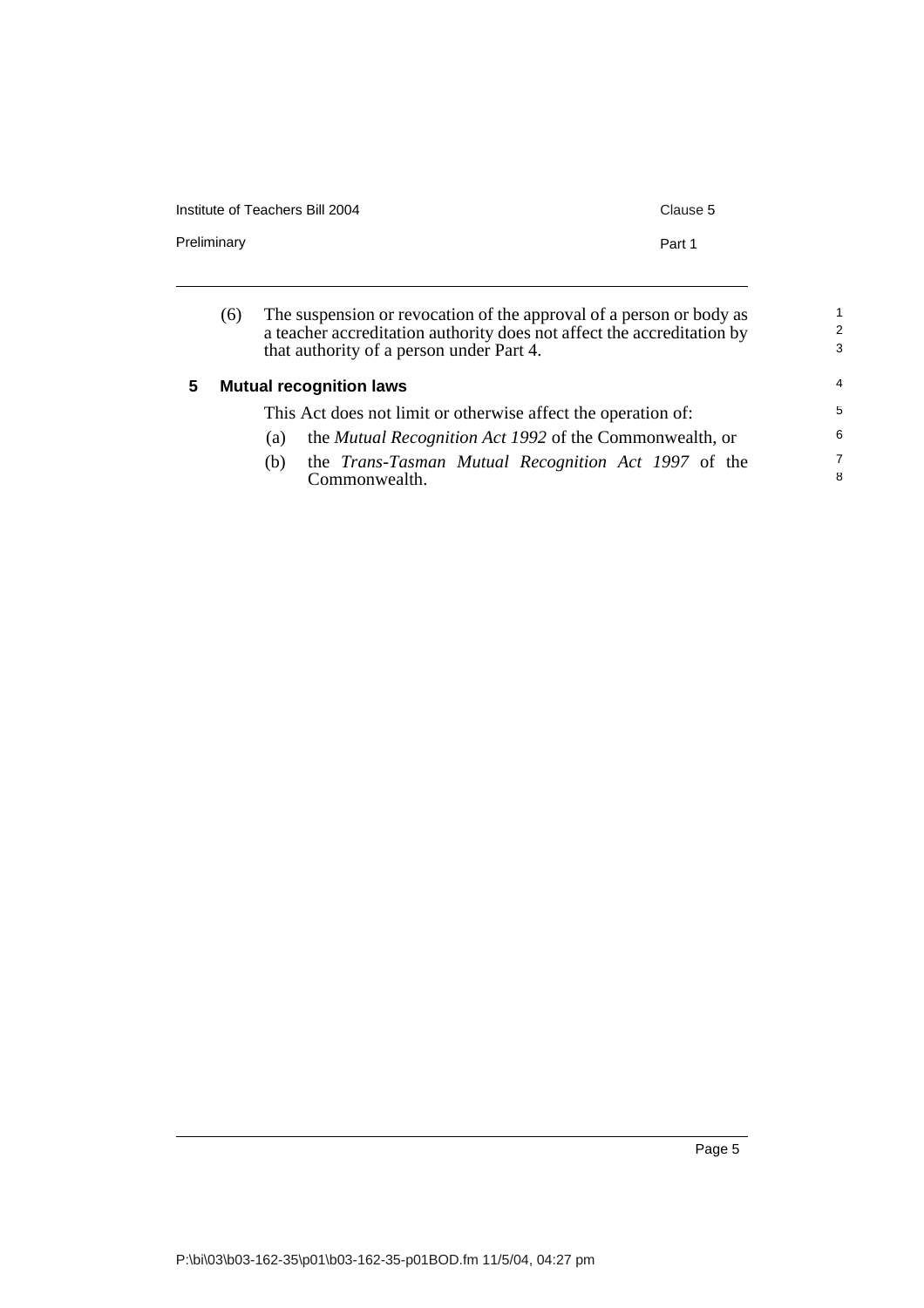#### Clause 6 Institute of Teachers Bill 2004

Part 2 **NSW** Institute of Teachers

<span id="page-17-3"></span><span id="page-17-2"></span><span id="page-17-1"></span><span id="page-17-0"></span>

| Part 2 |                   |     | <b>NSW Institute of Teachers</b>                                                                                                                                                                                                                                                               | 1                          |
|--------|-------------------|-----|------------------------------------------------------------------------------------------------------------------------------------------------------------------------------------------------------------------------------------------------------------------------------------------------|----------------------------|
|        | <b>Division 1</b> |     | <b>Constitution and functions of Institute</b>                                                                                                                                                                                                                                                 | 2                          |
| 6      |                   |     | <b>Constitution of NSW Institute of Teachers</b>                                                                                                                                                                                                                                               | 3                          |
|        | (1)               |     | There is constituted by this Act a corporation with the corporate<br>name of the NSW Institute of Teachers.                                                                                                                                                                                    | 4<br>5                     |
|        | (2)               |     | The Institute is, for the purposes of any Act, a statutory body<br>representing the Crown.                                                                                                                                                                                                     | 6<br>$\overline{7}$        |
| 7      |                   |     | <b>Functions of Institute</b>                                                                                                                                                                                                                                                                  | 8                          |
|        | (1)               |     | The Institute has the functions conferred or imposed on it by or<br>under this or any other Act.                                                                                                                                                                                               | 9<br>10                    |
|        | (2)               |     | The functions of the Institute include the following:                                                                                                                                                                                                                                          | 11                         |
|        |                   | (a) | to provide advice to the Minister on the development, content<br>and application of the professional teaching standards,                                                                                                                                                                       | 12<br>13                   |
|        |                   | (b) | to provide advice to the Minister on any of the Minister's<br>other functions under this Act (including the function of<br>approving persons or bodies as teacher accreditation<br>authorities in relation to non-government schools or the<br>suspension or revocation of any such approval), | 14<br>15<br>16<br>17<br>18 |
|        |                   | (c) | to advise and assist teacher accreditation authorities in<br>accrediting persons under this Act,                                                                                                                                                                                               | 19<br>20                   |
|        |                   | (d) | to monitor the accreditation process across all schools,                                                                                                                                                                                                                                       | 21                         |
|        |                   | (e) | to ensure that the professional teaching standards are applied<br>fairly and consistently.                                                                                                                                                                                                     | 22<br>23                   |
|        | (3)               |     | Without limiting subsection (2), the functions of the Institute<br>include providing advice to the Minister on:                                                                                                                                                                                | 24<br>25                   |
|        |                   | (a) | the approval by the Minister of initial and continuing teacher<br>education courses or programs that are relevant for the<br>purposes of accreditation under this Act, and                                                                                                                     | 26<br>27<br>28             |
|        |                   | (b) | the approval by the Minister of persons or bodies who may<br>provide professional development in accordance with the<br>requirements of the professional teaching standards.                                                                                                                   | 29<br>30<br>31             |
|        | (4)               |     | The Institute may delegate to any person or body any of the<br>functions of the Institute (other than this power of delegation).                                                                                                                                                               | 32<br>33                   |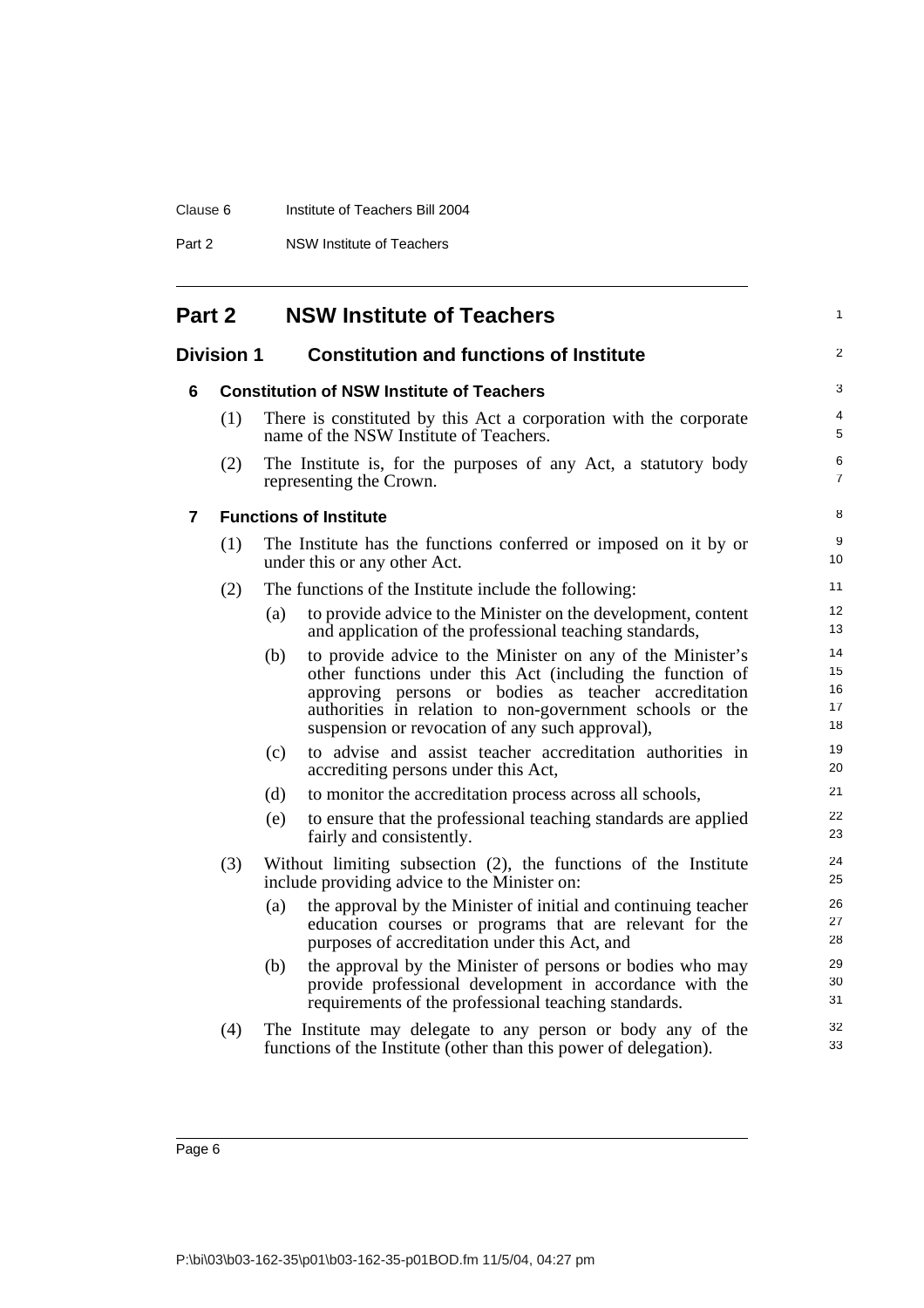<span id="page-18-4"></span><span id="page-18-3"></span><span id="page-18-2"></span><span id="page-18-1"></span><span id="page-18-0"></span>

| <b>NSW Institute of Teachers</b> |                   |             | Part 2                                                                                                                                                                                                 |                          |
|----------------------------------|-------------------|-------------|--------------------------------------------------------------------------------------------------------------------------------------------------------------------------------------------------------|--------------------------|
|                                  | (5)               |             | The functions of the Institute do not extend to industrial matters<br>concerning teachers (such as the salaries of teachers or their<br>conditions of employment).                                     | 1<br>2<br>3              |
| 8                                |                   |             | <b>Ministerial control</b>                                                                                                                                                                             | 4                        |
|                                  |                   |             | The Institute is subject to the direction and control of the Minister<br>(except in relation to the preparation and content of any report or<br>recommendation made by the Institute to the Minister). | 5<br>6<br>$\overline{7}$ |
|                                  | <b>Division 2</b> |             | <b>Office of Chairperson</b>                                                                                                                                                                           | 8                        |
| 9                                |                   | Chairperson |                                                                                                                                                                                                        | 9                        |
|                                  | (1)               |             | The Minister is to a appoint a person to hold office as the<br>Chairperson of the Board.                                                                                                               | 10<br>11                 |
|                                  | (2)               |             | The same person also holds office as the Chairperson of the Council.                                                                                                                                   | 12                       |
|                                  | (3)               |             | A person may hold office as the Chairperson for terms totalling not<br>more than 6 years.                                                                                                              | 13<br>14                 |
|                                  | (4)               |             | The Chairperson has the following functions:                                                                                                                                                           | 15                       |
|                                  |                   | (a)         | to convey to the Minister the advice of the Institute,                                                                                                                                                 | 16                       |
|                                  |                   | (b)         | to receive, and pass on to the Board, any directions of the<br>Minister,                                                                                                                               | 17<br>18                 |
|                                  |                   | (c)         | to co-ordinate the functions of the Board and the Council,                                                                                                                                             | 19                       |
|                                  |                   | (d)         | to act as spokes person for the Institute,                                                                                                                                                             | 20                       |
|                                  |                   | (e)         | to preside at meetings of the Board and the Council.<br>Note. See also Schedule 1 for other provisions that relate to the Chairperson.                                                                 | 21<br>22                 |
|                                  | <b>Division 3</b> |             | <b>Board of Governance</b>                                                                                                                                                                             | 23                       |
| 10                               |                   |             | <b>Establishment of Board of Governance</b>                                                                                                                                                            | 24                       |
|                                  | (1)               | Institute.  | There is established by this Act a Board of Governance for the                                                                                                                                         | 25<br>26                 |
|                                  | (2)               |             | The Board is to consist of the following members:                                                                                                                                                      | 27                       |
|                                  |                   | (a)         | the Chairperson,                                                                                                                                                                                       | 28                       |
|                                  |                   | (b)         | 3 persons appointed by the Minister, being persons having<br>such experience and expertise as the Minister considers<br>relevant,                                                                      | 29<br>30<br>31           |
|                                  |                   | (c)         | the Chief Executive.                                                                                                                                                                                   | 32                       |

Institute of Teachers Bill 2004 Clause 8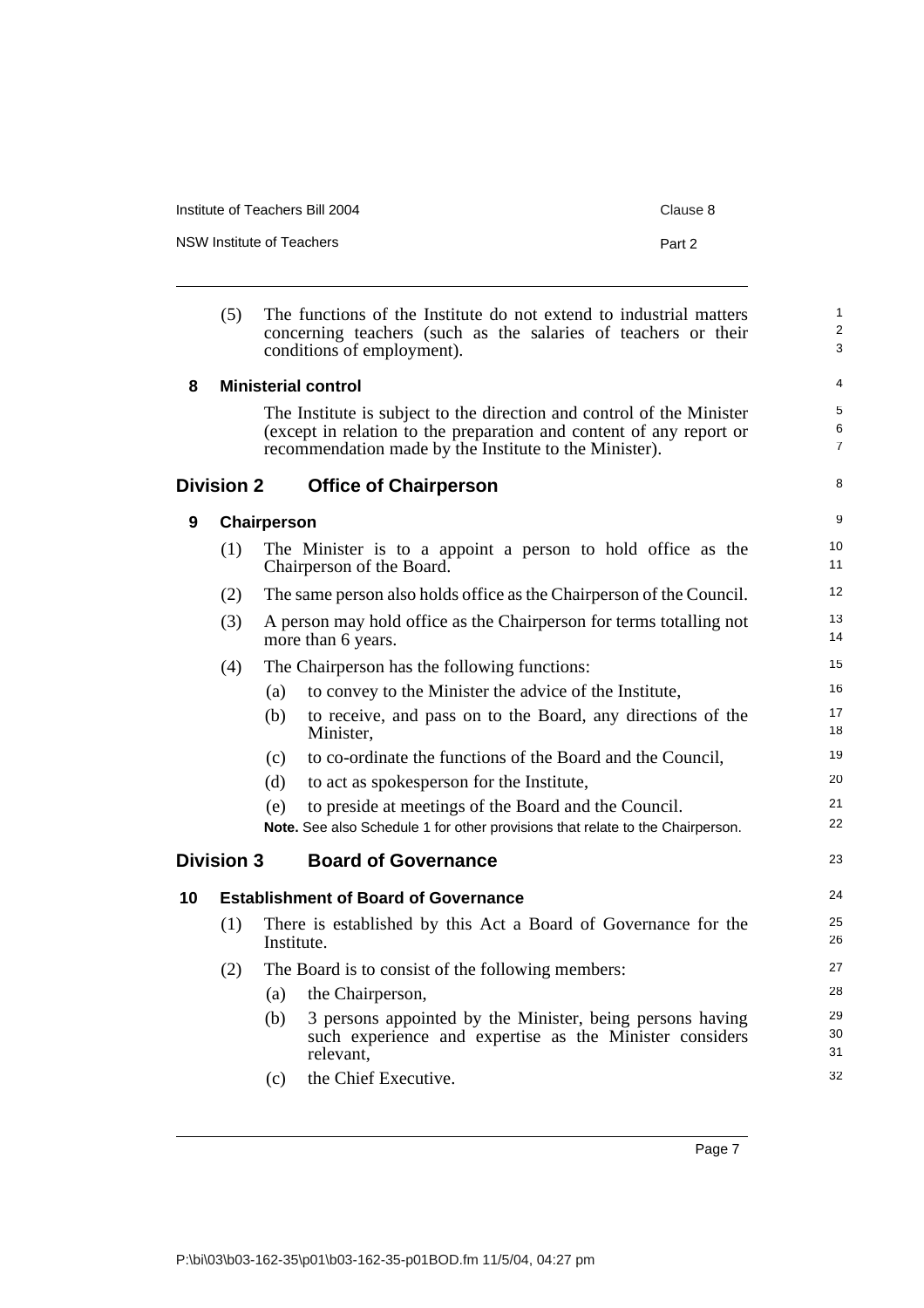#### Clause 11 Institute of Teachers Bill 2004

Part 2 **NSW** Institute of Teachers

<span id="page-19-3"></span><span id="page-19-2"></span><span id="page-19-1"></span><span id="page-19-0"></span>

|    | (3)               | The Minister, in appointing persons under subsection $(2)$ (b), is to<br>have regard to achieving an appropriate balance of legal, business,<br>risk management and financial skills.                                   | 1<br>$\overline{\mathbf{c}}$<br>3 |
|----|-------------------|-------------------------------------------------------------------------------------------------------------------------------------------------------------------------------------------------------------------------|-----------------------------------|
|    | (4)               | Schedule 1 has effect with respect to the members and procedure of<br>the Board.                                                                                                                                        | 4<br>5                            |
| 11 |                   | <b>Functions of Board</b>                                                                                                                                                                                               | 6                                 |
|    | (1)               | The Board has the following functions:                                                                                                                                                                                  | 7                                 |
|    |                   | to oversee the functions, finances, strategic direction and<br>(a)<br>operations of the Institute,                                                                                                                      | 8<br>9                            |
|    |                   | to monitor the management and performance of the Institute,<br>(b)                                                                                                                                                      | 10                                |
|    |                   | to govern the affairs of the Institute in accordance with the<br>(c)<br>directions of the Minister.                                                                                                                     | 11<br>12                          |
|    | (2)               | The Board must give the Minister any information about the<br>exercise of the Board's functions that the Minister requests.                                                                                             | 13<br>14                          |
|    | <b>Division 4</b> | <b>Quality Teaching Council</b>                                                                                                                                                                                         | 15                                |
| 12 |                   | <b>Establishment and function of Quality Teaching Council</b>                                                                                                                                                           | 16                                |
|    | (1)               | The Quality Teaching Council is established by this Act.                                                                                                                                                                | 17                                |
|    | (2)               | The function of the Council is to provide advice to the Institute in<br>relation to the exercise of the Institute's functions under this Act.                                                                           | 18<br>19                          |
| 13 |                   | <b>Membership of Council</b>                                                                                                                                                                                            | 20                                |
|    | (1)               | The Council is to consist of the following members:                                                                                                                                                                     | 21                                |
|    |                   | 10 persons (the <i>elected members</i> ) who are teachers and who<br>(a)<br>are elected, in accordance with the regulations, by those<br>persons whose are enrolled on the electoral list referred to in<br>section 17, | 22<br>23<br>24<br>25              |
|    |                   | 10 persons appointed by the Minister (the <i>appointed</i><br>(b)<br><i>members</i> ),                                                                                                                                  | 26<br>27                          |
|    |                   | the Chairperson.<br>(c)                                                                                                                                                                                                 | 28                                |
|    | (2)               | The appointed members are as follows:                                                                                                                                                                                   | 29                                |
|    |                   | a nominee of the NSW Teachers Federation,<br>(a)                                                                                                                                                                        | 30                                |
|    |                   | a nominee of the NSW/ACT Independent Education Union,<br>(b)                                                                                                                                                            | 31                                |
|    |                   | a nominee of the Board of Studies,<br>(c)                                                                                                                                                                               | 32                                |
|    |                   | a nominee of the Director-General,<br>(d)                                                                                                                                                                               | 33                                |
|    |                   |                                                                                                                                                                                                                         |                                   |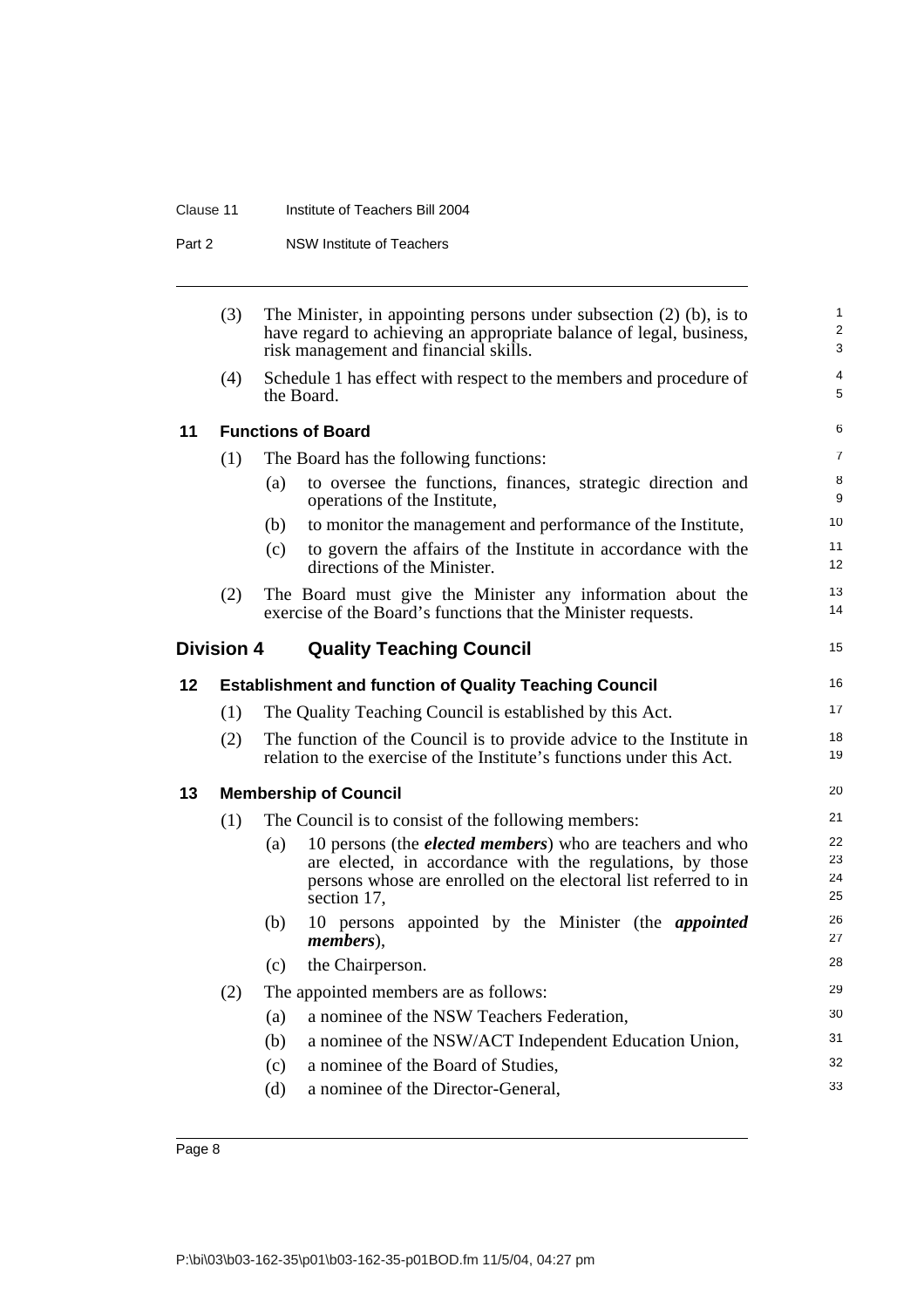NSW Institute of Teachers

| ∙art<br>× |
|-----------|
|           |

<span id="page-20-2"></span><span id="page-20-1"></span><span id="page-20-0"></span>

|    |                   | (e)        | a nominee of the Catholic Education Commission, NSW,                                                                                                                                         | $\mathbf{1}$             |
|----|-------------------|------------|----------------------------------------------------------------------------------------------------------------------------------------------------------------------------------------------|--------------------------|
|    |                   | (f)        | a nominee of the Association of Independent Schools of<br>NSW,                                                                                                                               | $\overline{c}$<br>3      |
|    |                   | (g)        | a person who, in the opinion of the Minister, represents the<br>interests of parents of school-age children,                                                                                 | 4<br>5                   |
|    |                   | (h)        | a nominee of the NSW Teacher Education Council,                                                                                                                                              | 6                        |
|    |                   | (i)        | 2 persons who, in the opinion of the Minister, represent the<br>interests of teachers, with at least one such person being a<br>member of the Professional Teachers' Council NSW.            | $\overline{7}$<br>8<br>9 |
|    | (3)               |            | After the third anniversary of the first election of the elected<br>members of the Council, each person who is an elected member<br>must be a teacher who is accredited under Part 4.        | 10<br>11<br>12           |
|    | (4)               |            | A person may hold office as a member of the Council for terms<br>totalling not more than 6 years.                                                                                            | 13<br>14                 |
|    | (5)               |            | Schedule 2 has effect with respect to the members and procedure of<br>the Council.                                                                                                           | 15<br>16                 |
|    | <b>Division 5</b> |            | <b>Chief Executive and staff of Institute</b>                                                                                                                                                | 17                       |
| 14 |                   |            | <b>Chief Executive of Institute</b>                                                                                                                                                          | 18                       |
|    | (1)               |            | The Chief Executive of the Institute is the person holding or acting<br>in that office under Chapter 2 of the Public Sector Employment and<br>Management Act 2002.                           | 19<br>20<br>21           |
|    | (2)               |            | The Chief Executive is responsible for the day-to-day management<br>of the affairs of the Institute subject to, and in accordance with, the<br>policies and general directions of the Board. | 22<br>23<br>24           |
|    | (3)               | (4).       | Subsection (2) is subject to any arrangement to the contrary arising<br>out of the exercise of the Chairperson's functions under section 9                                                   | 25<br>26<br>27           |
|    | (4)               | Institute. | Any act, matter or thing done in the name of, or on behalf of, the<br>Institute by the Chief Executive is taken to have been done by the                                                     | 28<br>29<br>30           |
| 15 |                   |            |                                                                                                                                                                                              |                          |
|    |                   |            | <b>Staff of Institute</b>                                                                                                                                                                    | 31                       |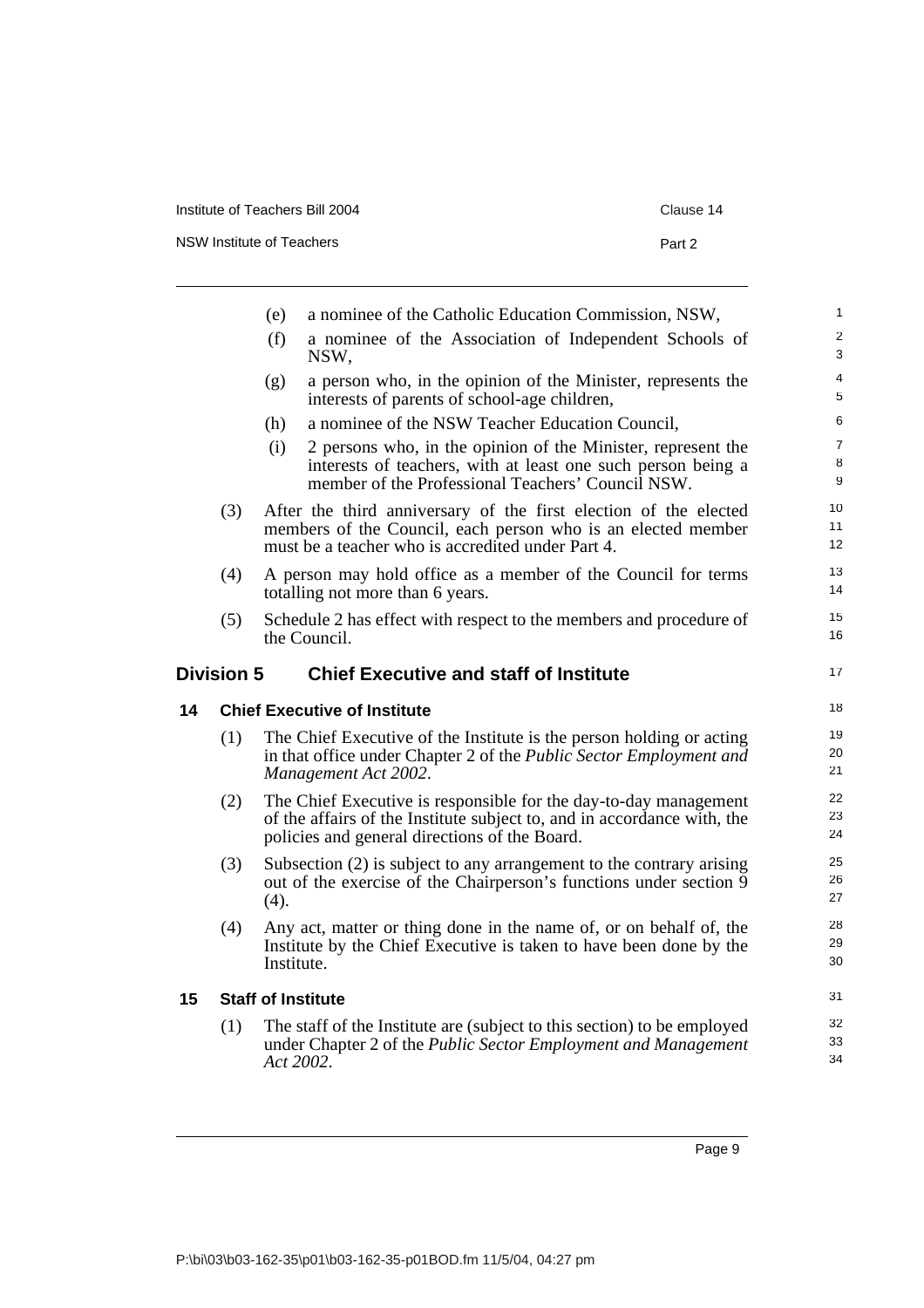#### Clause 15 Institute of Teachers Bill 2004

Part 2 NSW Institute of Teachers

| (2) | The Institute may arrange for the use of the services of any staff or<br>facilities of a government agency. Any person whose services the<br>Institute makes use of under this subsection is, for the purposes of<br>this Act, taken to be a member of staff of the Institute. |
|-----|--------------------------------------------------------------------------------------------------------------------------------------------------------------------------------------------------------------------------------------------------------------------------------|
| (3) | The Institute may also employ staff for any special purpose<br>approved by the Minister. Chapter 2 of the Public Sector<br>Employment and Management Act 2002 does not apply to the<br>employment of any such staff.                                                           |

(4) The Institute may engage consultants for the purposes of getting expert advice.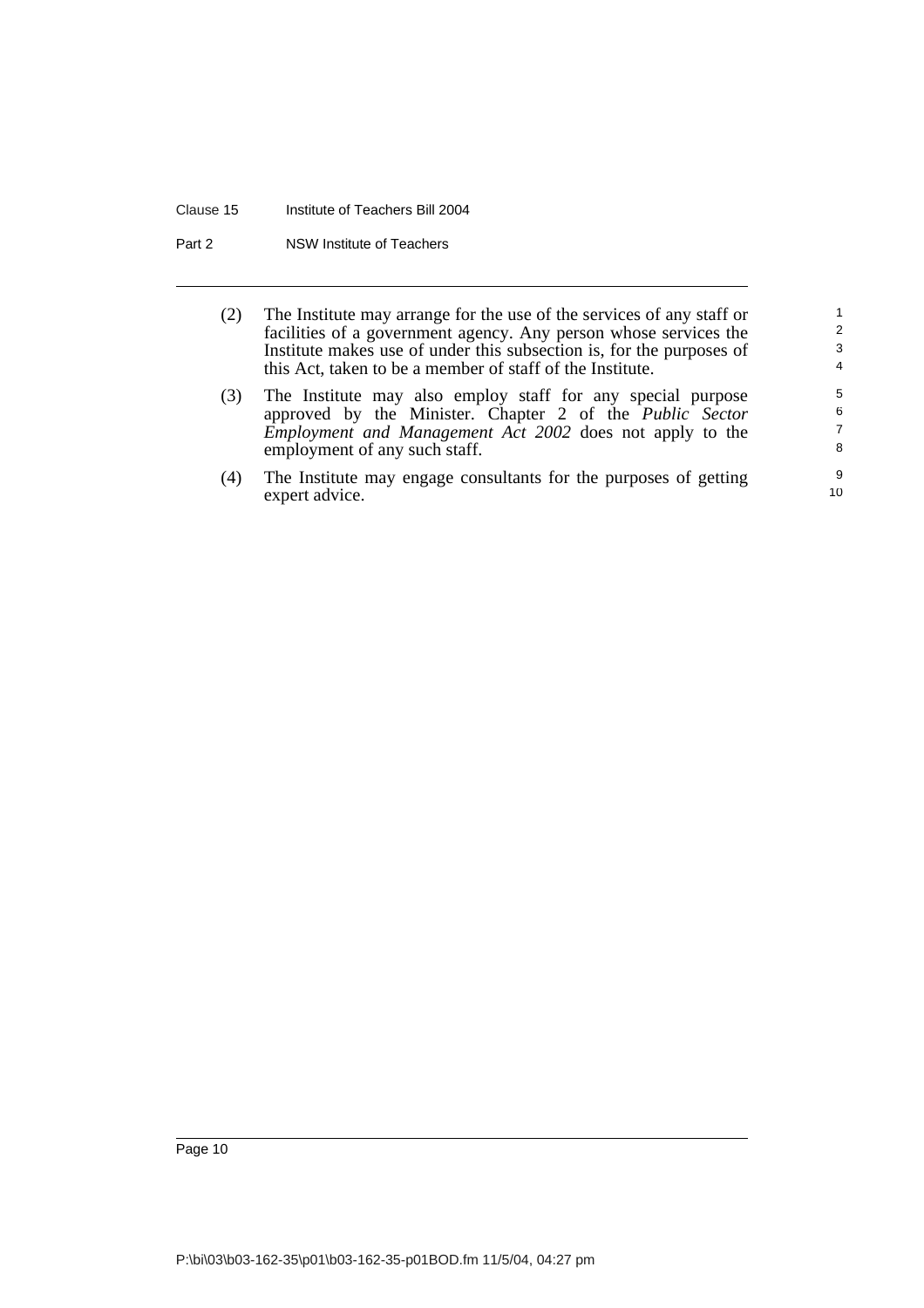| Institute of Teachers Bill 2004 | Clause 16 |
|---------------------------------|-----------|
| Roll of teachers                | Part 3    |

<span id="page-22-3"></span><span id="page-22-2"></span><span id="page-22-1"></span><span id="page-22-0"></span>

| Part 3 |     | <b>Roll of teachers</b>                                                                                                                                                                                                  | 1                    |
|--------|-----|--------------------------------------------------------------------------------------------------------------------------------------------------------------------------------------------------------------------------|----------------------|
| 16     |     | Institute to maintain roll of teachers                                                                                                                                                                                   | 2                    |
|        | (1) | The Institute is required to maintain, in printed or electronic form<br>(or both), a roll of teachers for the purposes of this Act.                                                                                      | 3<br>4               |
|        | (2) | The roll of teachers is to consist of 2 parts, namely:                                                                                                                                                                   | 5                    |
|        |     | the electoral list, and<br>(a)                                                                                                                                                                                           | 6                    |
|        |     | the accreditation list.<br>(b)                                                                                                                                                                                           | $\overline{7}$       |
| 17     |     | <b>Electoral list</b>                                                                                                                                                                                                    | 8                    |
|        | (1) | A person is eligible to be enrolled on the electoral list if the person:                                                                                                                                                 | 9                    |
|        |     | is employed as a teacher in New South Wales, or<br>(a)                                                                                                                                                                   | 10                   |
|        |     | (b)<br>was employed as a teacher in New South Wales at any time<br>during the period of 3 years immediately before the date on<br>which the next election of the elected members of the Council<br>is due to be held, or | 11<br>12<br>13<br>14 |
|        |     | is qualified (but not employed) as a teacher and is employed:<br>(c)                                                                                                                                                     | 15                   |
|        |     | as a member of staff of the Institute, the Department of<br>(i)<br>Education and Training or the Board of Studies, or                                                                                                    | 16<br>17             |
|        |     | by any other person or body prescribed by the<br>(ii)<br>regulations.                                                                                                                                                    | 18<br>19             |
|        | (2) | Any such person is eligible to be included on the electoral list<br>regardless of whether the person is accredited.                                                                                                      | 20<br>21             |
|        | (3) | If a person is enrolled on the electoral list, the list is to include the<br>contact details (if any) provided by the person or otherwise made<br>available to the Institute.                                            | 22<br>23<br>24       |
| 18     |     | <b>Accreditation list</b>                                                                                                                                                                                                | 25                   |
|        | (1) | The accreditation list is to contain the following particulars in<br>relation to each person who is accredited:                                                                                                          | 26<br>27             |
|        |     | (a)<br>the name and date of birth of the person,                                                                                                                                                                         | 28                   |
|        |     | the level at which the person is accredited,<br>(b)                                                                                                                                                                      | 29                   |
|        |     | the teacher accreditation authority that accredited the person<br>(c)<br>and the date on which the person was accredited,                                                                                                | 30<br>31             |
|        |     | (d)<br>such other particulars as are required by or under this Act or<br>the regulations to be included on the accreditation list.                                                                                       | 32<br>33             |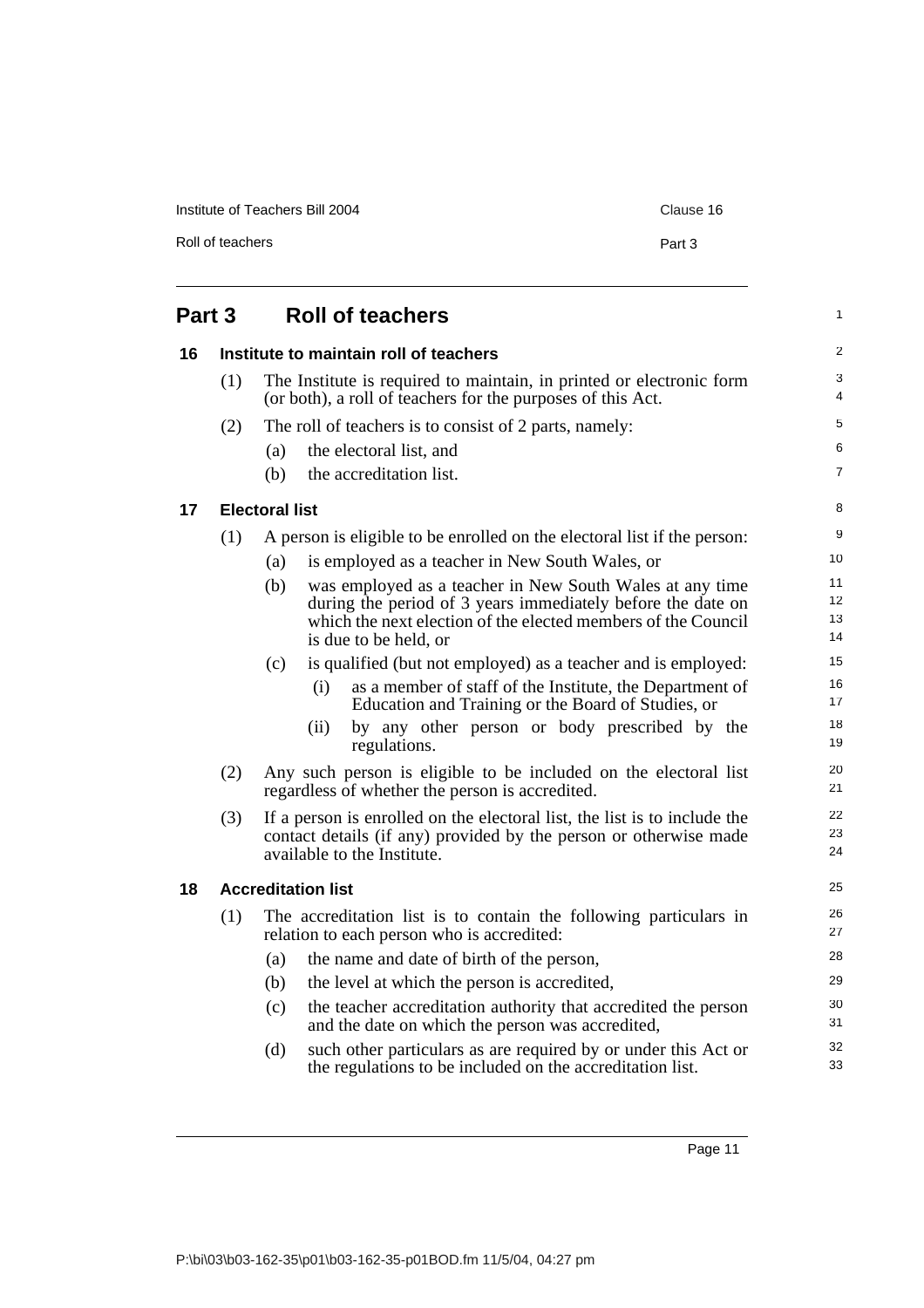#### Clause 18 Institute of Teachers Bill 2004

Part 3 Roll of teachers

| (2) |         |       | The accreditation list is also to contain the details of any decision by<br>a teacher accreditation authority:                                                                | 1<br>$\overline{2}$ |
|-----|---------|-------|-------------------------------------------------------------------------------------------------------------------------------------------------------------------------------|---------------------|
|     | (a)     |       | to refuse an application to accredit any person, or                                                                                                                           | 3                   |
|     | (b)     |       | to revoke the accreditation of any person.                                                                                                                                    | $\overline{4}$      |
| (3) |         |       | The Institute is authorised:                                                                                                                                                  | 5                   |
|     | (a)     |       | to request and receive any such information from a teacher<br>accreditation authority, and                                                                                    | 6<br>$\overline{7}$ |
|     | (b)     |       | to provide any information contained in the accreditation list<br>to any of the following:                                                                                    | 8<br>9              |
|     |         | (i)   | any teacher accreditation authority,                                                                                                                                          | 10                  |
|     |         | (ii)  | the person or body responsible for registering or<br>accrediting teachers under the law of another<br>jurisdiction,                                                           | 11<br>12<br>13      |
|     |         | (111) | any other person or body prescribed by the regulations.                                                                                                                       | 14                  |
|     | person. |       | <b>Note.</b> Section 22 requires a teacher accreditation authority to notify the Institute<br>if the authority makes any accreditation decision under Part 4 in relation to a | 15<br>16<br>17      |
|     |         |       | See also section 42 which authorises the Institute to enter into information<br>sharing arrangements with relevant agencies.                                                  | 18<br>19            |
|     |         |       |                                                                                                                                                                               |                     |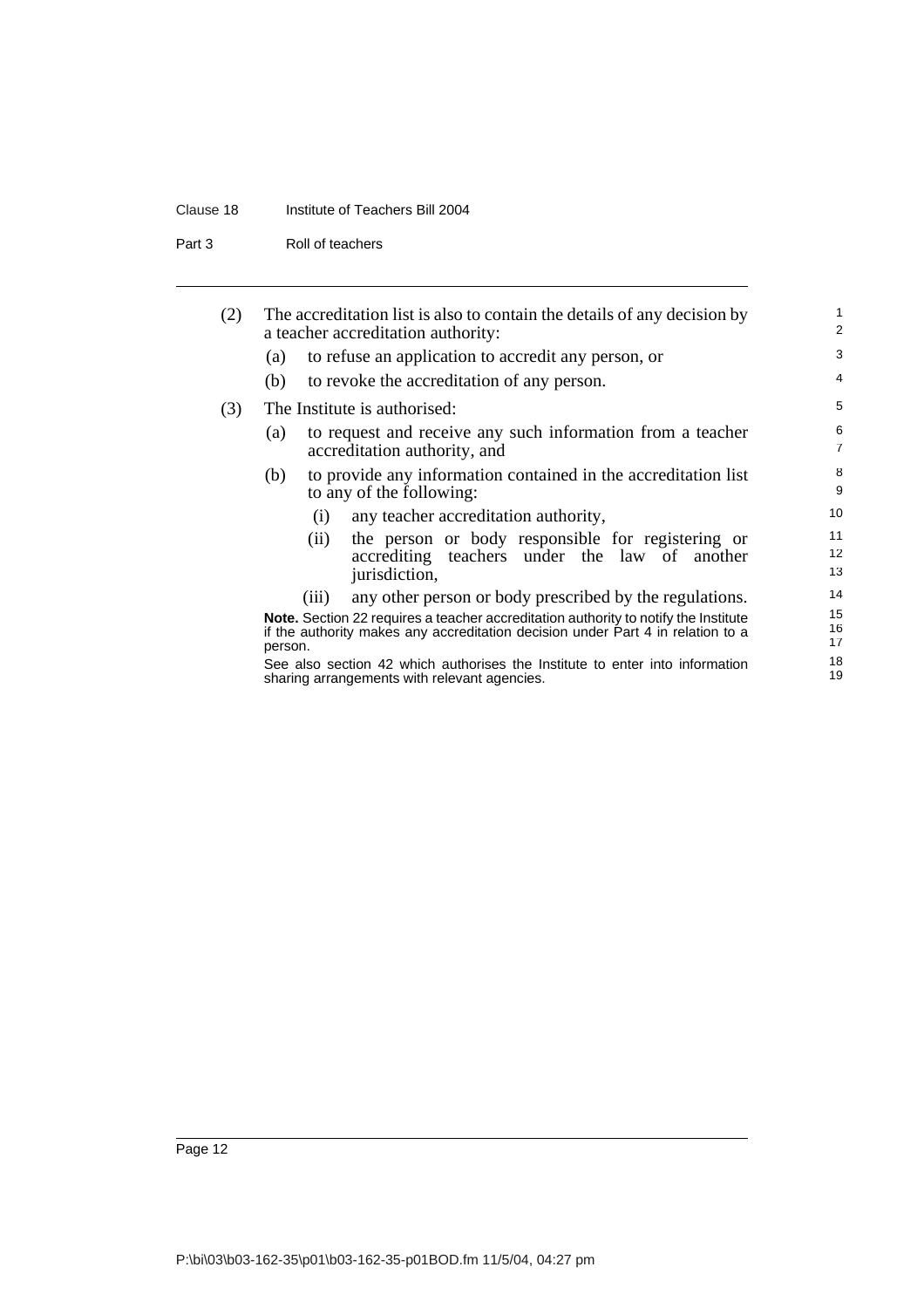Institute of Teachers Bill 2004 Clause 19 Accreditation of teachers **Part 4** 

<span id="page-24-3"></span><span id="page-24-2"></span><span id="page-24-1"></span><span id="page-24-0"></span>

| Part 4 |                   |           | <b>Accreditation of teachers</b>                                                                                                                                                                     | $\mathbf{1}$         |
|--------|-------------------|-----------|------------------------------------------------------------------------------------------------------------------------------------------------------------------------------------------------------|----------------------|
|        | <b>Division 1</b> |           | <b>Professional teaching standards</b>                                                                                                                                                               | 2                    |
| 19     |                   |           | Minister may approve professional teaching standards                                                                                                                                                 | 3                    |
|        | (1)               |           | The Minister may, from time to time and having regard to the advice<br>of the Institute, approve of professional teaching standards in<br>relation to each of the following levels of accreditation: | 4<br>5<br>6          |
|        |                   | (a)       | provisional accreditation under Division 3,                                                                                                                                                          | $\overline{7}$       |
|        |                   | (b)       | conditional accreditation under Division 3 or 4,                                                                                                                                                     | 8                    |
|        |                   | (c)       | accreditation at professional competence level under Division<br>3, 4 or 5,                                                                                                                          | 9<br>10              |
|        |                   | (d)       | accreditation at professional accomplishment level under<br>Division 5,                                                                                                                              | 11<br>12             |
|        |                   | (e)       | at professional leadership level<br>accreditation<br>under<br>Division 5.                                                                                                                            | 13<br>14             |
|        | (2)               | teachers. | The Institute is to ensure that the professional teaching standards are<br>made available to teacher accreditation authorities and to all                                                            | 15<br>16<br>17       |
| 20     |                   |           | Matters to be dealt with by professional teaching standards                                                                                                                                          | 18                   |
|        |                   |           | The professional teaching standards may deal with, and make<br>provision for or with respect to, the following matters:                                                                              | 19<br>20             |
|        |                   | (a)       | the skills, qualifications, experience and knowledge required<br>for teaching at each level of accreditation,                                                                                        | 21<br>22             |
|        |                   | (b)       | the conditions and criteria for continuing accreditation,<br>including<br>requirements in relation<br>professional<br>to<br>development,                                                             | 23<br>24<br>25       |
|        |                   | (c)       | the procedures and guidelines to be followed by teacher<br>accreditation authorities in relation to the accreditation of<br>persons under this Part (including the revocation of<br>accreditation),  | 26<br>27<br>28<br>29 |
|        |                   | (d)       | the approval by the Minister of initial and continuing teacher<br>education courses or programs that are relevant to the<br>accreditation of persons under this Part,                                | 30<br>31<br>32       |
|        |                   | (e)       | the approval by the Minister of those persons or bodies who<br>may provide professional development,                                                                                                 | 33<br>34             |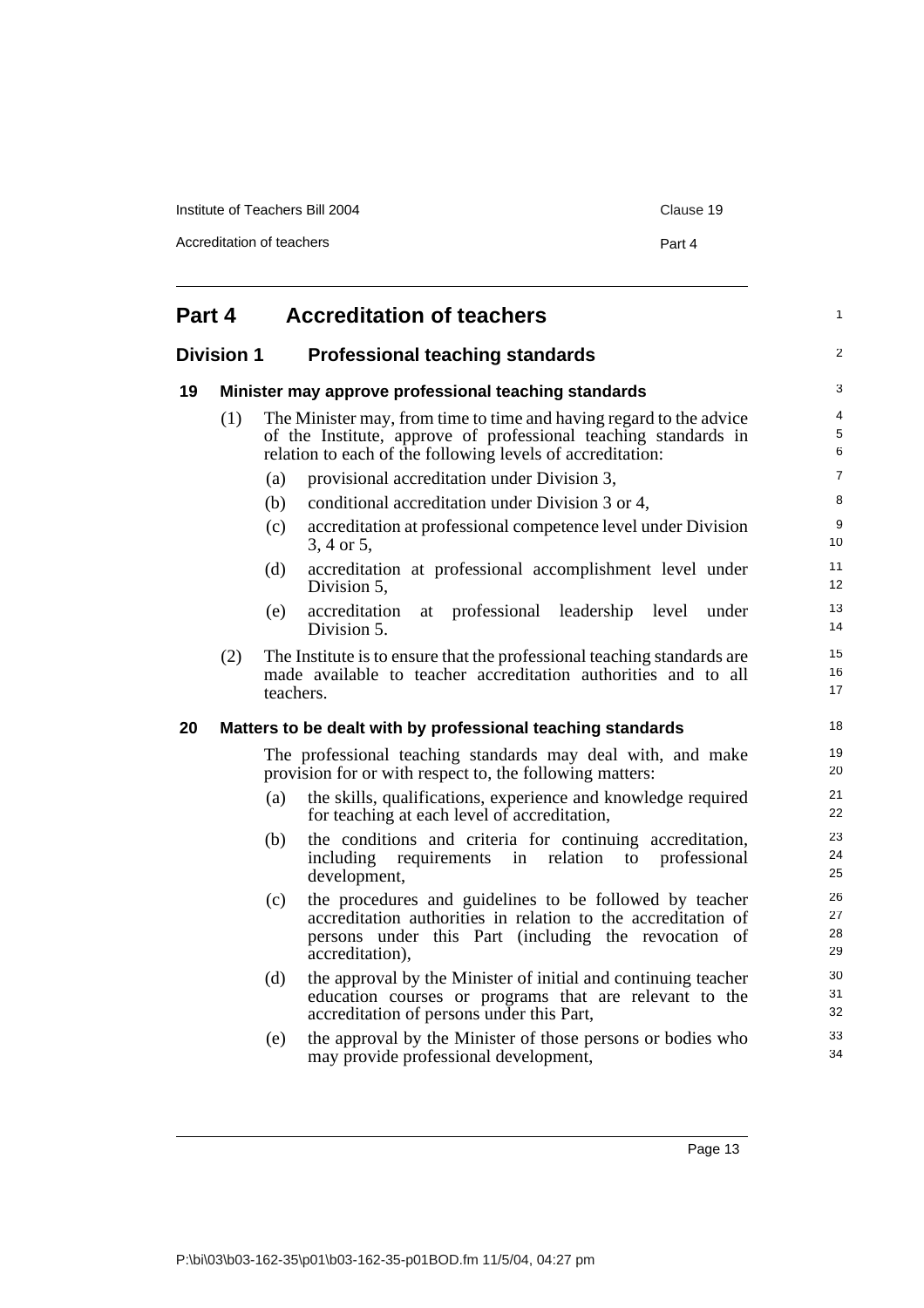#### Clause 21 Institute of Teachers Bill 2004

Part 4 **Accreditation of teachers** 

<span id="page-25-3"></span><span id="page-25-2"></span><span id="page-25-1"></span><span id="page-25-0"></span>

|    |                   | (f) | ethical conduct of teachers,                                                                                                                           | $\mathbf{1}$                  |
|----|-------------------|-----|--------------------------------------------------------------------------------------------------------------------------------------------------------|-------------------------------|
|    |                   | (g) | any other matter relating to teaching standards.                                                                                                       | 2                             |
|    | <b>Division 2</b> |     | <b>Accreditation scheme-general provisions</b>                                                                                                         | 3                             |
| 21 |                   |     | <b>School-based accreditation scheme</b>                                                                                                               | $\overline{4}$                |
|    | (1)               |     | The teacher accreditation authority for a school may, in accordance<br>with this Part:                                                                 | 5<br>6                        |
|    |                   | (a) | accredit any person who is employed to teach in the school<br>(including any person who has applied for a position as a<br>teacher in the school), and | $\overline{7}$<br>$\bf8$<br>9 |
|    |                   | (b) | revoke the accreditation (including the accreditation by<br>another teacher accreditation authority) of any person:                                    | 10<br>11                      |
|    |                   |     | who is employed to teach in the school, or<br>(i)                                                                                                      | 12                            |
|    |                   |     | who was previously employed to teach in the school<br>(ii)                                                                                             | 13                            |
|    |                   |     | (but who is no longer employed to teach in that or any<br>other school).                                                                               | 14<br>15                      |
|    | (2)               |     | If a person is accredited under this Part, the person's accreditation                                                                                  | 16                            |
|    |                   |     | has effect in relation to any school, but is subject to revocation by a<br>teacher accreditation authority.                                            | 17<br>18                      |
|    | (3)               |     | The accreditation of a person under this Part is not restricted to                                                                                     | 19                            |
|    |                   |     | accreditation in relation to a specific area of study or expertise.                                                                                    | 20                            |
|    |                   |     | Accordingly, a person's accreditation does not, in itself, limit the<br>areas of study in which the person teaches.                                    | 21<br>22                      |
| 22 |                   |     | Accreditation decisions to be provided to Institute                                                                                                    | 23                            |
|    | (1)               |     | Any decision by a teacher accreditation authority under this Part in                                                                                   | 24                            |
|    |                   |     | relation to a person must be notified in writing to the Institute within                                                                               | 25                            |
|    |                   |     | 21 days after the making of the decision.                                                                                                              | 26                            |
|    | (2)               |     | In the case of a teacher accreditation authority that is approved by                                                                                   | 27                            |
|    |                   |     | the Director-General or the Minister under section 4, it is a condition<br>of the approval that the authority complies with subsection (1).            | 28<br>29                      |
| 23 |                   |     | <b>Procedural matters</b>                                                                                                                              | 30                            |
|    | (1)               |     | An application by a person for accreditation under this Part is to be<br>in the form, and contain the particulars, approved by the Institute.          | 31<br>32                      |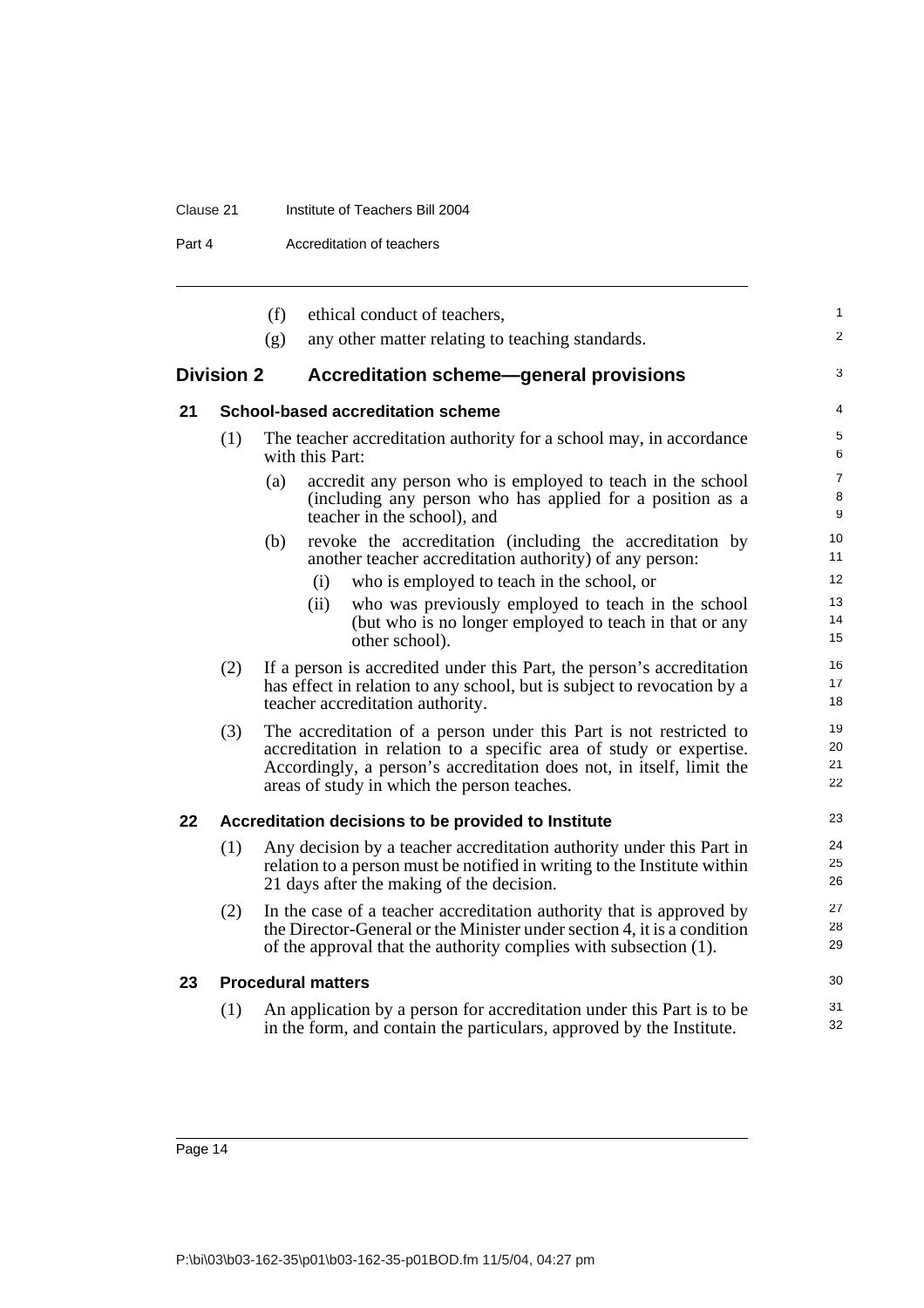Institute of Teachers Bill 2004 Clause 24

Accreditation of teachers **Part 4** 

<span id="page-26-1"></span><span id="page-26-0"></span>(2) If a teacher accreditation authority accredits a person under this Part, the authority is to issue a certificate of accreditation to the person in the form approved by the Institute. (3) The accreditation of a person under this Part is subject to the conditions imposed by or under this Act or the regulations. **24 General grounds for revocation of accreditation** Without limiting any other provision of this Part, a teacher accreditation authority may revoke the accreditation of a person under this Part if: (a) in the case of a person who is or was employed to teach in a government school: (i) a punishment referred to in section  $85(1)$  (b) or (c) of the *Teaching Services Act 1980* is imposed on the person, or (ii) the person's appointment on probation is annulled under section 48 (2) of that Act, or (b) in the case of a person who is or was employed to teach in a non-government school: (i) the person is convicted of an offence prescribed by the regulations, or (ii) the authority is satisfied that the person is a prohibited person within the meaning of the *Child Protection (Prohibited Employment) Act 1998*, or (c) in either case—the teacher accreditation authority is satisfied that the person has failed to comply with any condition to which the person's accreditation is subject. **Note.** Sections 33, 38, 39 (5) and 40 (4) provide other grounds for the revocation of a person's accreditation. **25 Annual fee** (1) A person who is accredited under this Part must, in accordance with the regulations, pay an annual fee to the Institute. (2) The amount of the annual fee is to be prescribed by the regulations. (3) It is a condition of the person's accreditation under this Part that the annual fee is paid. (4) This section does not apply to a person who is conditionally accredited under Division 4. 1  $\overline{2}$ 3 4 5 6 7 8 9 10 11 12 13 14 15 16 17 18 19 20 21 22 23 24 25 26 27 28 29 30 31 32 33 34 35 36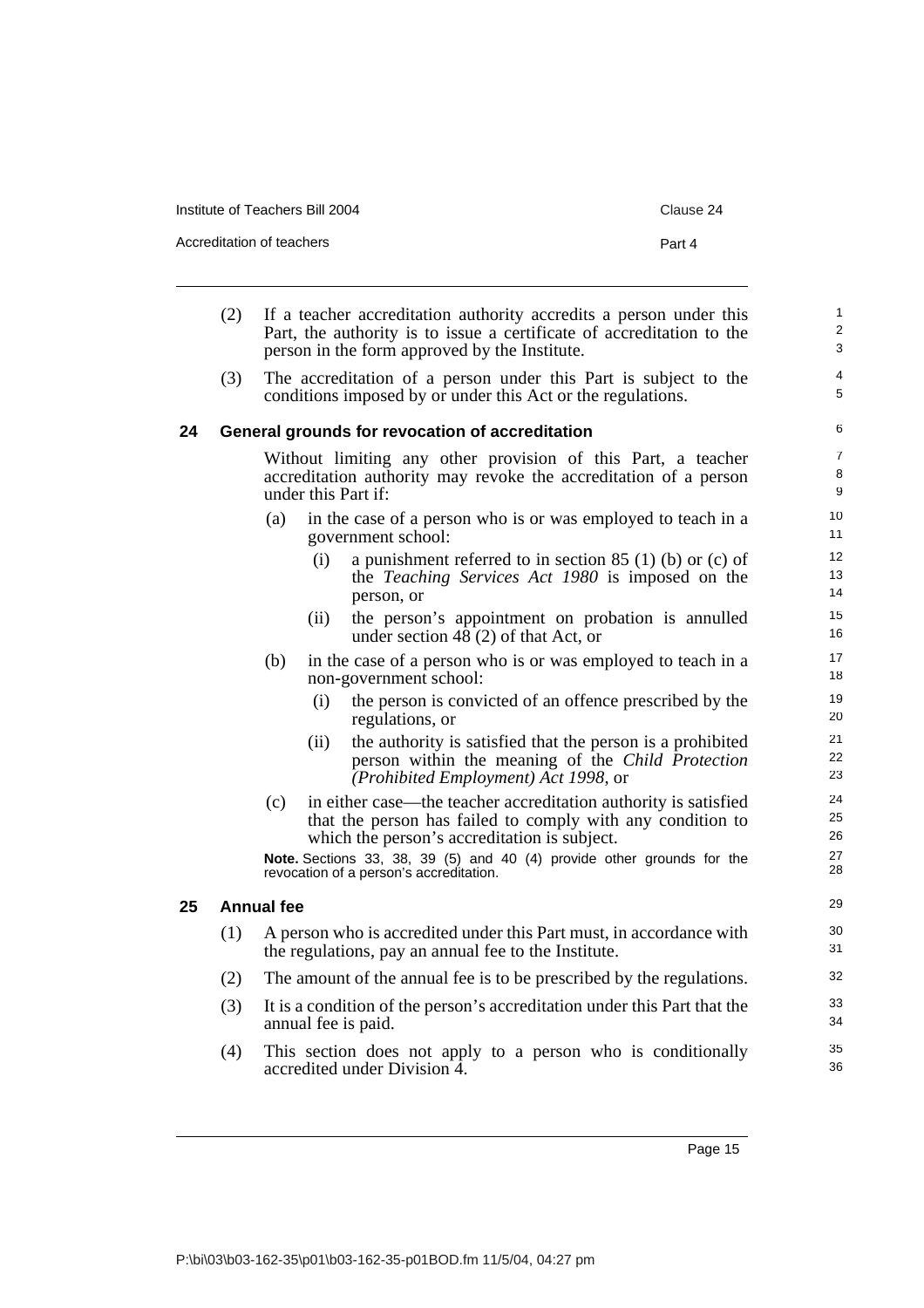#### Clause 26 Institute of Teachers Bill 2004

Part 4 Accreditation of teachers

#### <span id="page-27-0"></span>**26 False information and representation**

(1) A person must not, in an application for accreditation under this Part, provide any information that the person knows is false or misleading in a material particular.

(2) A person must not make any representation to the effect that the person is accredited at any level of accreditation unless the person is for the time being accredited at that level.

Maximum penalty: 50 penalty units.

#### <span id="page-27-1"></span>**27 Review by Administrative Decisions Tribunal of accreditation decisions**

- (1) A person may apply to the Administrative Decisions Tribunal for a review of the following decisions:
	- (a) the refusal or failure by a teacher accreditation authority to accredit the person under this Part,
	- (b) the revocation of the person's accreditation by a teacher accreditation authority under this Part.
- (2) Any such decision by a teacher accreditation authority is not reviewable by any other court or tribunal (including in any proceedings in the nature of disciplinary proceedings or in any proceedings for unfair dismissal).

#### <span id="page-27-2"></span>**Division 3 Mandatory accreditation of new scheme teachers**

**Note.** New scheme teachers will need to be provisionally or conditionally accredited under this Division before they may be employed to teach.

Provisional accreditation will be available to a new scheme teacher who has met the requirements specified in the professional teaching standards for accreditation at that level (in most cases this means that the person holds full teaching qualifications) or if the person has completed a teacher education course approved by the Minister. The person will be required to obtain accreditation at professional competence level within 3 years after being provisionally accredited.

Conditional accreditation will be available to a new scheme teacher who has a degree in a relevant area or has completed a substantial part of a teacher education course approved by the Minister. Such a person will, however, be required to undertake professional development or further teacher education and will have 4 years to obtain accreditation at professional competence level.

The time for obtaining accreditation at professional competence level will vary in the case of new scheme teachers who are employed on a casual or part-time basis.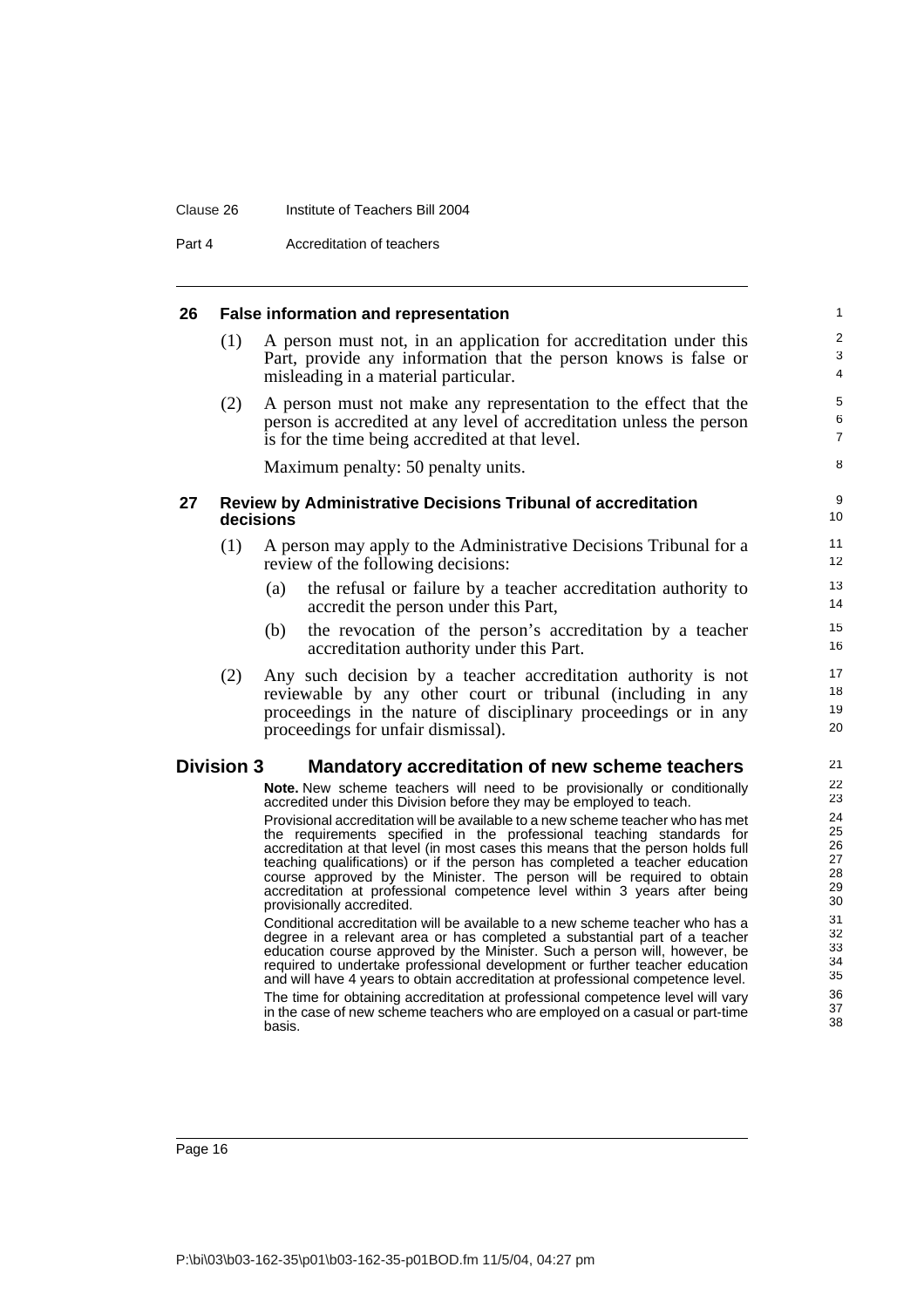| Institute of Teachers Bill 2004 | Clause 28 |
|---------------------------------|-----------|
| Accreditation of teachers       | Part 4    |
|                                 |           |

<span id="page-28-1"></span><span id="page-28-0"></span>

| 28 |     | <b>Definitions</b> |            |                                                                                                                                                                                                                                                                                                                 | 1                          |
|----|-----|--------------------|------------|-----------------------------------------------------------------------------------------------------------------------------------------------------------------------------------------------------------------------------------------------------------------------------------------------------------------|----------------------------|
|    |     |                    |            | In this Division:                                                                                                                                                                                                                                                                                               | $\overline{2}$             |
|    |     |                    | standards. | <i>approved course</i> means an initial teacher education course or<br>program approved by the Minister under the professional teaching                                                                                                                                                                         | 3<br>4<br>5                |
|    |     |                    |            | new scheme teacher means:                                                                                                                                                                                                                                                                                       | 6                          |
|    |     | (a)                |            | a person:                                                                                                                                                                                                                                                                                                       | 7                          |
|    |     |                    | (i)        | who has never been employed to teach in New South<br>Wales before the relevant date, and                                                                                                                                                                                                                        | 8<br>9                     |
|    |     |                    | (ii)       | who is (or who would be) employed as a teacher for the<br>first time after the relevant date, or                                                                                                                                                                                                                | 10<br>11                   |
|    |     | (b)                |            | a person:                                                                                                                                                                                                                                                                                                       | 12                         |
|    |     |                    | (i)        | who was, immediately before the relevant date, the<br>holder of a tertiary or teaching qualification prescribed<br>by the regulations, and                                                                                                                                                                      | 13<br>14<br>15             |
|    |     |                    | (ii)       | who returns, at any time after the relevant date, to<br>employment as a teacher following a period of at least<br>5 years during which time the person was not employed<br>to teach, or                                                                                                                         | 16<br>17<br>18<br>19       |
|    |     | (c)                |            | a person who was employed to teach for the first time in New<br>South Wales during the period of 3 months (or such other<br>period as may be prescribed by the regulations) immediately<br>before the relevant date.                                                                                            | 20<br>21<br>22<br>23       |
|    |     |                    |            | Note. The mutual recognition principle (as set out in the legislation referred to<br>in section 5) in relation to occupations applies in respect of persons who are<br>"registered" as teachers in certain other jurisdictions.                                                                                 | 24<br>25<br>26             |
|    |     |                    |            | <i>relevant date</i> means the date on which this Division commences.                                                                                                                                                                                                                                           | 27                         |
| 29 |     |                    |            | <b>Employment of new scheme teachers</b>                                                                                                                                                                                                                                                                        | 28                         |
|    | (1) |                    |            | A person who is a new scheme teacher must not be employed to<br>teach in a school unless:                                                                                                                                                                                                                       | 29<br>30                   |
|    |     | (a)                |            | the person is accredited, and                                                                                                                                                                                                                                                                                   | 31                         |
|    |     |                    |            | (b) in the case of a person who is conditionally accredited under<br>section 31—the person is working under the on-site<br>supervision of another teacher (other than a person who is<br>provisionally or conditionally accredited under this Division<br>or who is conditionally accredited under Division 4). | 32<br>33<br>34<br>35<br>36 |
|    |     |                    |            | Note. Accredited is defined under section 3 to include provisionally or<br>conditionally accredited under this Division.                                                                                                                                                                                        | 37<br>38                   |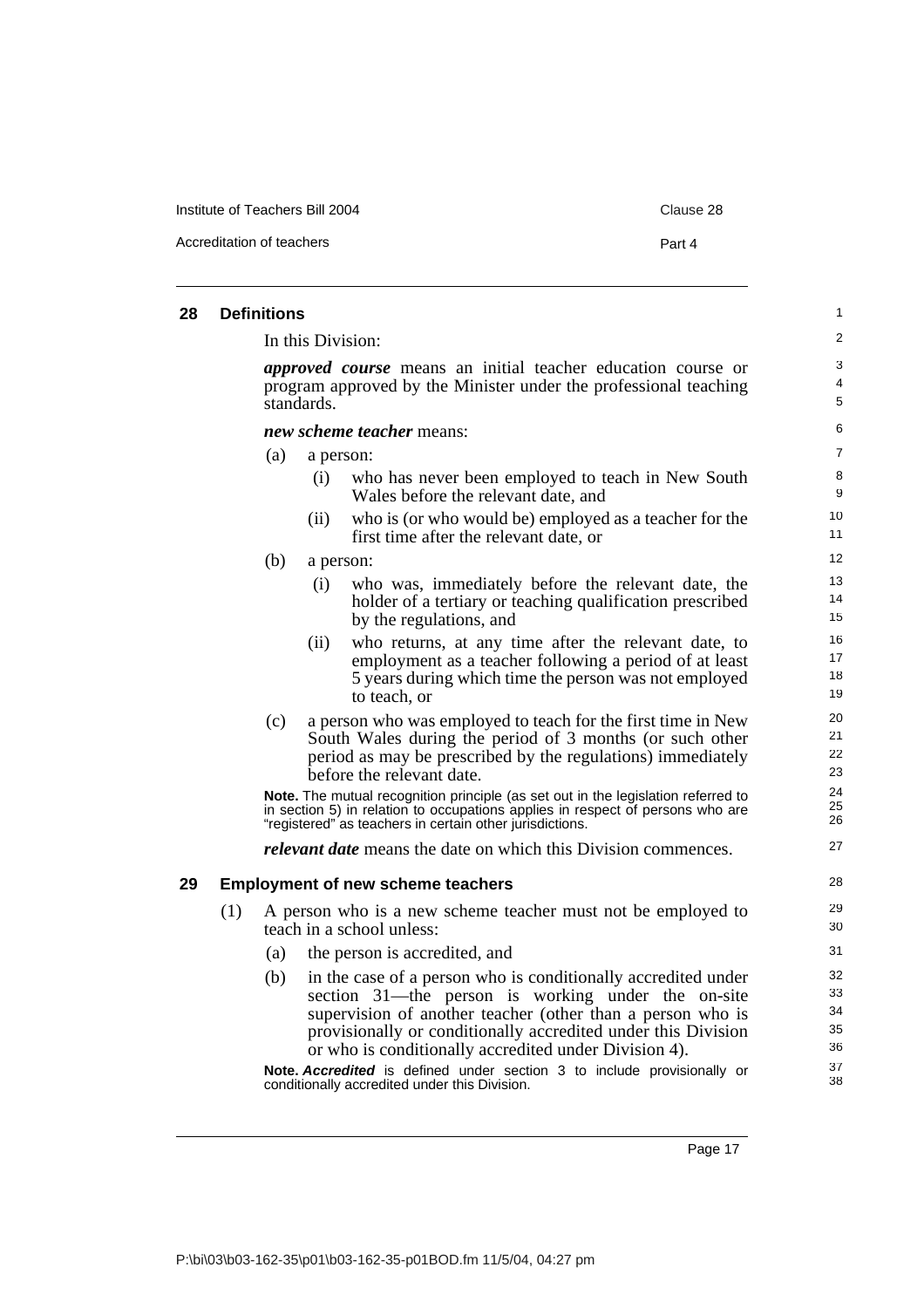#### Clause 30 Institute of Teachers Bill 2004

Part 4 **Accreditation of teachers** 

<span id="page-29-0"></span>

|    | (2) |     | If, in contravention of this section, a person:                                                                                                                                                                                                                                                                                                   | 1                          |
|----|-----|-----|---------------------------------------------------------------------------------------------------------------------------------------------------------------------------------------------------------------------------------------------------------------------------------------------------------------------------------------------------|----------------------------|
|    |     | (a) | is employed, or                                                                                                                                                                                                                                                                                                                                   | $\overline{c}$             |
|    |     | (b) | continues to be employed,                                                                                                                                                                                                                                                                                                                         | 3                          |
|    |     |     | the person's employer is guilty of an offence.                                                                                                                                                                                                                                                                                                    | 4                          |
|    |     |     | Maximum penalty: 100 penalty units.                                                                                                                                                                                                                                                                                                               | 5                          |
| 30 |     |     | Provisional accreditation of new scheme teachers                                                                                                                                                                                                                                                                                                  | 6                          |
|    | (1) |     | A teacher accreditation authority may, on application by a person<br>who is a new scheme teacher:                                                                                                                                                                                                                                                 | 7<br>8                     |
|    |     | (a) | provisionally accredit the person, or                                                                                                                                                                                                                                                                                                             | 9                          |
|    |     | (b) | refuse to provisionally accredit the person.                                                                                                                                                                                                                                                                                                      | 10                         |
|    | (2) |     | A teacher accreditation authority may provisionally accredit any<br>such person if the authority is satisfied that:                                                                                                                                                                                                                               | 11<br>12                   |
|    |     | (a) | the person meets the requirements specified in the<br>professional teaching standards for provisional accreditation,<br>or                                                                                                                                                                                                                        | 13<br>14<br>15             |
|    |     | (b) | the person has completed an approved course and will receive<br>a qualification in relation to that course.                                                                                                                                                                                                                                       | 16<br>17                   |
|    | (3) |     | In the case of a person referred to in subsection $(2)$ (b), it is a<br>condition of a person's provisional accreditation that the person<br>provides, as soon as practicable after receiving his or her<br>qualification in relation to the approved course, the teacher<br>accreditation authority with evidence of the person's qualification. | 18<br>19<br>20<br>21<br>22 |
|    | (4) |     | The provisional accreditation of a person who is a new scheme<br>teacher ceases (unless sooner revoked by a teacher accreditation<br>authority):                                                                                                                                                                                                  | 23<br>24<br>25             |
|    |     | (a) | at the end of the relevant period, or                                                                                                                                                                                                                                                                                                             | 26                         |
|    |     | (b) | if, before the end of the relevant period, the person is<br>accredited at professional competence level by a teacher<br>accreditation authority—when the person is accredited at that<br>level.                                                                                                                                                   | 27<br>28<br>29<br>30       |
|    | (5) |     | In this section:                                                                                                                                                                                                                                                                                                                                  | 31                         |
|    |     |     | <i>relevant period</i> , in relation to a person who is provisionally<br>accredited under this section, means:                                                                                                                                                                                                                                    | 32<br>33                   |
|    |     | (a) | if the person is employed on a full-time basis—the period of<br>3 years (or such longer period as may be determined by the                                                                                                                                                                                                                        | 34<br>35                   |
|    |     |     |                                                                                                                                                                                                                                                                                                                                                   |                            |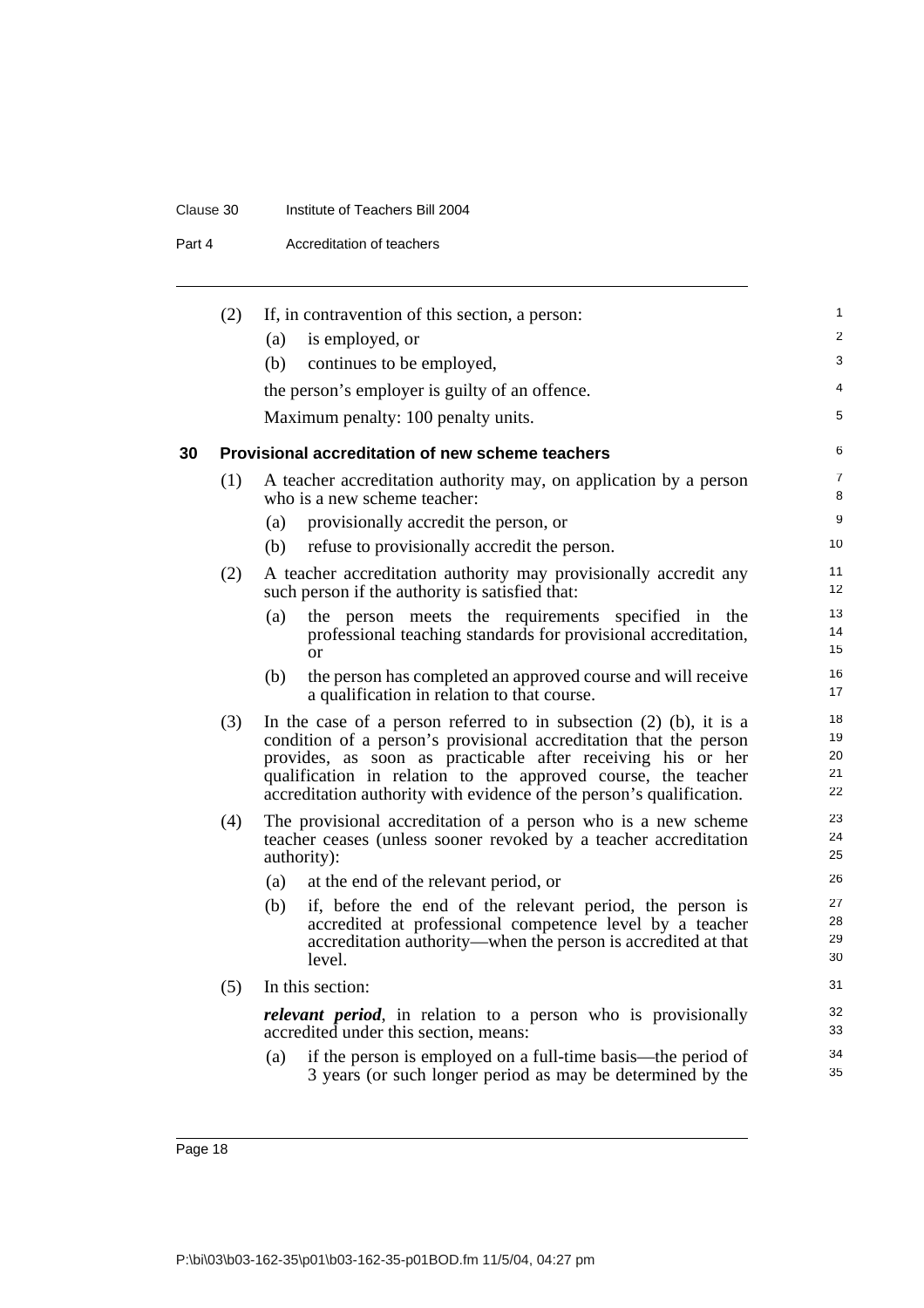| Institute of Teachers Bill 2004 | Clause 31 |
|---------------------------------|-----------|
| Accreditation of teachers       | Part 4    |

<span id="page-30-0"></span>

|    |     |      | Minister in any particular case) following the date on which<br>the person was provisionally accredited, or                                                                                                                                                                                                                 | $\mathbf 1$<br>$\overline{2}$                |
|----|-----|------|-----------------------------------------------------------------------------------------------------------------------------------------------------------------------------------------------------------------------------------------------------------------------------------------------------------------------------|----------------------------------------------|
|    |     | (b)  | if the person is employed on a casual or part-time basis:<br>the period determined in accordance with<br>(i)<br>the<br>regulations to be commensurate with the 3-year period<br>for persons employed on a full-time basis, or<br>such longer period as may be determined by the<br>(ii)<br>Minister in any particular case, | 3<br>4<br>5<br>6<br>$\overline{7}$<br>8<br>9 |
|    |     |      | following the date on which the person was provisionally<br>accredited.                                                                                                                                                                                                                                                     | 10                                           |
| 31 |     |      | <b>Conditional accreditation of new scheme teachers</b>                                                                                                                                                                                                                                                                     | 11                                           |
|    | (1) | who: | This section applies to a person who is a new scheme teacher but                                                                                                                                                                                                                                                            | 12<br>13                                     |
|    |     | (a)  | does not meet the requirements specified in the professional<br>teaching standards for provisional accreditation, or                                                                                                                                                                                                        | 14<br>15                                     |
|    |     | (b)  | has not completed an approved course.                                                                                                                                                                                                                                                                                       | 16                                           |
|    | (2) |      | A teacher accreditation authority may, on application by a person to<br>whom this section applies:                                                                                                                                                                                                                          | 17<br>18                                     |
|    |     | (a)  | conditionally accredit the person, or                                                                                                                                                                                                                                                                                       | 19                                           |
|    |     | (b)  | refuse to conditionally accredit the person.                                                                                                                                                                                                                                                                                | 20                                           |
|    | (3) |      | A teacher accreditation authority may conditionally accredit any<br>such person if:                                                                                                                                                                                                                                         | 21<br>22                                     |
|    |     | (a)  | the person holds a degree in an area that is relevant to the area<br>in which the person is or is to be employed to teach, or                                                                                                                                                                                               | 23<br>24                                     |
|    |     | (b)  | the authority is satisfied that the person has completed a<br>substantial part of an approved course.                                                                                                                                                                                                                       | 25<br>26                                     |
|    | (4) |      | It is a condition of a person's conditional accreditation under this<br>section that the person undertakes such professional development or<br>further teacher education (or both) as may be determined by the<br>teacher accreditation authority for the school in which the person is<br>employed.                        | 27<br>28<br>29<br>30<br>31                   |
|    | (5) |      | In making any determination in relation to a person for the purposes<br>of subsection (4), the teacher accreditation authority is to have<br>regard to:                                                                                                                                                                     | 32<br>33<br>34                               |
|    |     | (a)  | any advice of the Institute, and                                                                                                                                                                                                                                                                                            | 35                                           |
|    |     | (b)  | the skills, knowledge and relevant experience of the person.                                                                                                                                                                                                                                                                | 36                                           |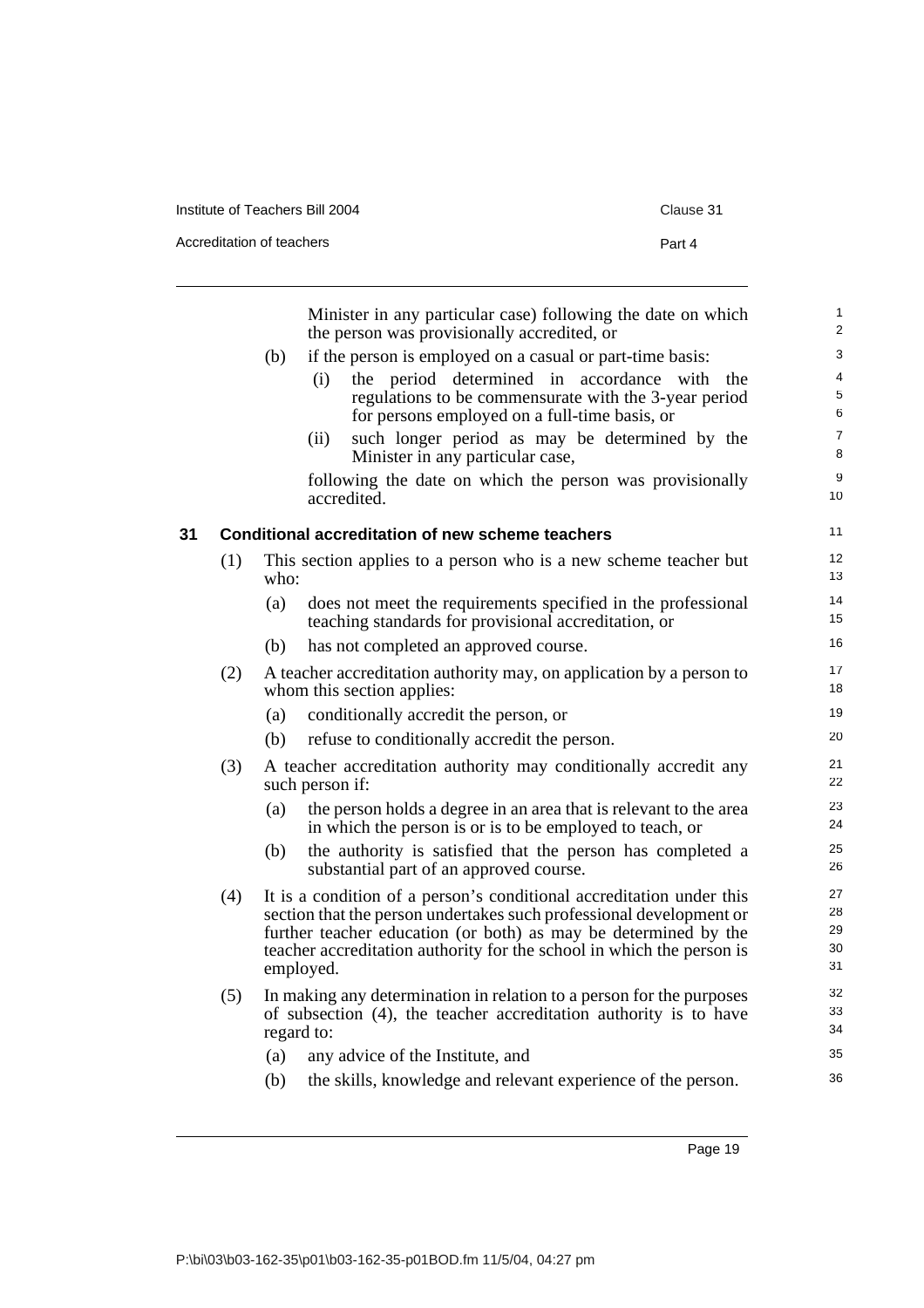#### Clause 32 Institute of Teachers Bill 2004

Part 4 Accreditation of teachers

|     | The conditional accreditation of a person under this section ceases<br>(unless sooner revoked by a teacher accreditation authority): |
|-----|--------------------------------------------------------------------------------------------------------------------------------------|
| (a) | at the end of the relevant period, or                                                                                                |
|     |                                                                                                                                      |

- (b) if, before the end of the relevant period, the person is accredited at professional competence level by a teacher accreditation authority—when the person is accredited at that level.
- (7) In this section:

*relevant period*, in relation to a person who is conditionally accredited under this section, means

- (a) if the person is employed on a full-time basis—the period of 4 years (or such longer period as may be determined by the Minister in any particular case) following the date on which the person was conditionally accredited, or
- (b) if the person is employed on a casual or part-time basis:
	- (i) the period determined in accordance with the regulations to be commensurate with the 4-year period for persons employed on a full-time basis, or
	- (ii) such longer period as may be determined by the Minister in any particular case,

following the date on which the person was conditionally accredited.

#### <span id="page-31-0"></span>**32 Accreditation of new scheme teachers at professional competence level**

A teacher accreditation authority may, on application by a person who is a new scheme teacher:

- (a) accredit the person at the professional competence level if:
	- (i) the person is provisionally accredited under section 30 or conditionally accredited under section 31, and
	- (ii) the authority is satisfied that the person meets the requirements for accreditation at professional competence level, or
- (b) refuse to accredit the person at professional competence level.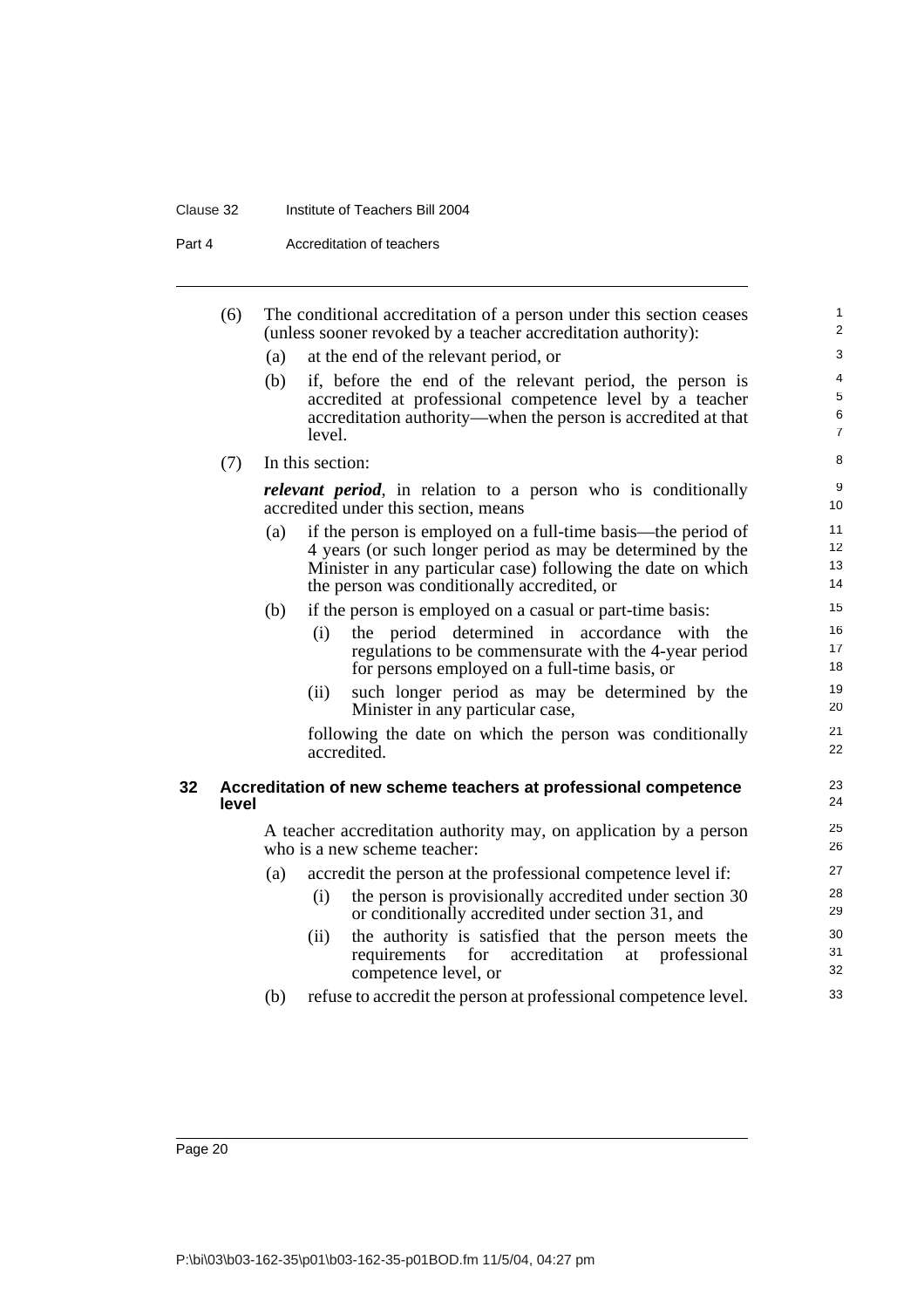| Institute of Teachers Bill 2004 | Clause 33 |
|---------------------------------|-----------|
| Accreditation of teachers       | Part 4    |

<span id="page-32-2"></span><span id="page-32-1"></span><span id="page-32-0"></span>

| 33 | <b>Division</b>    |                   | Revocation of accreditation of new scheme teachers under this                                                                                                                                                                                                                                            | 1<br>2                                     |
|----|--------------------|-------------------|----------------------------------------------------------------------------------------------------------------------------------------------------------------------------------------------------------------------------------------------------------------------------------------------------------|--------------------------------------------|
|    |                    |                   | A teacher accreditation authority may:                                                                                                                                                                                                                                                                   | 3                                          |
|    |                    | (a)               | revoke the provisional accreditation of a person under section<br>30 if the authority is satisfied that the person has failed to<br>comply with any of the requirements of the professional<br>teaching standards that apply to the person, or                                                           | $\overline{4}$<br>5<br>6<br>$\overline{7}$ |
|    |                    | (b)               | revoke the conditional accreditation of a person under section<br>31 if the authority is satisfied that the person has failed to<br>comply with:                                                                                                                                                         | 8<br>9<br>10                               |
|    |                    | (i)               | the condition referred to in section 31 $(4)$ , or                                                                                                                                                                                                                                                       | 11                                         |
|    |                    | (ii)              | any of the requirements of the professional teaching<br>standards that apply to the person, or                                                                                                                                                                                                           | 12<br>13                                   |
|    |                    | (c)               | revoke the accreditation of a person who is a new scheme<br>teacher at professional competence level if the authority is<br>satisfied that the person has failed to comply with any of the<br>requirements of the professional teaching standards for<br>accreditation at professional competence level. | 14<br>15<br>16<br>17<br>18<br>19           |
|    |                    |                   | Note. Section 24 provides other grounds for revocation of accreditation.                                                                                                                                                                                                                                 |                                            |
|    | <b>Division 4</b>  |                   | <b>Mandatory accreditation of transition scheme</b><br>teachers                                                                                                                                                                                                                                          | 20<br>21                                   |
| 34 | <b>Definitions</b> |                   |                                                                                                                                                                                                                                                                                                          | 22                                         |
|    |                    | In this Division: |                                                                                                                                                                                                                                                                                                          | 23                                         |
|    |                    |                   | <i>relevant date</i> means the date on which this Division commences.                                                                                                                                                                                                                                    | 24                                         |
|    |                    |                   | <i>transition scheme teacher</i> means a person:                                                                                                                                                                                                                                                         | 25                                         |
|    |                    | (a)               | who was, at any time before the relevant date, employed to<br>teach in a school, and                                                                                                                                                                                                                     | 26<br>27                                   |
|    |                    | (b)               | who was not, as at that date, the holder of:                                                                                                                                                                                                                                                             | 28                                         |
|    |                    | (i)               | a teaching qualification prescribed by the regulations,<br><b>or</b>                                                                                                                                                                                                                                     | 29<br>30                                   |
|    |                    | (ii)              | a degree in an area that is relevant to the area in which<br>the person is employed to teach.                                                                                                                                                                                                            | 31<br>32                                   |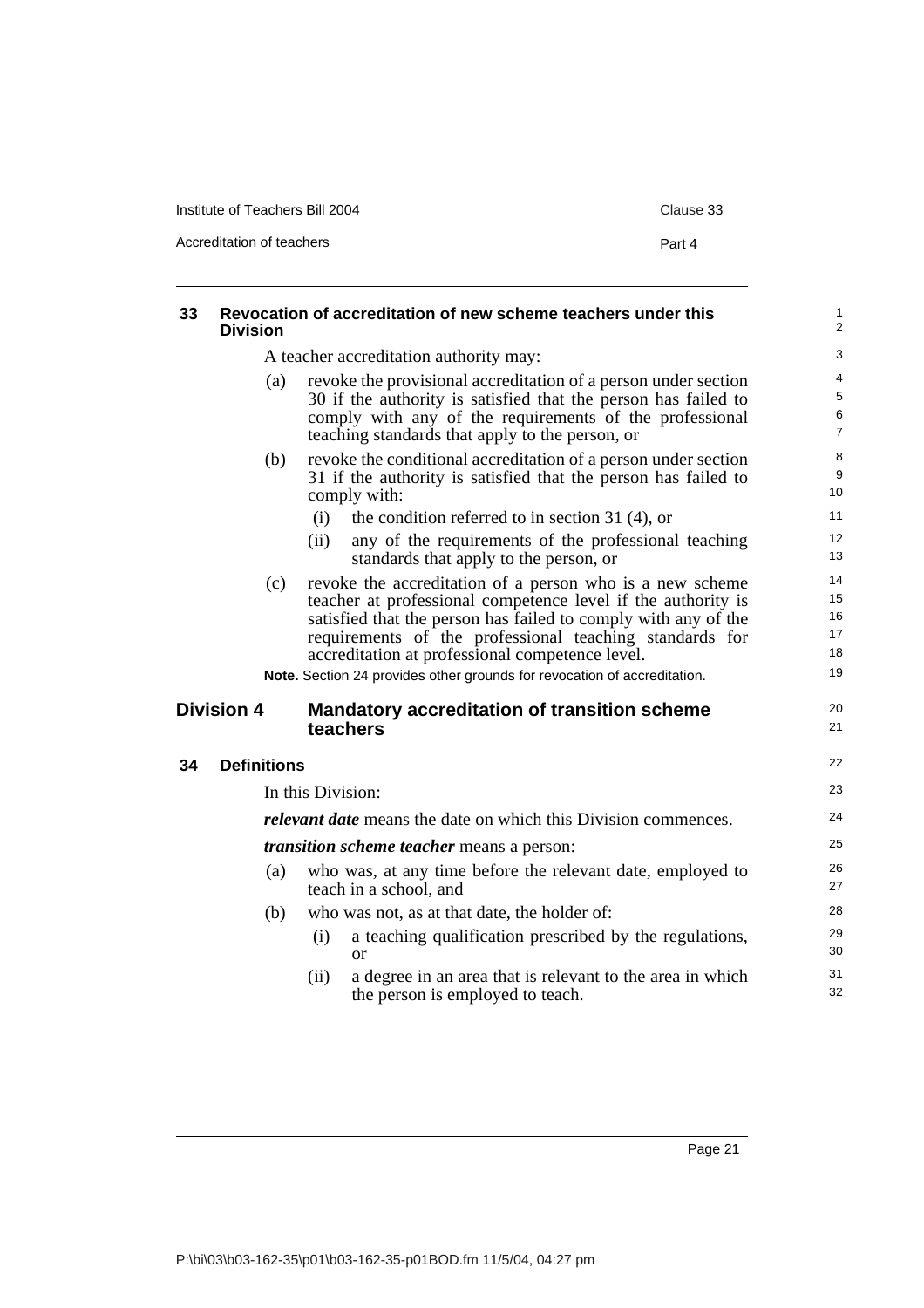#### Clause 35 Institute of Teachers Bill 2004

Part 4 **Accreditation of teachers** 

<span id="page-33-1"></span><span id="page-33-0"></span>

| 35 |     |     | <b>Employment of transition scheme teachers</b>                                                                                                                                                                                                                                                                                              | $\mathbf{1}$                  |
|----|-----|-----|----------------------------------------------------------------------------------------------------------------------------------------------------------------------------------------------------------------------------------------------------------------------------------------------------------------------------------------------|-------------------------------|
|    | (1) |     | A person who is a transition scheme teacher must not be employed<br>to teach in a school unless the person:                                                                                                                                                                                                                                  | 2<br>3                        |
|    |     | (a) | is accredited, and                                                                                                                                                                                                                                                                                                                           | $\overline{4}$                |
|    |     | (b) | is working under the on-site supervision of another teacher<br>(other than a person who is provisionally or conditionally<br>accredited under Division 3 or who is conditionally accredited<br>under this Division).                                                                                                                         | 5<br>6<br>$\overline{7}$<br>8 |
|    |     |     | Note. Accredited is defined under section 3 to include conditionally accredited<br>under this Division.                                                                                                                                                                                                                                      | 9<br>10                       |
|    | (2) |     | If, in contravention of this section, a person:                                                                                                                                                                                                                                                                                              | 11                            |
|    |     | (a) | is employed, or                                                                                                                                                                                                                                                                                                                              | 12                            |
|    |     | (b) | continues to be employed,                                                                                                                                                                                                                                                                                                                    | 13                            |
|    |     |     | the person's employer is guilty of an offence.                                                                                                                                                                                                                                                                                               | 14                            |
|    |     |     | Maximum penalty: 100 penalty units.                                                                                                                                                                                                                                                                                                          | 15                            |
| 36 |     |     | <b>Conditional accreditation of transition scheme teachers</b>                                                                                                                                                                                                                                                                               | 16                            |
|    | (1) |     | A teacher accreditation authority may, on application by a person<br>who is a transition scheme teacher:                                                                                                                                                                                                                                     | 17<br>18                      |
|    |     | (a) | conditionally accredit the person under this section, or                                                                                                                                                                                                                                                                                     | 19                            |
|    |     | (b) | refuse to conditionally accredit the person.                                                                                                                                                                                                                                                                                                 | 20                            |
|    | (2) |     | It is a condition of the accreditation of a person under this section<br>that the person works, to the satisfaction of the teacher accreditation<br>authority for the school in which the person is or is to be employed,<br>towards obtaining a degree in an area that is relevant to the area in<br>which the person is employed to teach. | 21<br>22<br>23<br>24<br>25    |
|    | (3) |     | The conditional accreditation of a person under this section ceases<br>(unless sooner revoked by a teacher accreditation authority):                                                                                                                                                                                                         | 26<br>27                      |
|    |     | (a) | 7 years after the date on which the person was conditionally<br>accredited (or such longer period as the Minister may<br>determine in any particular case), or                                                                                                                                                                               | 28<br>29<br>30                |
|    |     | (b) | if, before the end of that period, the person is accredited at<br>professional competence level by a teacher accreditation<br>authority—when the person is accredited at that level.                                                                                                                                                         | 31<br>32<br>33                |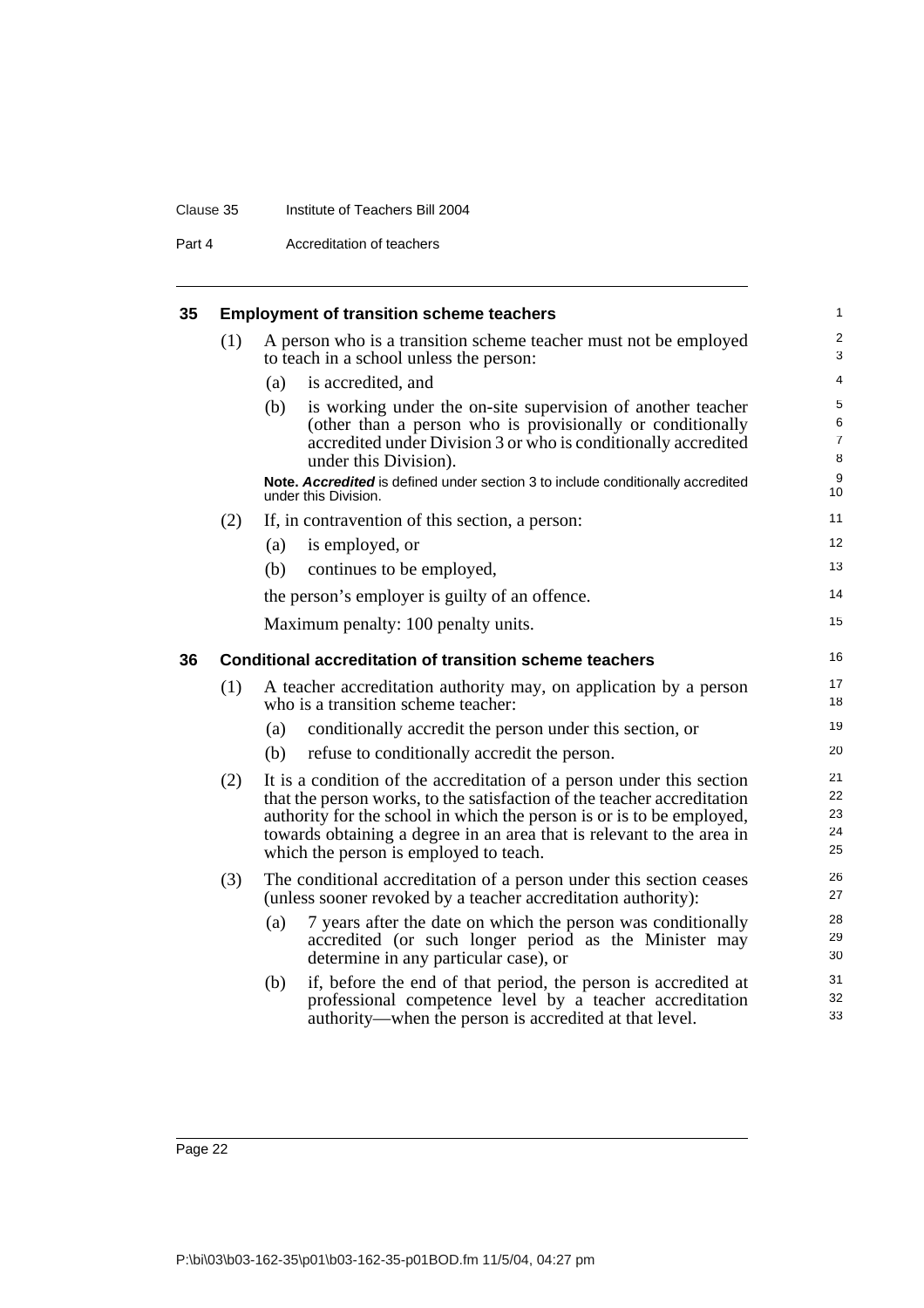| Institute of Teachers Bill 2004 | Clause 37 |
|---------------------------------|-----------|
| Accreditation of teachers       | Part 4    |
|                                 |           |

<span id="page-34-3"></span><span id="page-34-2"></span><span id="page-34-1"></span><span id="page-34-0"></span>

| 37 |                   |     | Accreditation of transition scheme teachers at professional<br>competence level                                                                                                                                                                                                        | 1<br>$\overline{2}$        |
|----|-------------------|-----|----------------------------------------------------------------------------------------------------------------------------------------------------------------------------------------------------------------------------------------------------------------------------------------|----------------------------|
|    |                   |     | A teacher accreditation authority may, on application by a person<br>who is a transition scheme teacher:                                                                                                                                                                               | 3<br>4                     |
|    |                   | (a) | accredit the person at the professional competence level if:                                                                                                                                                                                                                           | 5                          |
|    |                   |     | the person is conditionally accredited under section 36,<br>(i)<br>and                                                                                                                                                                                                                 | 6<br>$\overline{7}$        |
|    |                   |     | (ii)<br>the authority is satisfied that the person meets the<br>requirements of the professional teaching standards for<br>accreditation at professional competence level, or                                                                                                          | 8<br>9<br>10               |
|    |                   | (b) | refuse to accredit the person at professional competence level.                                                                                                                                                                                                                        | 11                         |
| 38 | teachers          |     | Revocation of accreditation under this Division of transition scheme                                                                                                                                                                                                                   | 12<br>13                   |
|    |                   |     | A teacher accreditation authority may:                                                                                                                                                                                                                                                 | 14                         |
|    |                   | (a) | revoke the conditional accreditation of a person who is a<br>transition scheme teacher if the authority is satisfied that the<br>person has failed to comply with:                                                                                                                     | 15<br>16<br>17             |
|    |                   |     | the condition referred to in section 36 $(2)$ , or<br>(i)                                                                                                                                                                                                                              | 18                         |
|    |                   |     | (ii)<br>any of the requirements of the professional teaching<br>standards that apply to the person, or                                                                                                                                                                                 | 19<br>20                   |
|    |                   | (b) | revoke the accreditation of any such person at professional<br>competence level if the authority is satisfied that the person<br>has failed to comply with any of the requirements of the<br>professional teaching standards for accreditation<br>at<br>professional competence level. | 21<br>22<br>23<br>24<br>25 |
|    |                   |     | Note. Section 24 provides other grounds for revocation of accreditation.                                                                                                                                                                                                               | 26                         |
|    | <b>Division 5</b> |     | <b>Voluntary accreditation</b>                                                                                                                                                                                                                                                         | 27                         |
| 39 |                   |     | Voluntary accreditation of teachers at various levels                                                                                                                                                                                                                                  | 28                         |
|    | (1)               |     | This section applies to any person who is a teacher (other than a new<br>scheme teacher within the meaning of Division 3 or a transition<br>scheme teacher within the meaning of Division 4).                                                                                          | 29<br>30<br>31             |
|    | (2)               |     | A teacher accreditation authority may, on application by a person to<br>whom this section applies:                                                                                                                                                                                     | 32<br>33                   |
|    |                   | (a) | accredit the person at any one or more of the following levels:<br>professional competence level,<br>(i)                                                                                                                                                                               | 34<br>35                   |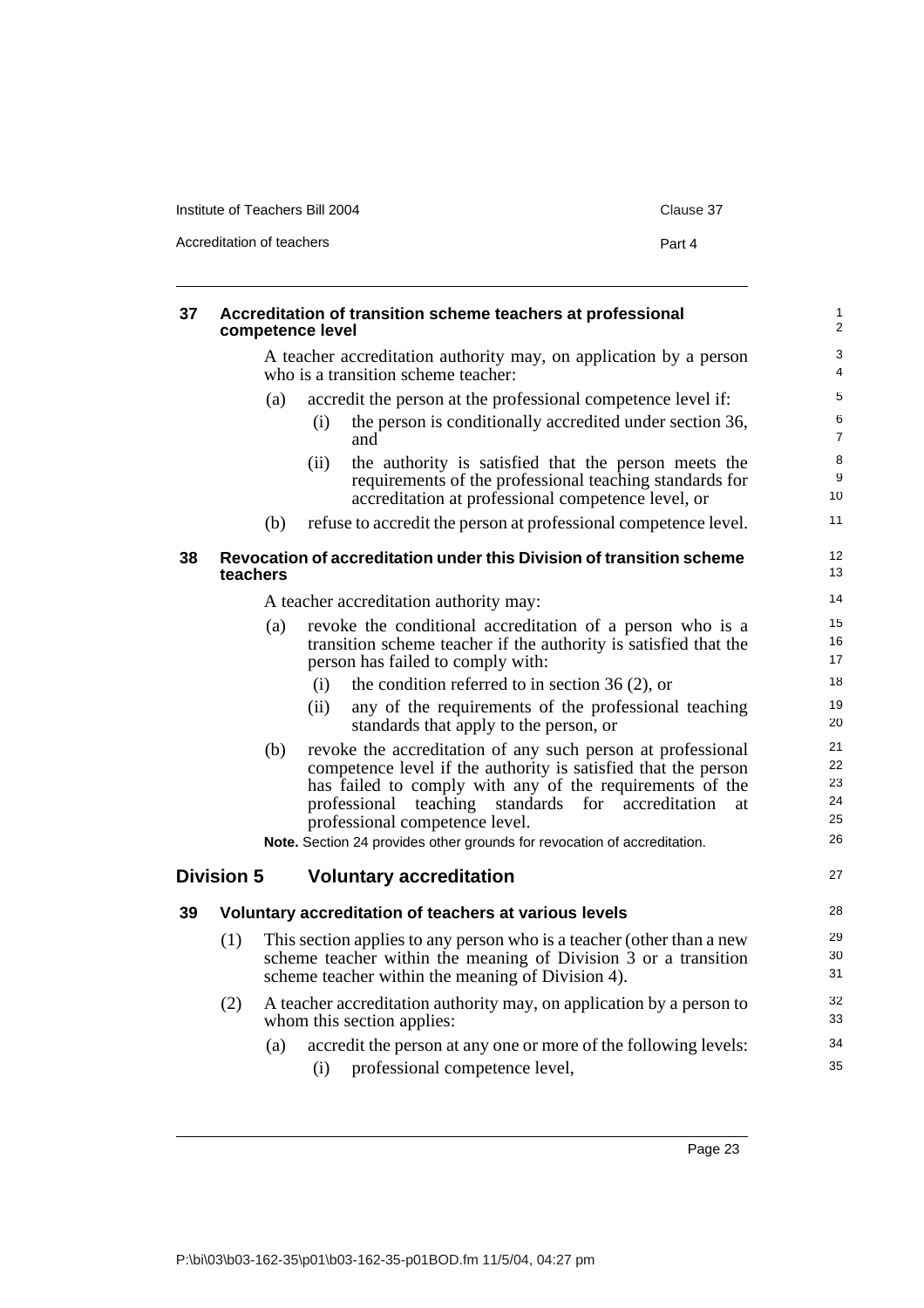#### Clause 40 Institute of Teachers Bill 2004

Part 4 Accreditation of teachers

<span id="page-35-0"></span>

|    |     | professional accomplishment level,<br>(ii)<br>professional leadership level, or<br>(iii)                                                                                                                                                                                                                                                                                               | $\mathbf{1}$<br>$\overline{2}$      |
|----|-----|----------------------------------------------------------------------------------------------------------------------------------------------------------------------------------------------------------------------------------------------------------------------------------------------------------------------------------------------------------------------------------------|-------------------------------------|
|    |     | (b)<br>refuse to accredit the person at any such level.                                                                                                                                                                                                                                                                                                                                | 3                                   |
|    | (3) | A person may be accredited at more than one such level at any one<br>time.                                                                                                                                                                                                                                                                                                             | 4<br>5                              |
|    | (4) | A teacher accreditation authority may not accredit a person to whom<br>this section applies at the level of accreditation in respect of which<br>the application is made unless the authority is satisfied that the<br>person meets the requirements for accreditation at that particular<br>level.                                                                                    | 6<br>$\overline{7}$<br>8<br>9<br>10 |
|    | (5) | A teacher accreditation authority may revoke the accreditation of a<br>person at a particular level under this section if the authority is<br>satisfied that the person has failed to comply with any of the<br>requirements of the professional teaching standards<br>for<br>accreditation at that level.<br>Note. Section 24 provides other grounds for revocation of accreditation. | 11<br>12<br>13<br>14<br>15<br>16    |
|    | (6) | The revocation of a person's accreditation at professional<br>competence level under this section operates to revoke the person's<br>accreditation (if any) at professional accomplishment level or<br>professional leadership level, or both, under this section.                                                                                                                     | 17<br>18<br>19<br>20                |
| 40 |     | Voluntary accreditation of new scheme and transition scheme<br>teachers at higher levels                                                                                                                                                                                                                                                                                               | 21<br>22                            |
|    | (1) | This section applies to any person:                                                                                                                                                                                                                                                                                                                                                    | 23                                  |
|    |     | who is a new scheme teacher within the meaning of Division<br>(a)<br>3 and who is accredited under that Division at professional<br>competence level, or                                                                                                                                                                                                                               | 24<br>25<br>26                      |
|    |     | (b)<br>who is a transition scheme teacher within the meaning of<br>Division 4 and who is accredited under that Division at<br>professional competence level.                                                                                                                                                                                                                           | 27<br>28<br>29                      |
|    | (2) | A teacher accreditation authority may, on application by a person to<br>whom this section applies:                                                                                                                                                                                                                                                                                     | 30<br>31                            |
|    |     | accredit the person at either or both of the following levels:<br>(a)                                                                                                                                                                                                                                                                                                                  | 32                                  |
|    |     | professional accomplishment level,<br>(i)                                                                                                                                                                                                                                                                                                                                              | 33                                  |
|    |     | (ii)<br>professional leadership level, or                                                                                                                                                                                                                                                                                                                                              | 34                                  |
|    |     | (b)<br>refuse to accredit the person at any such level.                                                                                                                                                                                                                                                                                                                                | 35                                  |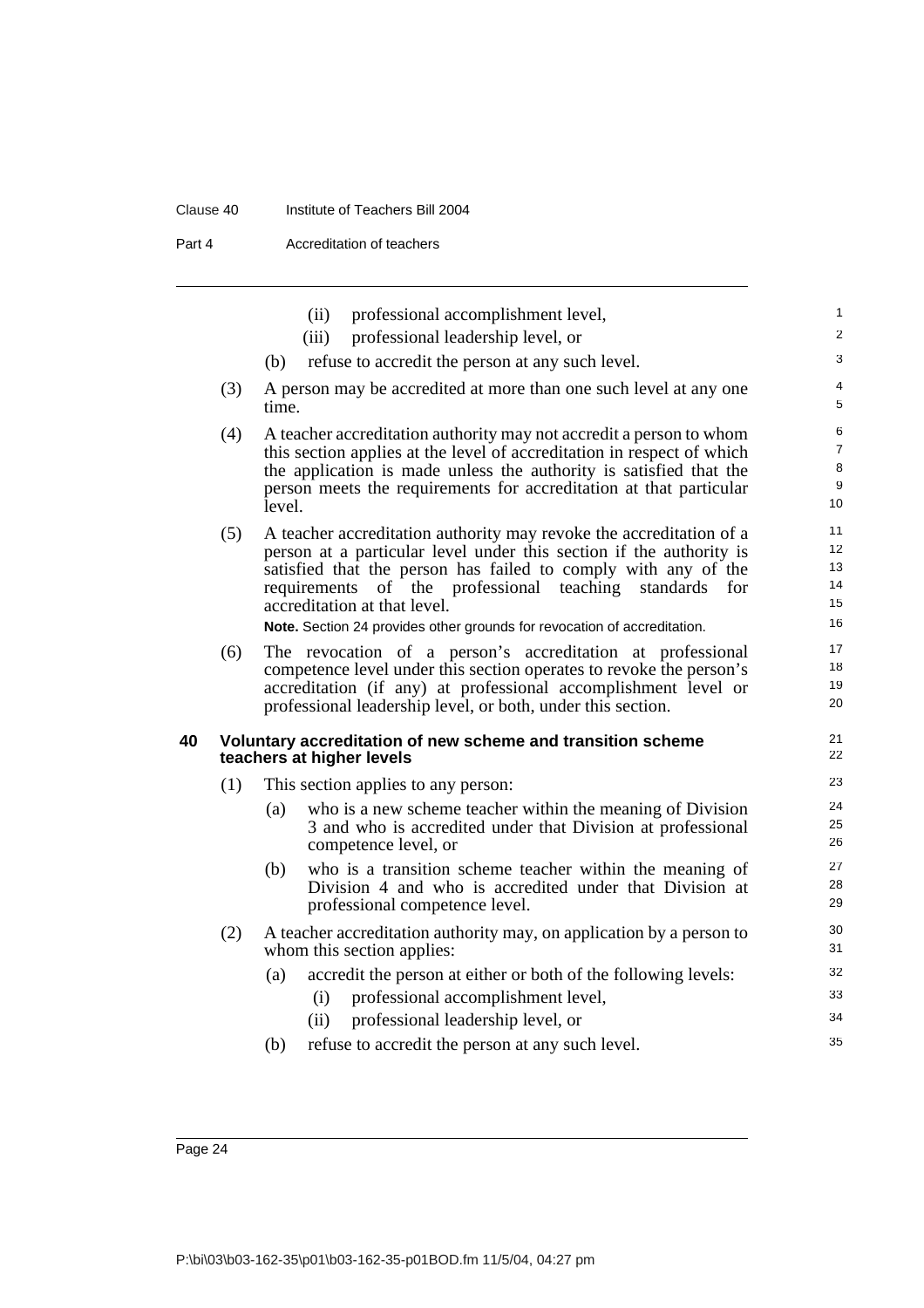Institute of Teachers Bill 2004 Clause 41

Accreditation of teachers

| . .<br>×<br>× |  |
|---------------|--|
|---------------|--|

- (3) A teacher accreditation authority may not accredit a person under this section at the level of accreditation in respect of which the application is made unless the authority is satisfied that the person meets the requirements for accreditation at that particular level.
- (4) A teacher accreditation authority may revoke the accreditation of a person at a particular level under this section if the authority is satisfied that the person has failed to comply with any of the requirements of the professional teaching standards for accreditation at that level. **Note.** Section 24 provides other grounds for revocation of accreditation.
- (5) The revocation of a person's accreditation at professional competence level under Division 3 or 4 operates to revoke the person's accreditation (if any) at professional accomplishment level or professional leadership level, or both, under this section.

#### <span id="page-36-0"></span>**41 Application fee**

- (1) A person who applies for accreditation under this Division must pay an application fee to the Institute.
- (2) The amount of the application fee is to be prescribed by the regulations.
- (3) If a person applies for accreditation under this Division, the teacher accreditation authority concerned may refuse to accredit the person unless the authority is satisfied that the person has paid the application fee.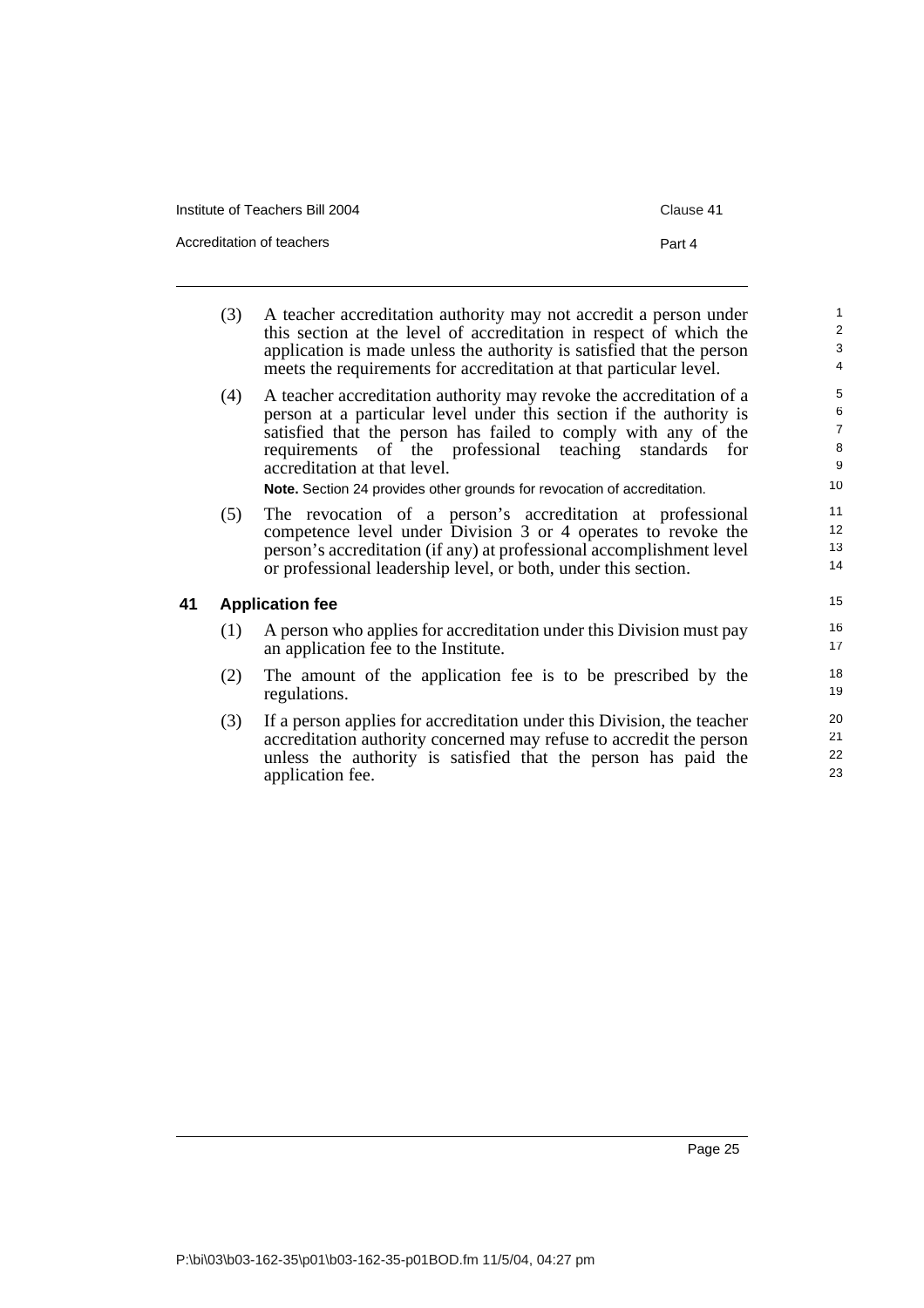#### Clause 42 Institute of Teachers Bill 2004

Part 5 Miscellaneous

<span id="page-37-0"></span>

| Part 5 | <b>Miscellaneous</b> |
|--------|----------------------|
|--------|----------------------|

#### <span id="page-37-1"></span>**42 Exchange of information**

(1) The Institute may enter into an arrangement (*an information sharing arrangement*) with a relevant agency for the purposes of sharing or exchanging any information that is held by the Institute or the agency.

1

- (2) The information to which an information sharing arrangement may relate is limited to information that assists in the exercise of the functions of the Minister or Institute under this Act or of the relevant agency concerned.
- (3) Under an information sharing arrangement, the Institute and the relevant agency are, despite any other Act or law of the State, authorised:
	- (a) to request and receive information that is held by the other party to the arrangement, and
- (b) to disclose that information to the other party. (4) This section does not limit the operation of section 18 (3). (5) In this section:

<span id="page-37-2"></span>

|    | (5) |     | In this section:                                                                                                                        | 18       |
|----|-----|-----|-----------------------------------------------------------------------------------------------------------------------------------------|----------|
|    |     |     | <i>relevant agency</i> means any of the following:                                                                                      | 19       |
|    |     | (a) | the Board of Studies,                                                                                                                   | 20       |
|    |     | (b) | the Department of Education and Training,                                                                                               | 21       |
|    |     | (c) | any teacher accreditation authority,                                                                                                    | 22       |
|    |     | (d) | any university or other tertiary institution,                                                                                           | 23       |
|    |     | (e) | any other person or body prescribed by the regulations.                                                                                 | 24       |
| 43 |     |     | <b>Institute of Teachers Fund</b>                                                                                                       | 25       |
|    | (1) |     | There is to be established in the Special Deposits Account an<br>Institute of Teachers Fund <i>(the Fund)</i> into which is to be paid: | 26<br>27 |
|    |     | (a) | the fees payable to the Institute under this Act, and                                                                                   | 28       |
|    |     | (b) | any money appropriated by Parliament for the purposes of the<br>Institute, and                                                          | 29<br>30 |
|    |     | (c) | the proceeds of any property acquired by the Institute under<br>section 44, and                                                         | 31<br>32 |
|    |     | (d) | any other money required by or under this or any other Act to<br>be paid into the Fund.                                                 | 33<br>34 |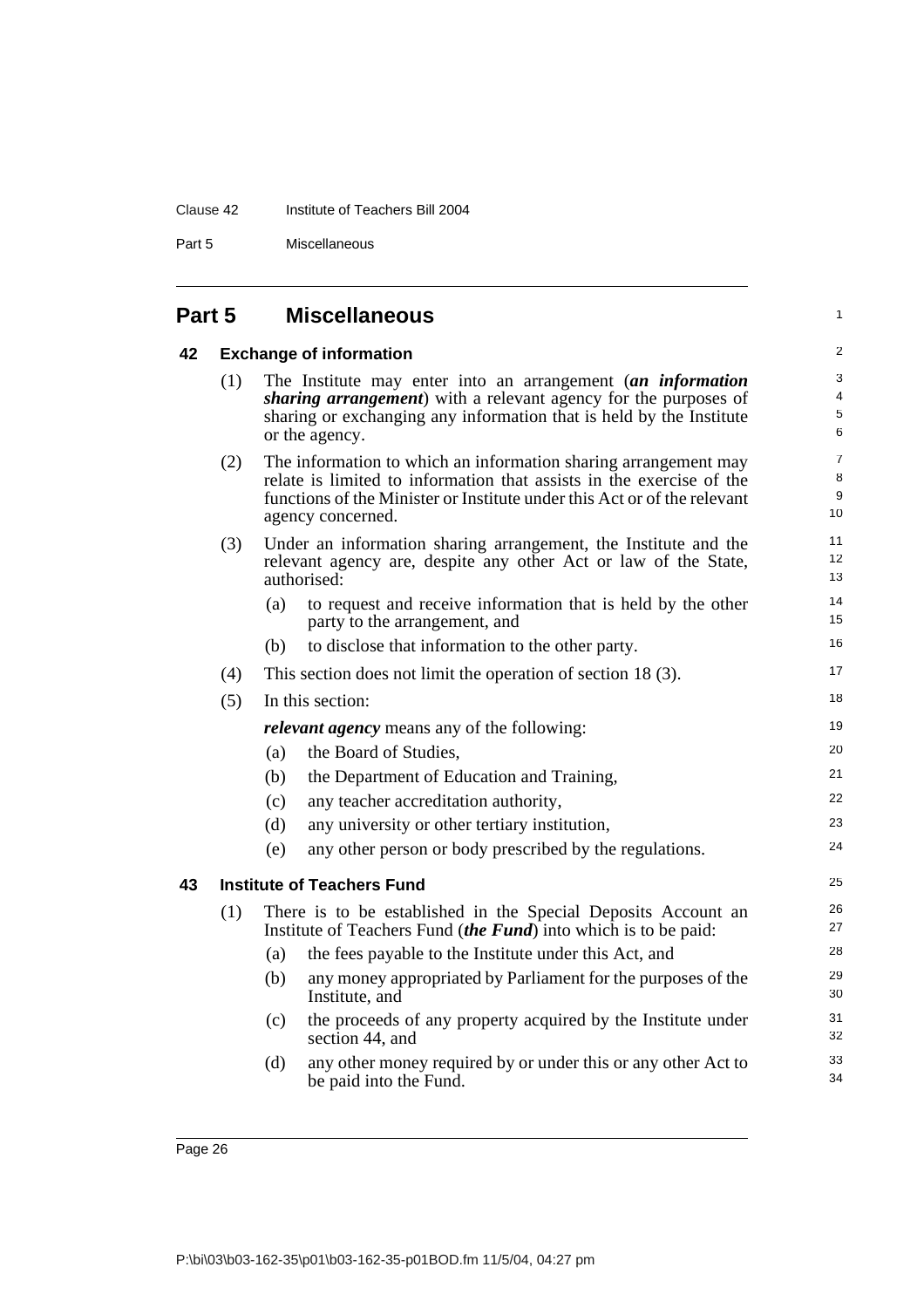Institute of Teachers Bill 2004 Clause 44

<span id="page-38-1"></span><span id="page-38-0"></span>

|    | (2) |                    | There is to be paid from the Fund:                                                                                                                                                                                               | 1                                 |
|----|-----|--------------------|----------------------------------------------------------------------------------------------------------------------------------------------------------------------------------------------------------------------------------|-----------------------------------|
|    |     | (a)                | all amounts required to meet expenditure incurred by the<br>Institute in exercising its functions and in the administration<br>of this Act, and                                                                                  | $\overline{\mathbf{c}}$<br>3<br>4 |
|    |     | (b)                | any allowances paid to members of the Board and the<br>Council, and                                                                                                                                                              | 5<br>6                            |
|    |     | (c)                | any amount authorised by the Minister to be paid from the<br>Fund, and                                                                                                                                                           | 7<br>8                            |
|    |     | (d)                | all other payments required by or under this or any other Act<br>to be paid from the Fund.                                                                                                                                       | 9<br>10                           |
|    | (3) |                    | The Institute may invest money in the Fund:                                                                                                                                                                                      | 11                                |
|    |     | (a)                | in such manner as may be authorised by the <i>Public Authorities</i><br>(Financial Arrangements) Act 1987, or                                                                                                                    | 12<br>13                          |
|    |     | (b)                | if that Act does not confer power to invest money held by the<br>Institute, in accordance with and subject to the Trustee Act<br>1925 and in any other manner approved by the Minister with<br>the concurrence of the Treasurer. | 14<br>15<br>16<br>17              |
| 44 |     |                    | Institute may accept gifts, devises or bequests                                                                                                                                                                                  | 18                                |
|    | (1) |                    | The Institute has power to acquire by gift, devise or bequest, any<br>property for the purposes of this Act.                                                                                                                     | 19<br>20                          |
|    | (2) |                    | The Institute may agree to the condition to which any such gift,<br>devise or bequest is subject.                                                                                                                                | 21<br>22                          |
|    | (3) |                    | The rule of law relating to perpetuities does not apply to any<br>condition to which the Institute has agreed under this section.                                                                                                | 23<br>24                          |
| 45 |     | <b>Delegations</b> |                                                                                                                                                                                                                                  | 25                                |
|    | (1) |                    | An office holder may delegate to any person any function conferred<br>or imposed on the office holder by or under this Act, other than this<br>power of delegation.                                                              | 26<br>27<br>28                    |
|    | (2) |                    | In this section:                                                                                                                                                                                                                 | 29                                |
|    |     |                    | <i>office holder</i> means the Minister, the Director-General or the<br>Chairperson.                                                                                                                                             | 30<br>31                          |
|    |     |                    |                                                                                                                                                                                                                                  |                                   |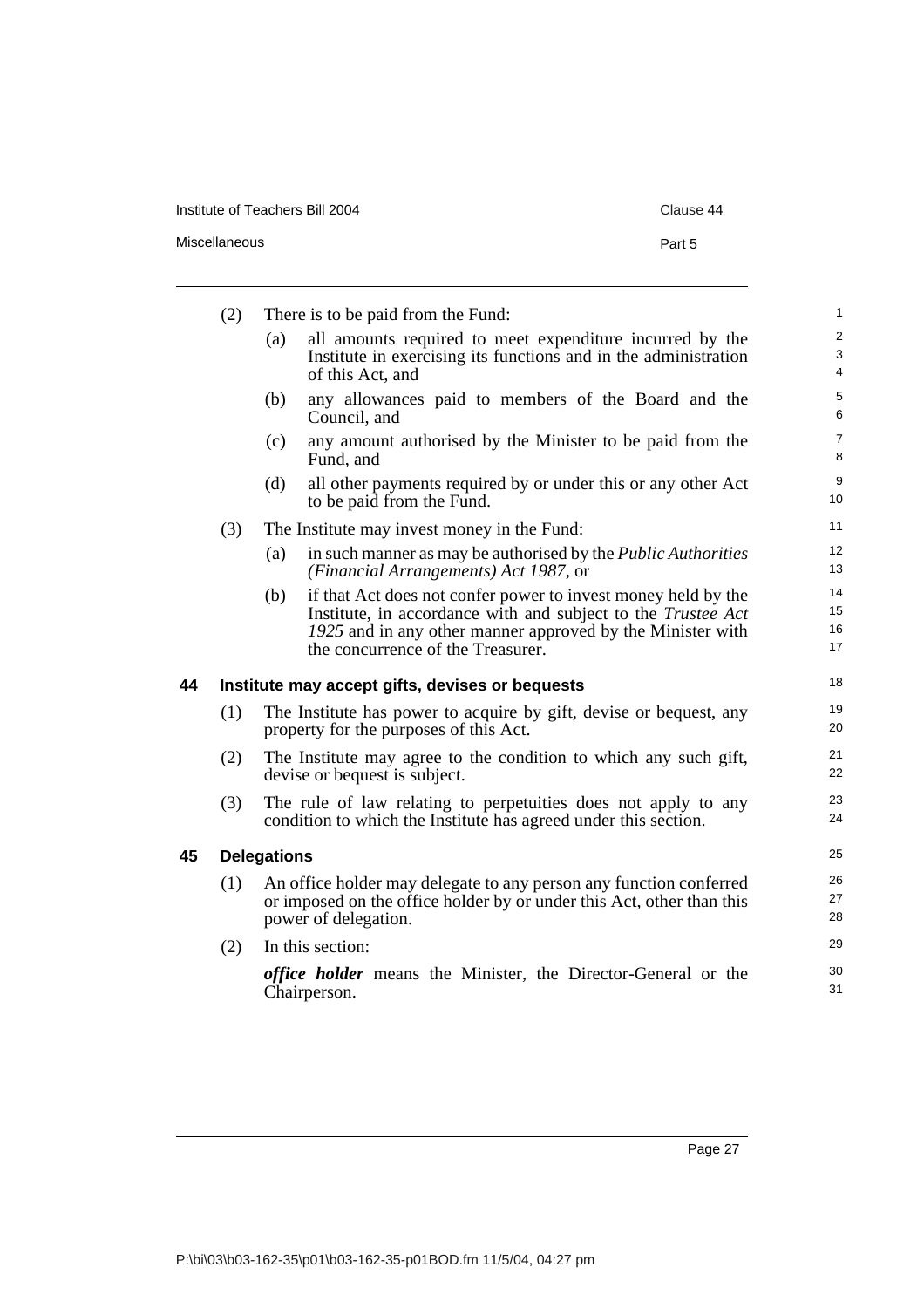#### Clause 46 Institute of Teachers Bill 2004

Part 5 Miscellaneous

<span id="page-39-4"></span><span id="page-39-3"></span><span id="page-39-2"></span><span id="page-39-1"></span><span id="page-39-0"></span>

| 46 |     | <b>Act to bind Crown</b>                                                                                                             | $\mathbf{1}$   |
|----|-----|--------------------------------------------------------------------------------------------------------------------------------------|----------------|
|    | (1) | This Act binds the Crown in right of New South Wales and, in so far<br>as the legislative power of the Parliament of New South Wales | 2<br>3         |
|    |     | permits, the Crown in all its other capacities.                                                                                      | $\overline{4}$ |
|    | (2) | However, nothing in this Act renders the Crown liable to<br>prosecution for an offence.                                              | 5<br>6         |
| 47 |     | <b>Contracting out void</b>                                                                                                          | 7              |
|    | (1) | The provisions of this Act and the regulations have effect despite<br>any stipulation to the contrary.                               | 8<br>9         |
|    | (2) | No contract or agreement made or entered into before or after the<br>commencement of this section operates to annul, vary or exclude | 10<br>11       |
|    |     | any of the provisions of this Act or the regulations.                                                                                | 12             |
| 48 |     | <b>Personal liability</b>                                                                                                            | 13             |
|    |     | A matter or thing done or omitted to be done by:                                                                                     | 14             |
|    |     | the Institute, or<br>(a)                                                                                                             | 15             |
|    |     | a member of staff of the Institute, or<br>(b)                                                                                        | 16             |
|    |     | a member of the Board or the Council, or<br>(c)                                                                                      | 17             |
|    |     | any other person acting under the direction of the Institute, the<br>(d)<br>Board or the Council,                                    | 18<br>19       |
|    |     | does not, if the matter or thing was done or omitted to be done in                                                                   | 20             |
|    |     | good faith for the purposes of executing this Act, subject the<br>member or a person so acting personally to any action, liability,  | 21<br>22       |
|    |     | claim or demand.                                                                                                                     | 23             |
| 49 |     | Nature of proceedings for offences                                                                                                   | 24             |
|    |     | Proceedings for an offence under this Act or the regulations may be<br>dealt with summarily before a Local Court.                    | 25<br>26       |
| 50 |     | <b>Recovery of money</b>                                                                                                             | 27             |
|    |     | Any fee due to the Institute may be recovered as a debt in a court of<br>competent jurisdiction.                                     | 28<br>29       |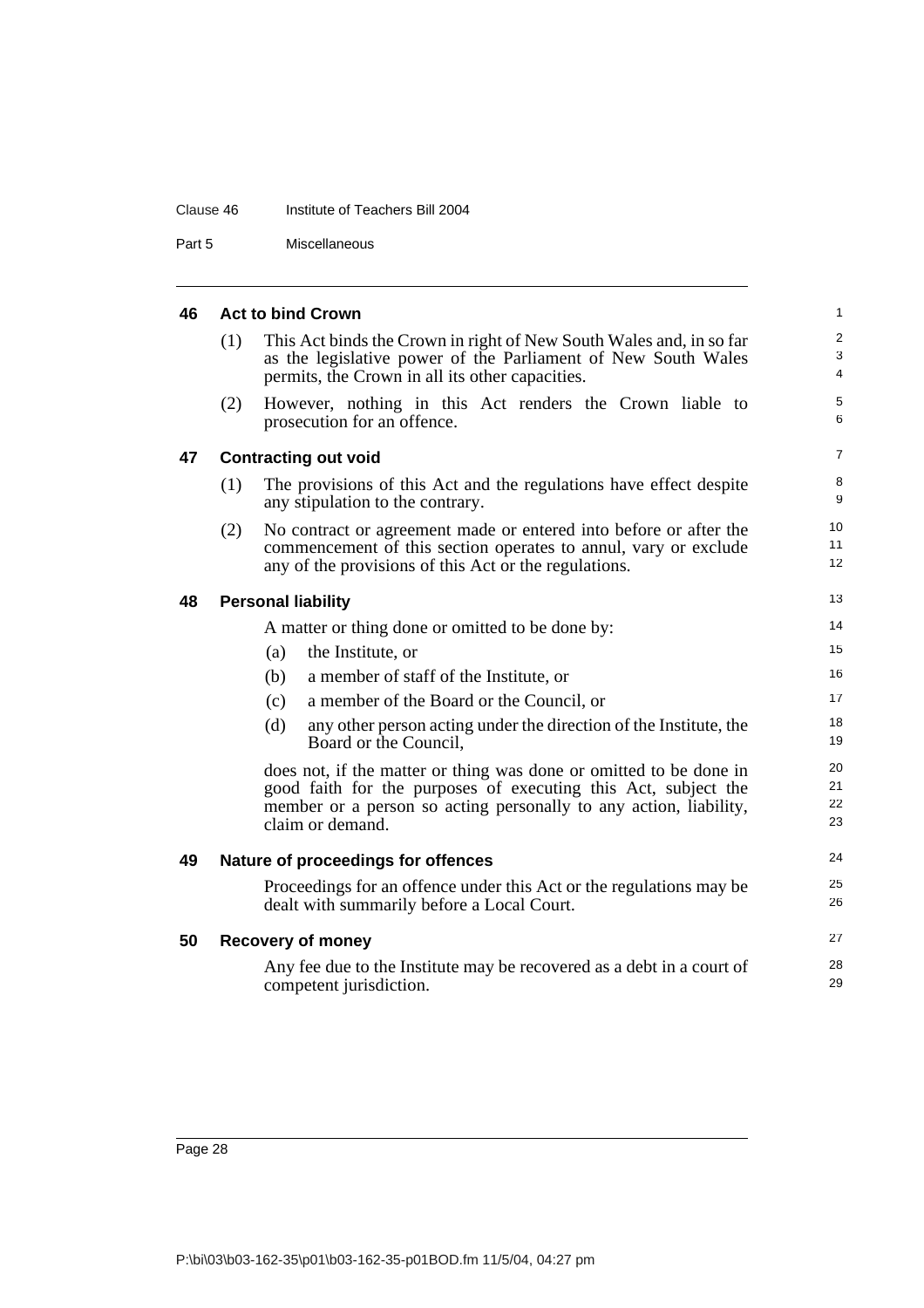| Institute of Teachers Bill 2004 | Clause 51 |
|---------------------------------|-----------|
| <b>Miscellaneous</b>            | Part 5    |

<span id="page-40-4"></span><span id="page-40-3"></span><span id="page-40-2"></span><span id="page-40-1"></span><span id="page-40-0"></span>

| 51 | Service of documents on Institute                                                                                                                                                                                                                                                  |                                                                                                                                                                                                                                        |                          |  |  |  |
|----|------------------------------------------------------------------------------------------------------------------------------------------------------------------------------------------------------------------------------------------------------------------------------------|----------------------------------------------------------------------------------------------------------------------------------------------------------------------------------------------------------------------------------------|--------------------------|--|--|--|
|    | (1)                                                                                                                                                                                                                                                                                | A document may be served on the Institute by leaving it at, or by<br>sending it by post to:                                                                                                                                            | $\overline{c}$<br>3      |  |  |  |
|    |                                                                                                                                                                                                                                                                                    | the office of the Institute, or<br>(a)                                                                                                                                                                                                 | 4                        |  |  |  |
|    |                                                                                                                                                                                                                                                                                    | (b)<br>if it has more than one office, any one of its offices.                                                                                                                                                                         | 5                        |  |  |  |
|    | (2)                                                                                                                                                                                                                                                                                | Nothing in this section affects the operation of any provision of a<br>law or of the rules of a court authorising a document to be served on<br>the Institute in any other manner.                                                     | 6<br>$\overline{7}$<br>8 |  |  |  |
| 52 |                                                                                                                                                                                                                                                                                    | <b>Regulations</b>                                                                                                                                                                                                                     | 9                        |  |  |  |
|    | The Governor may make regulations, not inconsistent with this Act,<br>(1)<br>for or with respect to any matter that by this Act is required or<br>permitted to be prescribed or that is necessary or convenient to be<br>prescribed for carrying out or giving effect to this Act. |                                                                                                                                                                                                                                        | 10<br>11<br>12<br>13     |  |  |  |
|    | (2)                                                                                                                                                                                                                                                                                | The regulations may exempt any specified class of persons from any<br>provision of this Act or the regulations. The exemption of any such<br>class of person is subject to such conditions as may be prescribed by<br>the regulations. | 14<br>15<br>16<br>17     |  |  |  |
|    | (3)                                                                                                                                                                                                                                                                                | The regulations may create an offence punishable by a penalty not<br>exceeding 50 penalty units.                                                                                                                                       | 18<br>19                 |  |  |  |
| 53 |                                                                                                                                                                                                                                                                                    | <b>Savings and transitional provisions</b>                                                                                                                                                                                             | 20                       |  |  |  |
|    |                                                                                                                                                                                                                                                                                    | Schedule 3 has effect.                                                                                                                                                                                                                 | 21                       |  |  |  |
| 54 |                                                                                                                                                                                                                                                                                    | <b>Amendment of other Acts</b>                                                                                                                                                                                                         | 22                       |  |  |  |
|    |                                                                                                                                                                                                                                                                                    | Each Act specified in Schedule 4 is amended as set out in that<br>Schedule.                                                                                                                                                            | 23<br>24                 |  |  |  |
| 55 |                                                                                                                                                                                                                                                                                    | <b>Review of Act</b>                                                                                                                                                                                                                   | 25                       |  |  |  |
|    | (1)                                                                                                                                                                                                                                                                                | The Minister is to review this Act to determine whether the policy<br>objectives of the Act remain valid and whether the terms of the Act<br>remain appropriate for securing those objectives.                                         | 26<br>27<br>28           |  |  |  |
|    | (2)                                                                                                                                                                                                                                                                                | The review is to be undertaken as soon as possible after the period<br>of 3 years from the date of commencement of this Act.                                                                                                           | 29<br>30                 |  |  |  |
|    | (3)                                                                                                                                                                                                                                                                                | A report on the outcome of the review is to be tabled in each House<br>of Parliament within 12 months after the end of the period of 3<br>years.                                                                                       | 31<br>32<br>33           |  |  |  |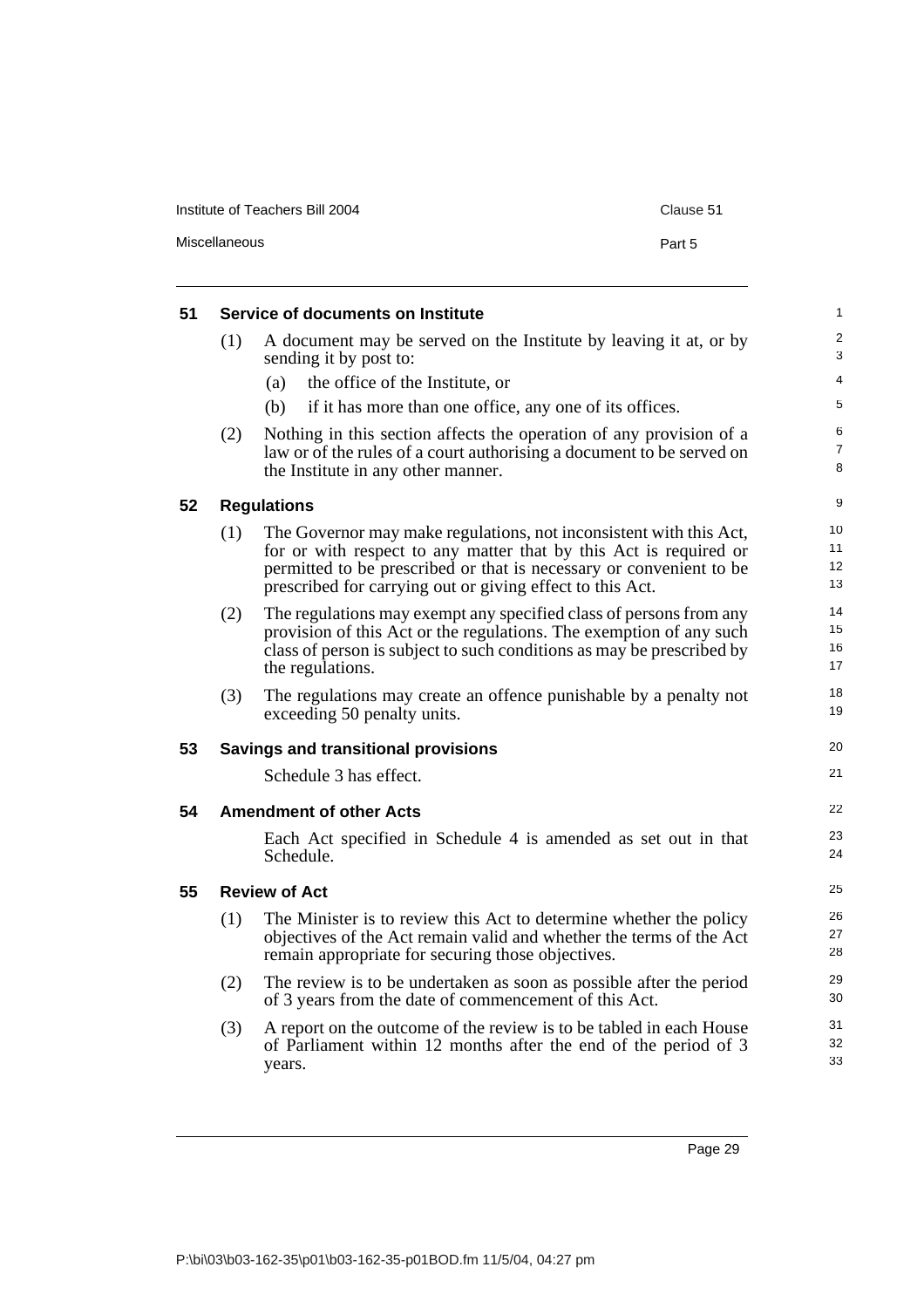Schedule 1 Provisions relating to members and procedure of the Board

## <span id="page-41-0"></span>**Schedule 1 Provisions relating to members and procedure of the Board**

(Section 10 (4))

1 2 3

| 1 |     | <b>Definitions</b>                                                                                                                                                                                                                                                                                          | 4                          |
|---|-----|-------------------------------------------------------------------------------------------------------------------------------------------------------------------------------------------------------------------------------------------------------------------------------------------------------------|----------------------------|
|   |     | In this Schedule:                                                                                                                                                                                                                                                                                           | 5                          |
|   |     | <i>appointed member</i> means a member of the Board including the<br>Chairperson but not including the Chief Executive.                                                                                                                                                                                     | 6<br>$\overline{7}$        |
|   |     | <i>member</i> means any member of the Board.                                                                                                                                                                                                                                                                | 8                          |
| 2 |     | <b>Acting members and acting Chairperson</b>                                                                                                                                                                                                                                                                | 9                          |
|   | (1) | The Minister may, from time to time, appoint a person to act in the<br>office of an appointed member during the illness or absence of the<br>member, and the person, while so acting, has and may exercise all<br>the functions of the member and is taken to be a member.                                  | 10<br>11<br>12<br>13       |
|   | (2) | The Minister may, from time to time, appoint an appointed member<br>to act in the office of Chairperson during the illness or absence of<br>the Chairperson, and the appointed member, while so acting, has<br>and may exercise all the functions of the Chairperson and is taken to<br>be the Chairperson. | 14<br>15<br>16<br>17<br>18 |
|   | (3) | The Minister may remove any person from any office to which the<br>person was appointed under this clause.                                                                                                                                                                                                  | 19<br>20                   |
| 3 |     | Terms of office of appointed members                                                                                                                                                                                                                                                                        | 21                         |
|   |     | Subject to this Schedule, an appointed member holds office for such<br>period (not exceeding 3 years) as is specified in the member's<br>instrument of appointment, but is eligible (if otherwise qualified) for<br>re-appointment.                                                                         | 22<br>23<br>24<br>25       |
| 4 |     | <b>Remuneration of appointed members</b>                                                                                                                                                                                                                                                                    | 26                         |
|   |     | An appointed member is entitled to be paid such remuneration<br>(including travelling and subsistence allowances) as the Minister<br>may from time to time determine in respect of the member.                                                                                                              | 27<br>28<br>29             |
| 5 |     | Vacancy in office of appointed member                                                                                                                                                                                                                                                                       | 30                         |
|   | (1) | The office of an appointed member becomes vacant if the member:                                                                                                                                                                                                                                             | 31                         |
|   |     | dies, or<br>(a)                                                                                                                                                                                                                                                                                             | 32                         |
|   |     | completes a term of office and is not re-appointed, or<br>(b)                                                                                                                                                                                                                                               | 33                         |
|   |     |                                                                                                                                                                                                                                                                                                             |                            |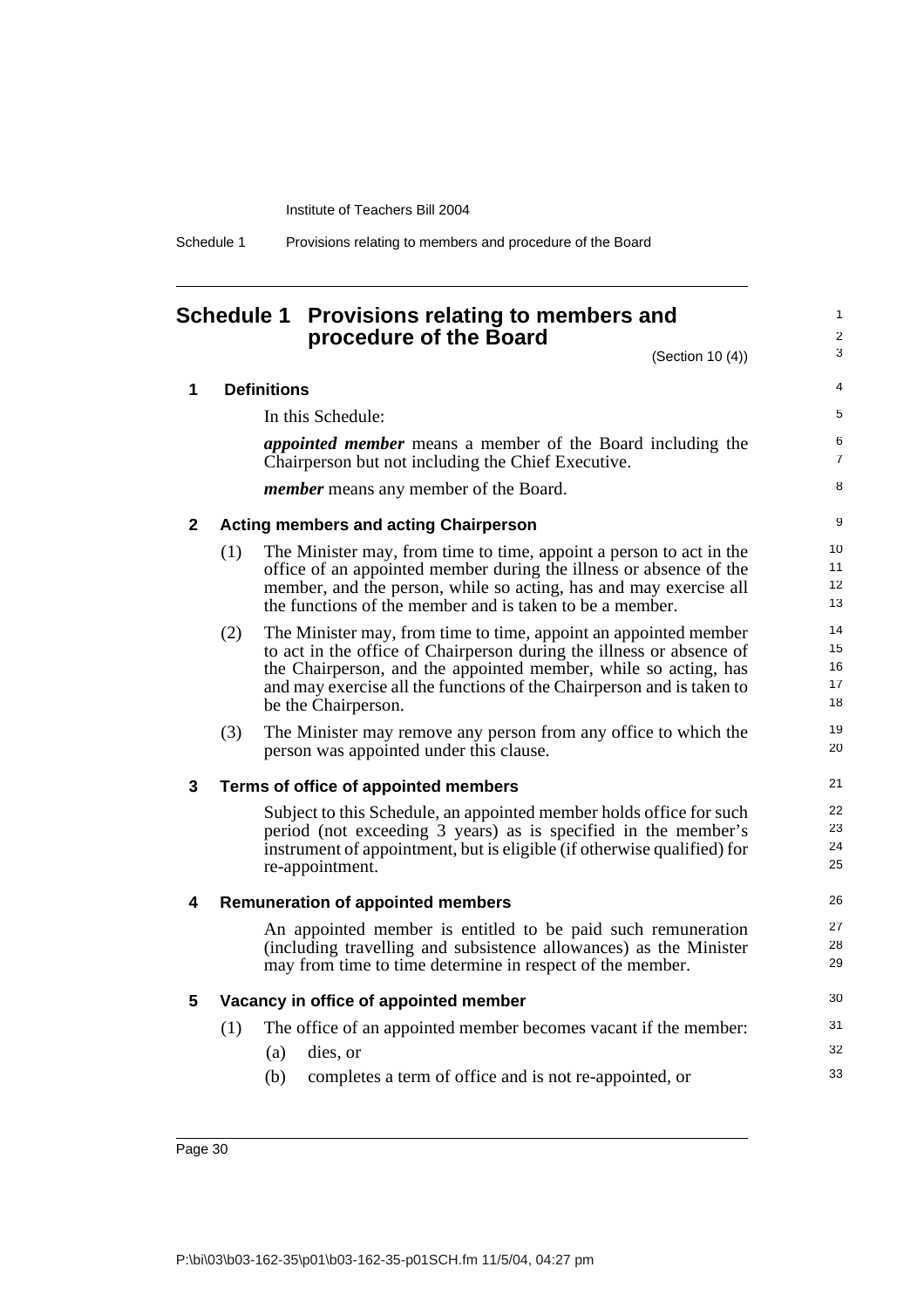|   |     | (c)   | resigns the office by instrument in writing addressed to the<br>Minister, or                                                                                                                                                                                                         | $\mathbf{1}$<br>$\overline{2}$         |
|---|-----|-------|--------------------------------------------------------------------------------------------------------------------------------------------------------------------------------------------------------------------------------------------------------------------------------------|----------------------------------------|
|   |     | (d)   | is removed from office by the Minister under this clause, or                                                                                                                                                                                                                         | 3                                      |
|   |     | (e)   | is absent from 3 consecutive meetings of the Board of which<br>reasonable notice has been given to the member personally or<br>by post, except on leave granted by the Minister or unless the<br>member is excused by the Minister for having been absent<br>from those meetings, or | 4<br>5<br>$\,6$<br>$\overline{7}$<br>8 |
|   |     | (f)   | becomes bankrupt, applies to take the benefit of any law for<br>the relief of bankrupt or insolvent debtors, compounds with<br>his or her creditors or makes an assignment of his or her<br>remuneration for their benefit, or                                                       | 9<br>10<br>11<br>12                    |
|   |     | (g)   | becomes a mentally incapacitated person, or                                                                                                                                                                                                                                          | 13                                     |
|   |     | (h)   | is convicted in New South Wales of an offence that is<br>punishable by imprisonment for 12 months or more or is<br>convicted elsewhere than in New South Wales of an offence<br>that, if committed in New South Wales, would be an offence<br>so punishable.                         | 14<br>15<br>16<br>17<br>18             |
|   | (2) | time. | The Minister may remove an appointed member from office at any                                                                                                                                                                                                                       | 19<br>20                               |
| 6 |     |       | Filling of vacancy in office of appointed member                                                                                                                                                                                                                                     | 21                                     |
|   |     |       | If the office of any appointed member becomes vacant, a person is,<br>subject to this Act, to be appointed to fill the vacancy.                                                                                                                                                      | 22<br>23                               |
| 7 |     |       | <b>Disclosure of pecuniary interests</b>                                                                                                                                                                                                                                             | 24                                     |
|   | (1) | If:   |                                                                                                                                                                                                                                                                                      | 25                                     |
|   |     | (a)   | a member has a direct or indirect pecuniary interest in a matter<br>being considered or about to be considered at a meeting of the<br>Board, and                                                                                                                                     | 26<br>27<br>28                         |
|   |     | (b)   | the interest appears to raise a conflict with the proper<br>performance of the member's duties in relation to the<br>consideration of the matter,                                                                                                                                    | 29<br>30<br>31                         |
|   |     |       | the member must, as soon as possible after the relevant facts have<br>come to the member's knowledge, disclose the nature of the interest<br>at a meeting of the Board.                                                                                                              | 32<br>33<br>34                         |
|   | (2) |       | A disclosure by a member at a meeting of the Board that the                                                                                                                                                                                                                          | 35                                     |

(2) A disclosure by a member at a meeting of the Board that the member:

Page 31

36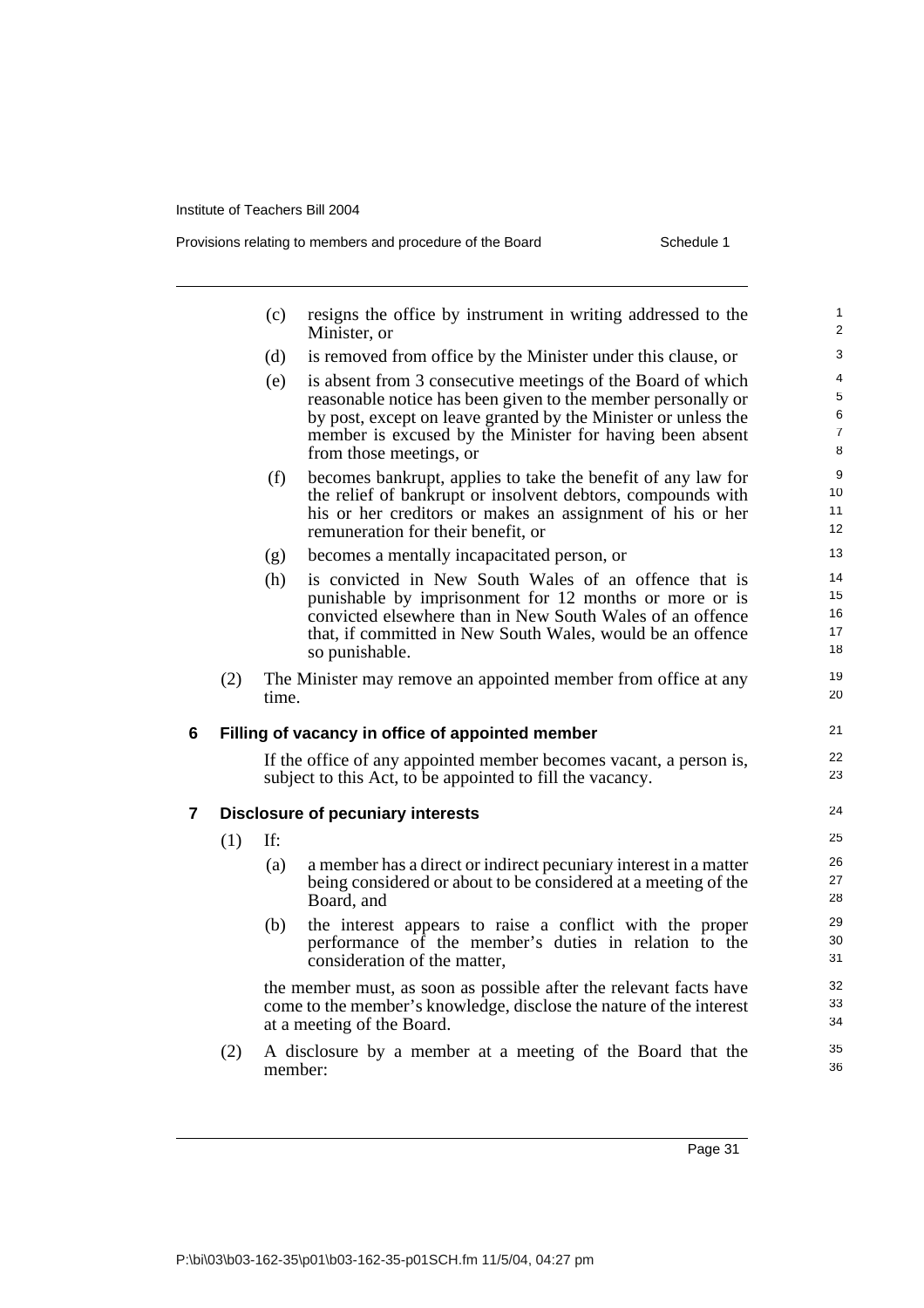| is a member, or is in the employment, of a specified company                                                                                                                                        | 1                    |
|-----------------------------------------------------------------------------------------------------------------------------------------------------------------------------------------------------|----------------------|
| or other body, or                                                                                                                                                                                   | 2                    |
| is a partner, or is in the employment, of a specified person, or                                                                                                                                    | 3                    |
| has some other specified interest relating to a specified                                                                                                                                           | 4                    |
| company or other body or to a specified person,                                                                                                                                                     | 5                    |
| is a sufficient disclosure of the nature of the interest in any matter                                                                                                                              | 6                    |
| relating to that company or other body or to that person which may                                                                                                                                  | $\overline{7}$       |
| arise after the date of the disclosure and which is required to be                                                                                                                                  | $\,8\,$              |
| disclosed under subclause (1).                                                                                                                                                                      | 9                    |
| Particulars of any disclosure made under this clause must be                                                                                                                                        | 10                   |
| recorded by the Board in a book kept for the purpose and that book                                                                                                                                  | 11                   |
| must be open at all reasonable hours to inspection by any person on                                                                                                                                 | 12                   |
| payment of the fee determined by the Board.                                                                                                                                                         | 13                   |
| After a member has disclosed the nature of an interest in any matter,                                                                                                                               | 14                   |
| the member must not, unless the Minister otherwise determines:                                                                                                                                      | 15                   |
| be present during any deliberation of the Board with respect                                                                                                                                        | 16                   |
| to the matter, or                                                                                                                                                                                   | 17                   |
| take part in any decision of the Board with respect to the                                                                                                                                          | 18                   |
| matter.                                                                                                                                                                                             | 19                   |
| For the purposes of the making of a determination by the Board<br>under subclause (4), a member who has a direct or indirect<br>pecuniary interest in a matter to which the disclosure relates must | 20<br>21<br>22<br>23 |
| be present during any deliberation of the Board for the                                                                                                                                             | 24                   |
| purpose of making the determination, or                                                                                                                                                             | 25                   |
| take part in the making by the Board of the determination.                                                                                                                                          | 26                   |
| A contravention of this clause does not invalidate any decision of                                                                                                                                  | 27                   |
| the Board.                                                                                                                                                                                          | 28                   |
| <b>Effect of certain other Acts</b>                                                                                                                                                                 | 29                   |
| Chapter 2 of the Public Sector Employment and Management Act                                                                                                                                        | 30                   |
| 2002 does not apply to or in respect of the appointment of an                                                                                                                                       | 31                   |
| appointed member.                                                                                                                                                                                   | 32                   |
| If by or under any Act provision is made:                                                                                                                                                           | 33                   |
| requiring a person who is the holder of a specified office to                                                                                                                                       | 34                   |
| devote the whole of his or her time to the duties of that office,                                                                                                                                   | 35                   |
| or                                                                                                                                                                                                  | 36                   |
|                                                                                                                                                                                                     |                      |

Schedule 1 Provisions relating to members and procedure of the Board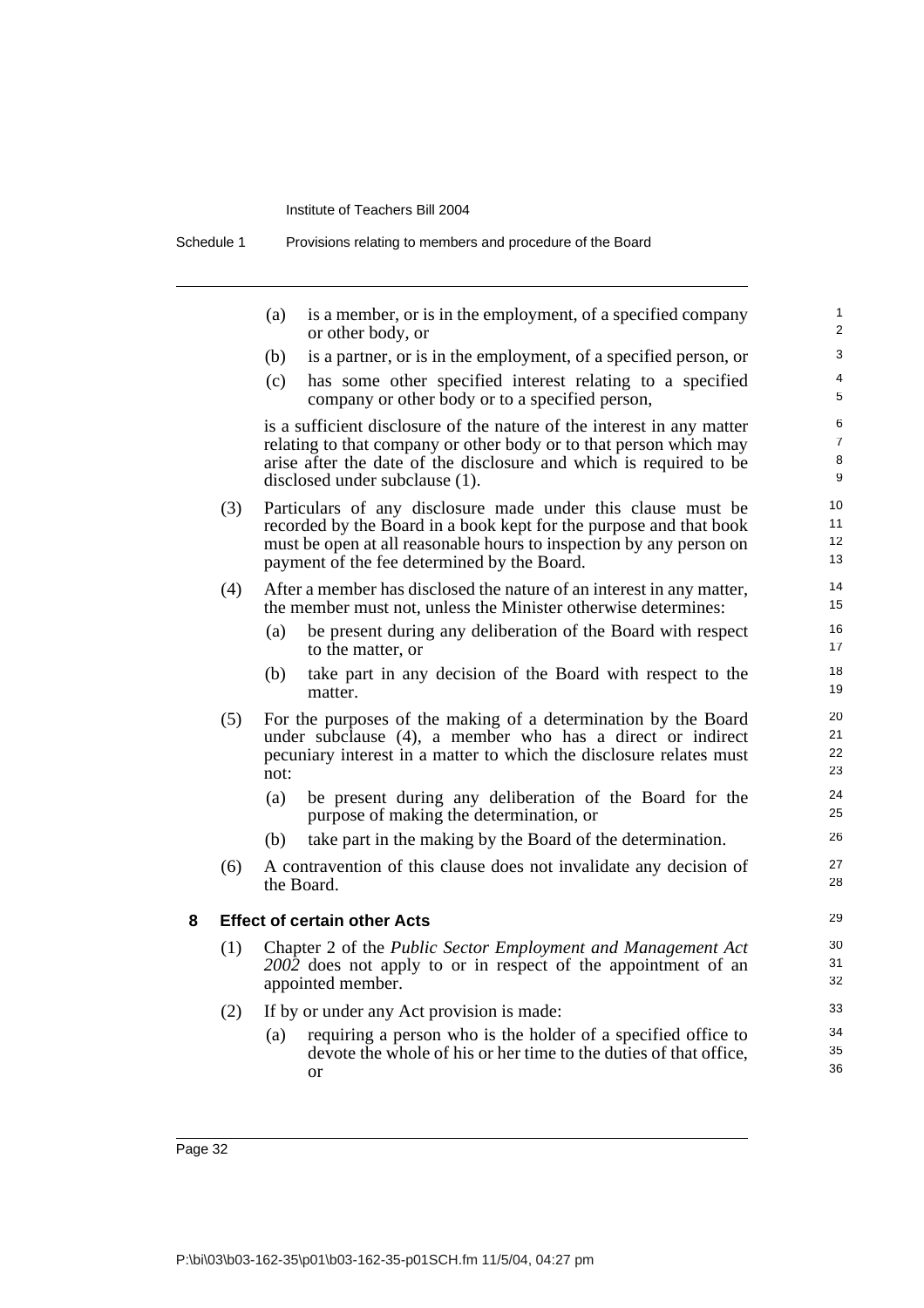|    |               | <b>INSULTURE OF FRACTIBLE DILTZUO4</b>                                                                                                                                                                                                                                                            |                            |
|----|---------------|---------------------------------------------------------------------------------------------------------------------------------------------------------------------------------------------------------------------------------------------------------------------------------------------------|----------------------------|
|    |               | Provisions relating to members and procedure of the Board<br>Schedule 1                                                                                                                                                                                                                           |                            |
|    |               | (b)<br>prohibiting the person from engaging in employment outside<br>the duties of that office,                                                                                                                                                                                                   | $\mathbf{1}$<br>2          |
|    |               | the provision does not operate to disqualify the person from holding<br>that office and also the office of an appointed member or from<br>accepting and retaining any remuneration payable to the person<br>under this Act as an appointed member.                                                | 3<br>4<br>5<br>6           |
| 9  |               | <b>General procedure</b>                                                                                                                                                                                                                                                                          | 7                          |
|    |               | The procedure for the calling of meetings of the Board and for the<br>conduct of business at those meetings is, subject to this Act and the<br>regulations, to be as determined by the Board.                                                                                                     | 8<br>9<br>10               |
| 10 | Quorum        |                                                                                                                                                                                                                                                                                                   | 11                         |
|    |               | The quorum for a meeting of the Board is 3 members (one of whom<br>must be the Chief Executive).                                                                                                                                                                                                  | 12<br>13                   |
| 11 |               | <b>Presiding member</b>                                                                                                                                                                                                                                                                           | 14                         |
|    | (1)           | The Chairperson (or, in the absence of the Chairperson, another<br>appointed member elected as Chairperson for that meeting by the<br>members who are present) is to preside at a meeting of the Board.                                                                                           | 15<br>16<br>17             |
|    | (2)           | The presiding member has a deliberative vote and, in the event of an<br>equality of votes, has a second or casting vote.                                                                                                                                                                          | 18<br>19                   |
| 12 | <b>Voting</b> |                                                                                                                                                                                                                                                                                                   | 20                         |
|    |               | A decision supported by a majority of the votes cast at a meeting of<br>the Board at which a quorum is present is the decision of the Board.                                                                                                                                                      | 21<br>22                   |
| 13 |               | Transaction of business outside meetings or by telephone                                                                                                                                                                                                                                          | 23                         |
|    | (1)           | The Board may, if it thinks fit, transact any of its business by the<br>circulation of papers among all the members of the Board for the<br>time being, and a resolution in writing approved in writing by a<br>majority of those members is taken to be a decision of the Board.                 | 24<br>25<br>26<br>27       |
|    | (2)           | The Board may, if it thinks fit, transact any of its business at a<br>meeting at which members (or some members) participate by<br>telephone, closed-circuit television or other means, but only if any<br>member who speaks on a matter before the meeting can be heard by<br>the other members. | 28<br>29<br>30<br>31<br>32 |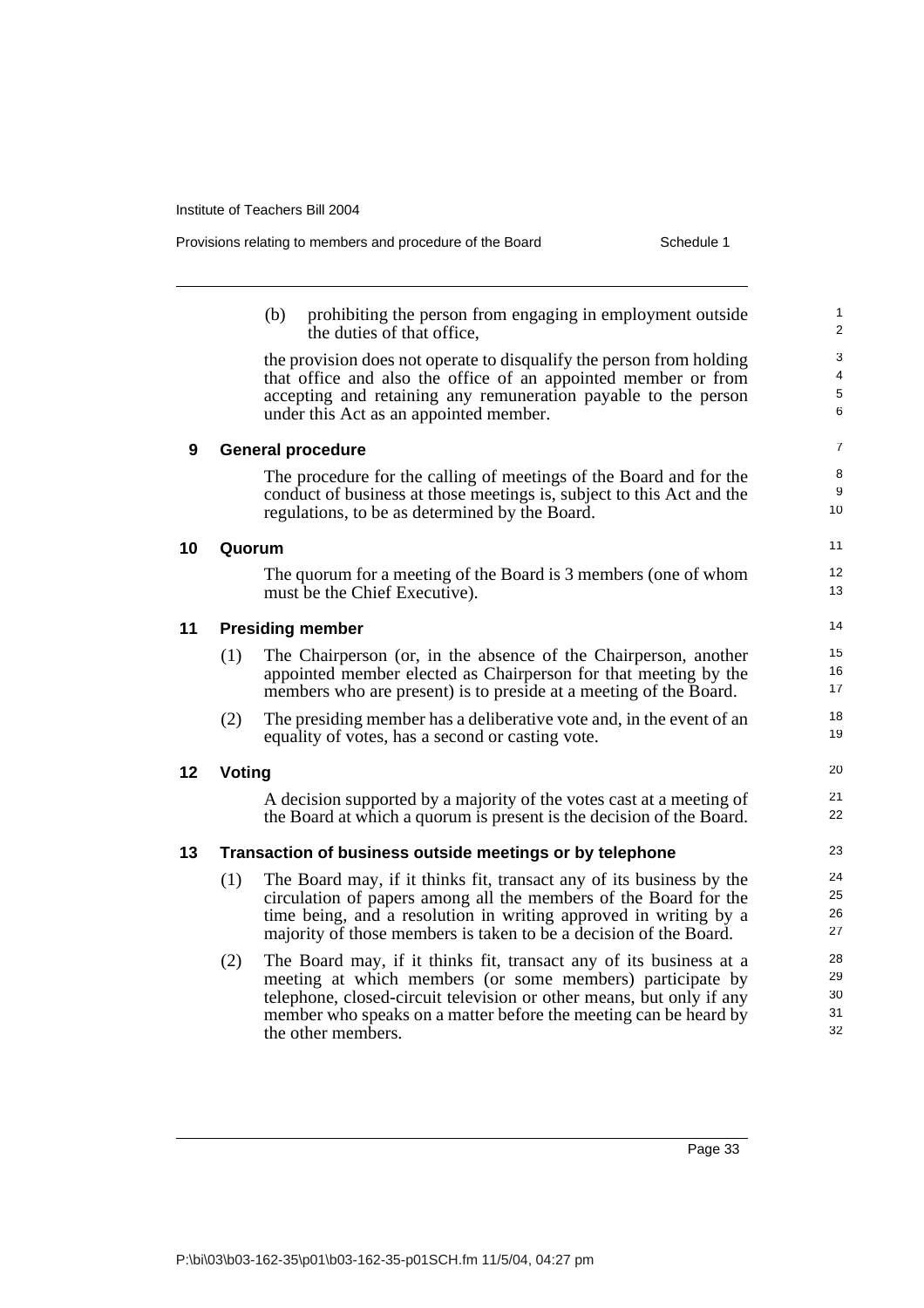Schedule 1 Provisions relating to members and procedure of the Board

|    | (3) | For the purposes of:                                                                                                                                                | 1                        |
|----|-----|---------------------------------------------------------------------------------------------------------------------------------------------------------------------|--------------------------|
|    |     | the approval of a resolution under subclause $(1)$ , or<br>(a)                                                                                                      | 2                        |
|    |     | a meeting held in accordance with subclause (2),<br>(b)                                                                                                             | 3                        |
|    |     | the Chairperson and each member have the same voting rights as<br>they have at an ordinary meeting of the Board.                                                    | $\overline{4}$<br>5      |
|    | (4) | A resolution approved under subclause (1) is, subject to the<br>regulations, to be recorded in the minutes of the meetings of the<br>Board.                         | 6<br>$\overline{7}$<br>8 |
|    | (5) | Papers may be circulated among the members for the purposes of<br>subclause $(1)$ by facsimile or other transmission of the information<br>in the papers concerned. | 9<br>10<br>11            |
| 14 |     | <b>First meeting</b>                                                                                                                                                | 12                       |
|    |     | The Minister may call the first meeting of the Board in such manner<br>as the Minister thinks fit.                                                                  | 13<br>14                 |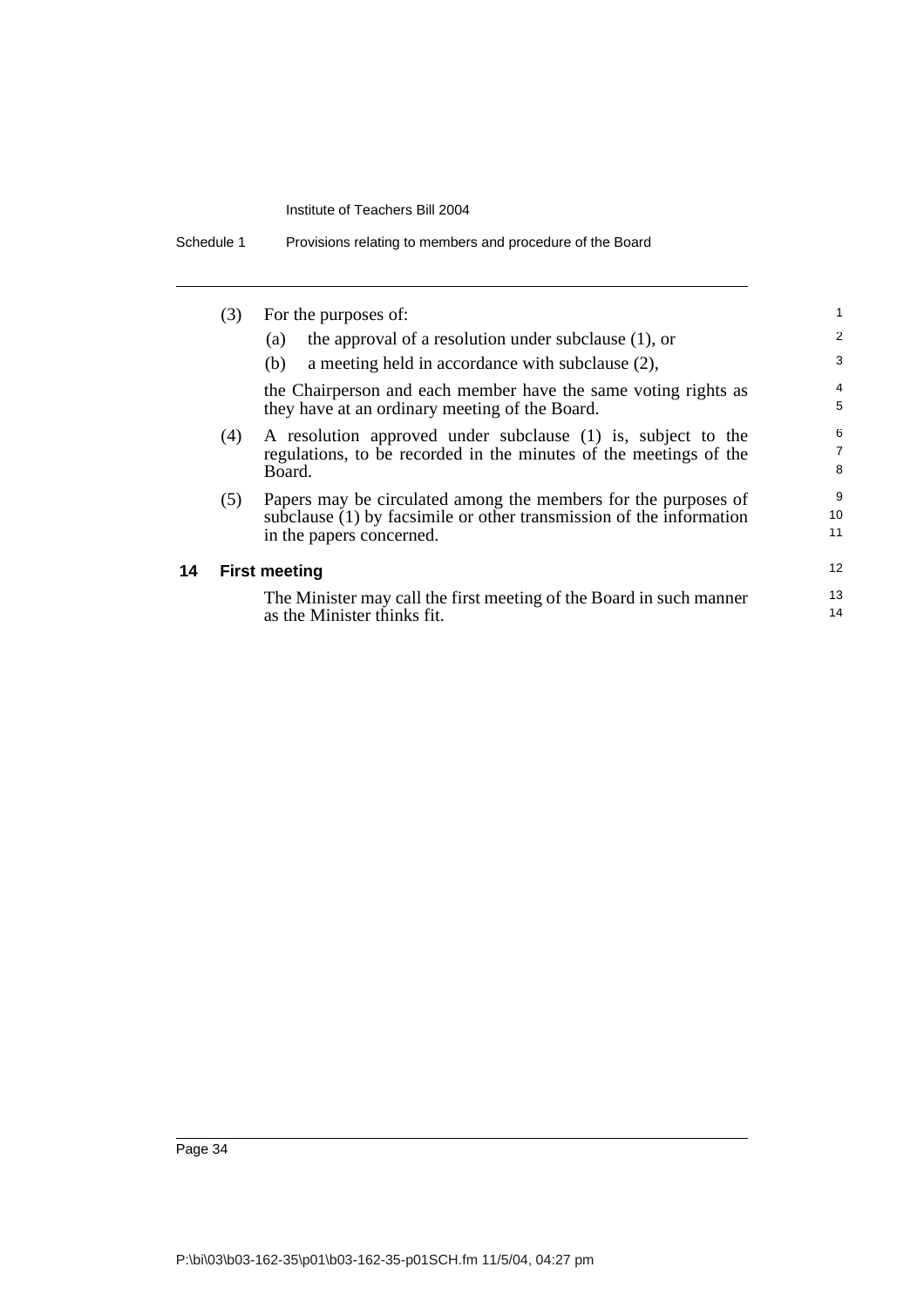Provisions relating to members and procedure of the Council Schedule 2

#### <span id="page-46-0"></span>**Schedule 2 Provisions relating to members and procedure of the Council** (Section 13 (5)) **1 Definitions** In this Schedule: *appointed member* means an appointed member as referred to in section 13 (1) (b). *elected member* means an elected member as referred to in section 13 (1) (a). *member* means any member of the Council (including the Chairperson). **2 Terms of office of appointed and elected members** (1) Subject to this Schedule, an appointed member holds office for such period (not exceeding 3 years) as is specified in the member's instrument of appointment, but is eligible (if otherwise qualified) for re-appointment. (2) Subject to this Schedule and the regulations, an elected member holds office for a period of 3 years. **3 Acting appointed and elected members** (1) The Minister may, from time to time, appoint a person to act in the office of an appointed member during the illness or absence of the appointed member, and the person, while so acting, has and may exercise all the functions of the member and is taken to be a member. The Minister may remove any person from the office to which the person was appointed under this subclause. (2) The regulations may provide for the appointment of a person to act in the office of an elected member during the illness or absence of the elected member, and the person, while so acting, has and may exercise all the functions of the member and is taken to be a member. **4 Remuneration of appointed and elected members** An appointed member or an elected member is entitled to be paid such remuneration (including travelling and subsistence allowances) as the Minister may from time to time determine in respect of the member. 1  $\mathfrak{p}$ 3 4 5 6 7 8 9 10 11 12 13 14 15 16 17 18 19 20 21 22 23 24 25 26 27 28 29 30 31 32 33 34 35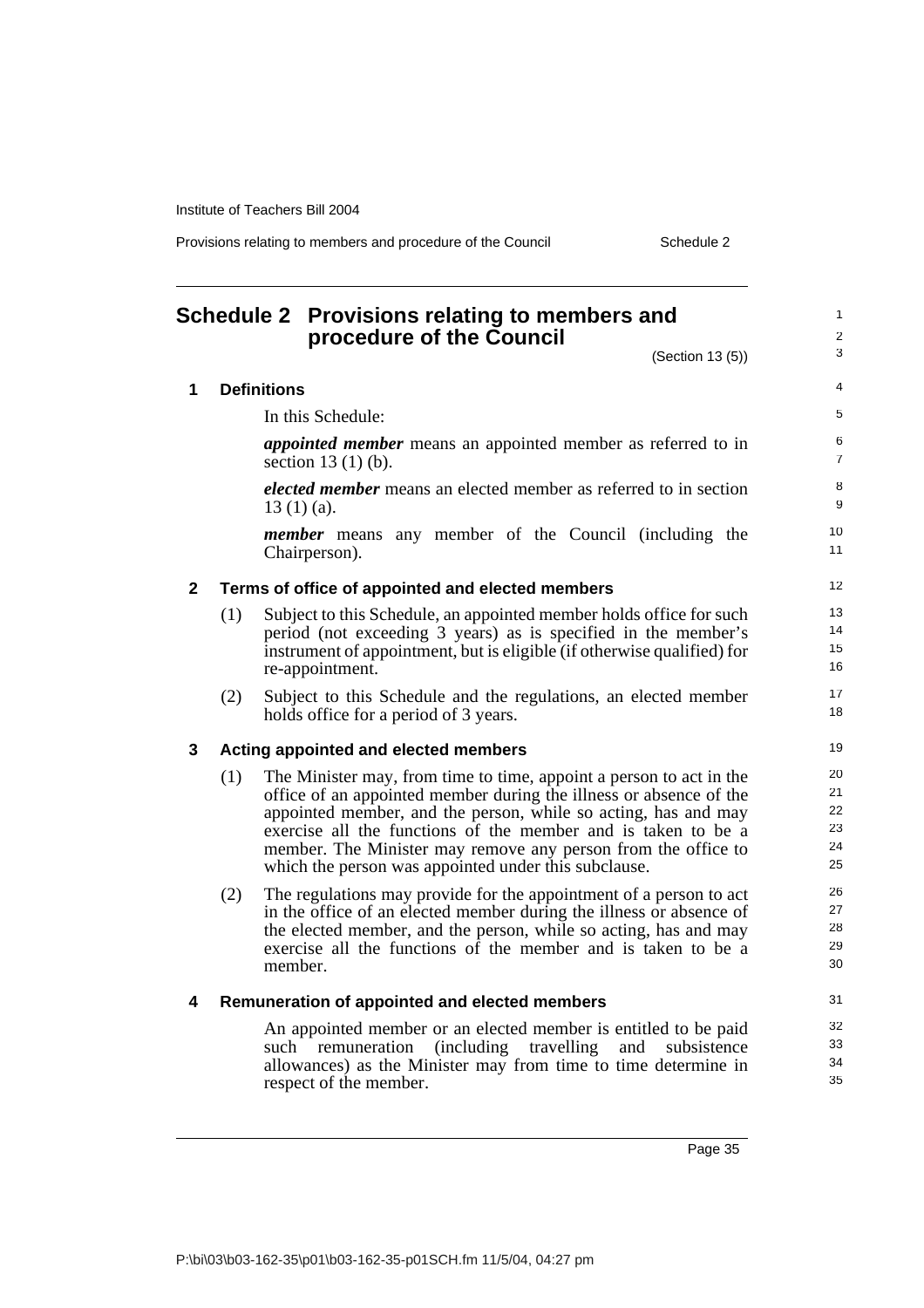| 5 |                                                                                                                               |       | Filling of vacancy in office of appointed or elected members                                                                                                                                                                                                 | $\mathbf{1}$               |
|---|-------------------------------------------------------------------------------------------------------------------------------|-------|--------------------------------------------------------------------------------------------------------------------------------------------------------------------------------------------------------------------------------------------------------------|----------------------------|
|   | (1)                                                                                                                           |       | If the office of any appointed member becomes vacant, a person is,<br>subject to this Act, to be appointed to fill the vacancy.                                                                                                                              | $\sqrt{2}$<br>3            |
|   | If the office of any elected member becomes vacant, the vacancy is<br>(2)<br>to be filled in accordance with the regulations. |       |                                                                                                                                                                                                                                                              |                            |
| 6 |                                                                                                                               |       | Vacancy in office of appointed or elected member                                                                                                                                                                                                             | 6                          |
|   | (1)                                                                                                                           |       | The office of an appointed member or an elected member becomes<br>vacant if the member:                                                                                                                                                                      | $\overline{7}$<br>8        |
|   |                                                                                                                               | (a)   | dies, or                                                                                                                                                                                                                                                     | 9                          |
|   |                                                                                                                               | (b)   | completes a term of office and, in the case of an appointed<br>member, is not re-appointed, or                                                                                                                                                               | 10<br>11                   |
|   |                                                                                                                               | (c)   | resigns the office by instrument in writing addressed to the<br>Minister, or                                                                                                                                                                                 | 12<br>13                   |
|   |                                                                                                                               | (d)   | is removed from office by the Minister under this clause, or                                                                                                                                                                                                 | 14                         |
|   |                                                                                                                               | (e)   | is absent from 3 consecutive meetings of the Council of which<br>reasonable notice has been given to the member personally or                                                                                                                                | 15<br>16                   |
|   |                                                                                                                               |       | by post, except on leave granted by the Minister or unless the<br>member is excused by the Minister for having been absent<br>from those meetings, or                                                                                                        | 17<br>18<br>19             |
|   |                                                                                                                               | (f)   | becomes bankrupt, applies to take the benefit of any law for<br>the relief of bankrupt or insolvent debtors, compounds with<br>his or her creditors or makes an assignment of his or her<br>remuneration for their benefit, or                               | 20<br>21<br>22<br>23       |
|   |                                                                                                                               | (g)   | becomes a mentally incapacitated person, or                                                                                                                                                                                                                  | 24                         |
|   |                                                                                                                               | (h)   | is convicted in New South Wales of an offence that is<br>punishable by imprisonment for 12 months or more or is<br>convicted elsewhere than in New South Wales of an offence<br>that, if committed in New South Wales, would be an offence<br>so punishable. | 25<br>26<br>27<br>28<br>29 |
|   | (2)                                                                                                                           | time. | The Minister may remove an appointed member from office at any                                                                                                                                                                                               | 30<br>31                   |
|   | (3)                                                                                                                           |       | The Minister may remove an elected member from office at any<br>time for misbehaviour or incompetence.                                                                                                                                                       | 32<br>33                   |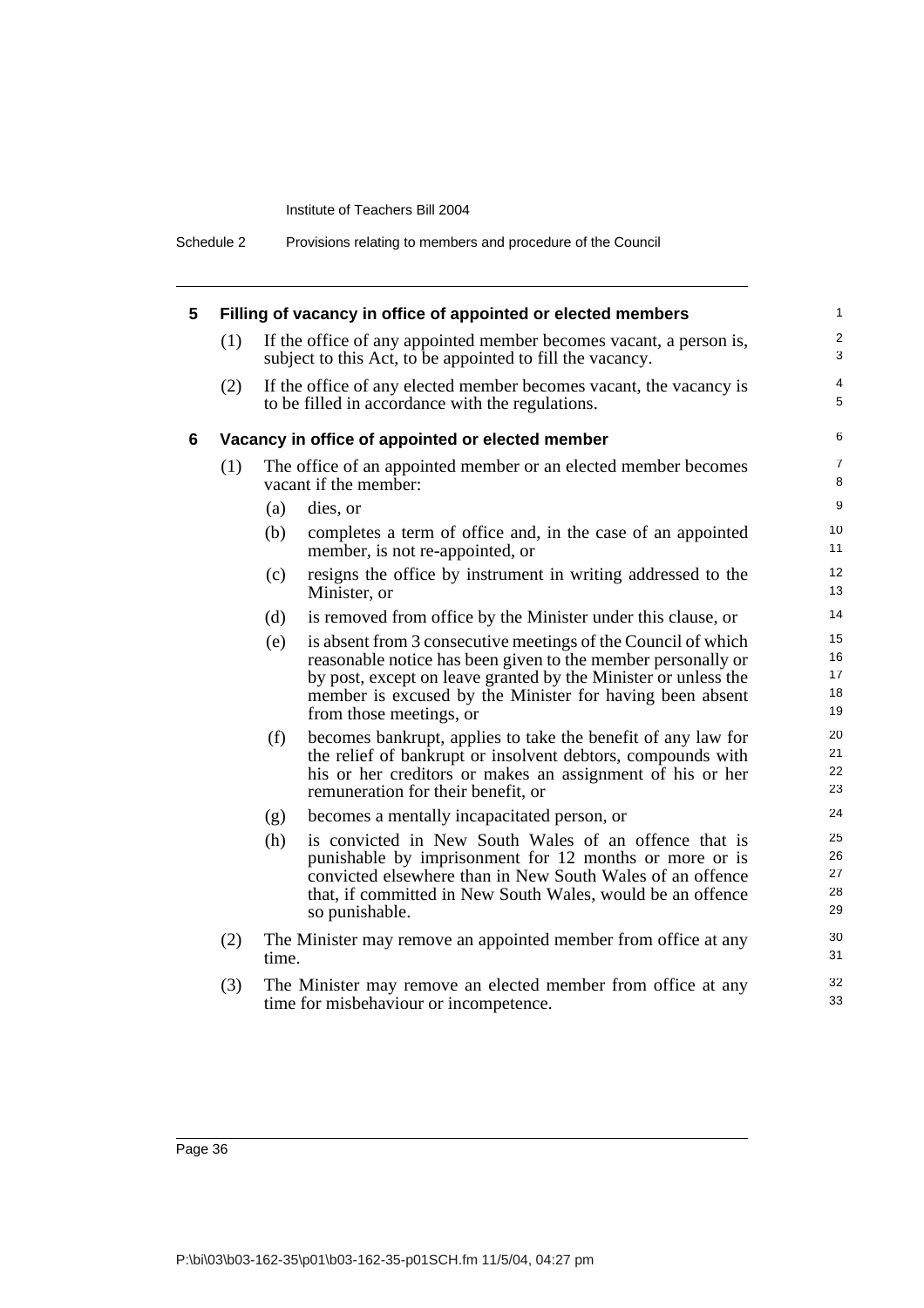Provisions relating to members and procedure of the Council Schedule 2

| 7 |     |         | Disclosure of pecuniary and other conflicts of interests                                                                                                                                                                                                       | 1                        |
|---|-----|---------|----------------------------------------------------------------------------------------------------------------------------------------------------------------------------------------------------------------------------------------------------------------|--------------------------|
|   | (1) | If:     |                                                                                                                                                                                                                                                                | $\overline{2}$           |
|   |     | (a)     | a member has a direct or indirect pecuniary interest, or any<br>other interest, in a matter being considered or about to be<br>considered at a meeting of the Council, and                                                                                     | 3<br>$\overline{4}$<br>5 |
|   |     | (b)     | the interest appears to raise a conflict with the proper<br>performance of the member's duties in relation to the<br>consideration of the matter,                                                                                                              | 6<br>$\overline{7}$<br>8 |
|   |     |         | the member must, as soon as possible after the relevant facts have<br>come to the member's knowledge, disclose the nature of the interest<br>at a meeting of the Council.                                                                                      | 9<br>10<br>11            |
|   | (2) | member: | A disclosure by a member at a meeting of the Council that the                                                                                                                                                                                                  | 12<br>13                 |
|   |     | (a)     | is a member, or is in the employment, of a specified company<br>or other body, or                                                                                                                                                                              | 14<br>15                 |
|   |     | (b)     | is a partner, or is in the employment, of a specified person, or                                                                                                                                                                                               | 16                       |
|   |     | (c)     | has some other specified interest relating to a specified<br>company or other body or to a specified person,                                                                                                                                                   | 17<br>18                 |
|   |     |         | is a sufficient disclosure of the nature of the interest in any matter<br>relating to that company or other body or to that person which may<br>arise after the date of the disclosure and which is required to be<br>disclosed under subclause (1).           | 19<br>20<br>21<br>22     |
|   | (3) |         | Particulars of any disclosure made under this clause must be<br>recorded by the Council in a book kept for the purpose and that book<br>must be open at all reasonable hours to inspection by any person on<br>payment of the fee determined by the Institute. | 23<br>24<br>25<br>26     |
|   | (4) |         | After a member has disclosed the nature of an interest in any matter,<br>the member must not, unless the Minister or the Council otherwise<br>determines:                                                                                                      | 27<br>28<br>29           |
|   |     | (a)     | be present during any deliberation of the Council with respect<br>to the matter, or                                                                                                                                                                            | 30<br>31                 |
|   |     | (b)     | take part in any decision of the Council with respect to the<br>matter.                                                                                                                                                                                        | 32<br>33                 |
|   | (5) |         | For the purposes of the making of a determination by the Council<br>under subclause (4), a member who has a direct or indirect<br>pecuniary interest, or any other interest, in a matter to which the<br>disclosure relates must not:                          | 34<br>35<br>36<br>37     |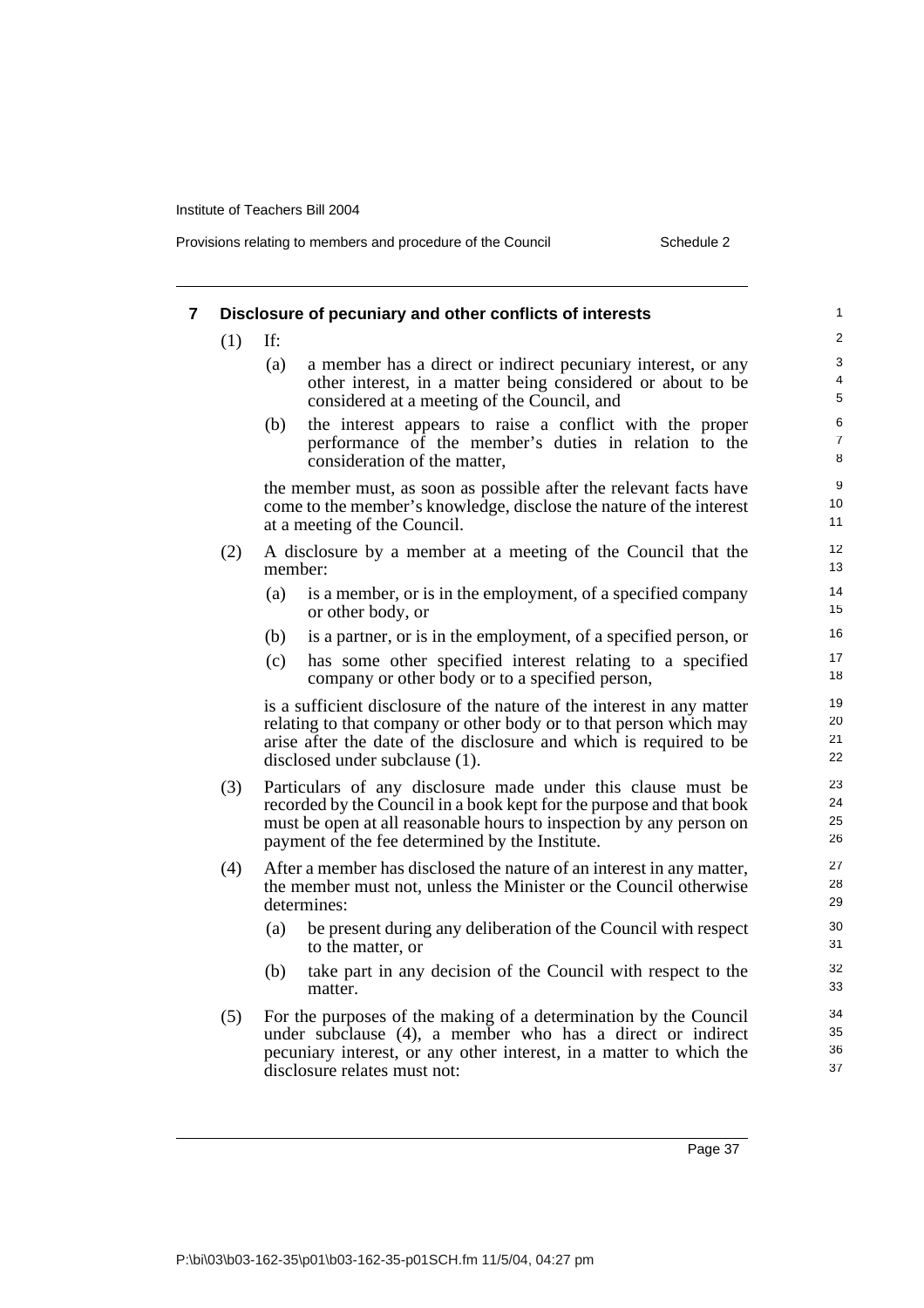|    |        | (a)<br>be present during any deliberation of the Council for the<br>purpose of making the determination, or                                                                                                                                                                                         |
|----|--------|-----------------------------------------------------------------------------------------------------------------------------------------------------------------------------------------------------------------------------------------------------------------------------------------------------|
|    |        | (b)<br>take part in the making by the Council of the determination.                                                                                                                                                                                                                                 |
|    | (6)    | A contravention of this clause does not invalidate any decision of<br>the Council.                                                                                                                                                                                                                  |
| 8  |        | <b>General procedure</b>                                                                                                                                                                                                                                                                            |
|    |        | The procedure for the calling of meetings of the Council and for the<br>conduct of business at those meetings is, subject to this Act and the<br>regulations, to be as determined by the Council.                                                                                                   |
| 9  |        | Quorum                                                                                                                                                                                                                                                                                              |
|    |        | The quorum for a meeting of the Council is 12 members.                                                                                                                                                                                                                                              |
| 10 |        | <b>Presiding member</b>                                                                                                                                                                                                                                                                             |
|    | (1)    | The Chairperson or, in the absence of the Chairperson, another<br>member elected to chair the meeting by the members present is to<br>preside at a meeting of the Council.                                                                                                                          |
|    | (2)    | The presiding member has a deliberative vote and, in the event of an<br>equality of votes, has a second or casting vote.                                                                                                                                                                            |
| 11 | Voting |                                                                                                                                                                                                                                                                                                     |
|    |        | A decision supported by a majority of the votes cast at a meeting of<br>the Council at which a quorum is present is the decision of the<br>Council.                                                                                                                                                 |
| 12 |        | Transaction of business outside meetings or by telephone                                                                                                                                                                                                                                            |
|    | (1)    | The Council may, if it thinks fit, transact any of its business by the<br>circulation of papers among all the members of the Council for the<br>time being, and a resolution in writing approved in writing by a<br>majority of those members is taken to be a decision of the Council.             |
|    | (2)    | The Council may, if it thinks fit, transact any of its business at a<br>meeting at which members (or some members) participate by<br>telephone, closed-circuit television or other means, but only if any<br>member who speaks on a matter before the meeting can be heard by<br>the other members. |

Schedule 2 Provisions relating to members and procedure of the Council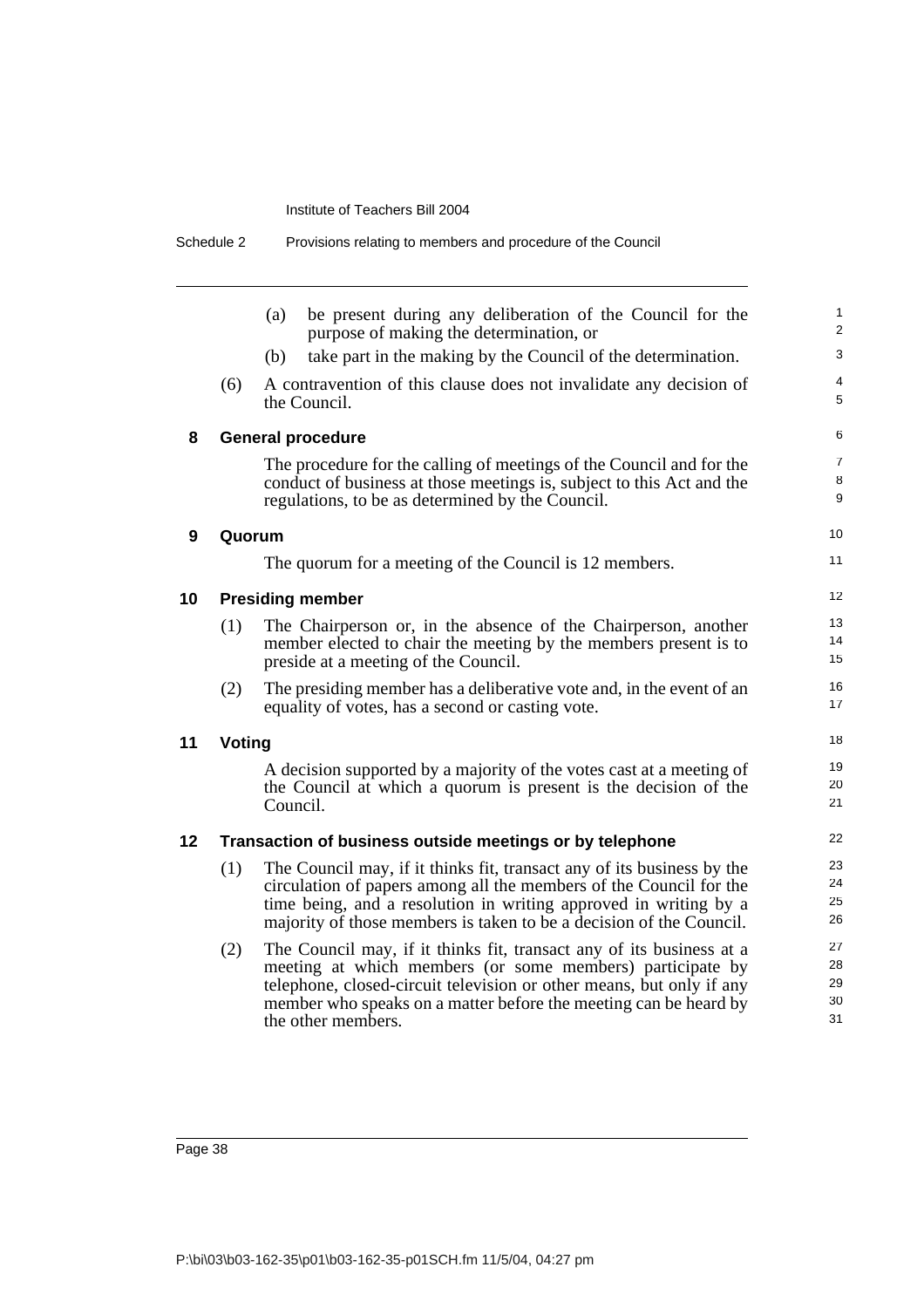|    | (3) | For the purposes of:                                                                                                                                              | 1                        |
|----|-----|-------------------------------------------------------------------------------------------------------------------------------------------------------------------|--------------------------|
|    |     | the approval of a resolution under subclause $(1)$ , or<br>(a)                                                                                                    | 2                        |
|    |     | a meeting held in accordance with subclause (2),<br>(b)                                                                                                           | 3                        |
|    |     | the Chairperson and each member have the same voting rights as<br>they have at an ordinary meeting of the Council.                                                | $\overline{4}$<br>5      |
|    | (4) | A resolution approved under subclause (1) is, subject to the<br>regulations, to be recorded in the minutes of the meetings of the<br>Council.                     | 6<br>$\overline{7}$<br>8 |
|    | (5) | Papers may be circulated among the members for the purposes of<br>subclause (1) by facsimile or other transmission of the information<br>in the papers concerned. | 9<br>10<br>11            |
| 13 |     | <b>First meeting</b>                                                                                                                                              | 12                       |
|    |     | The Minister may call the first meeting of the Council in such<br>manner as the Minister thinks fit.                                                              | 13<br>14                 |

Schedule 2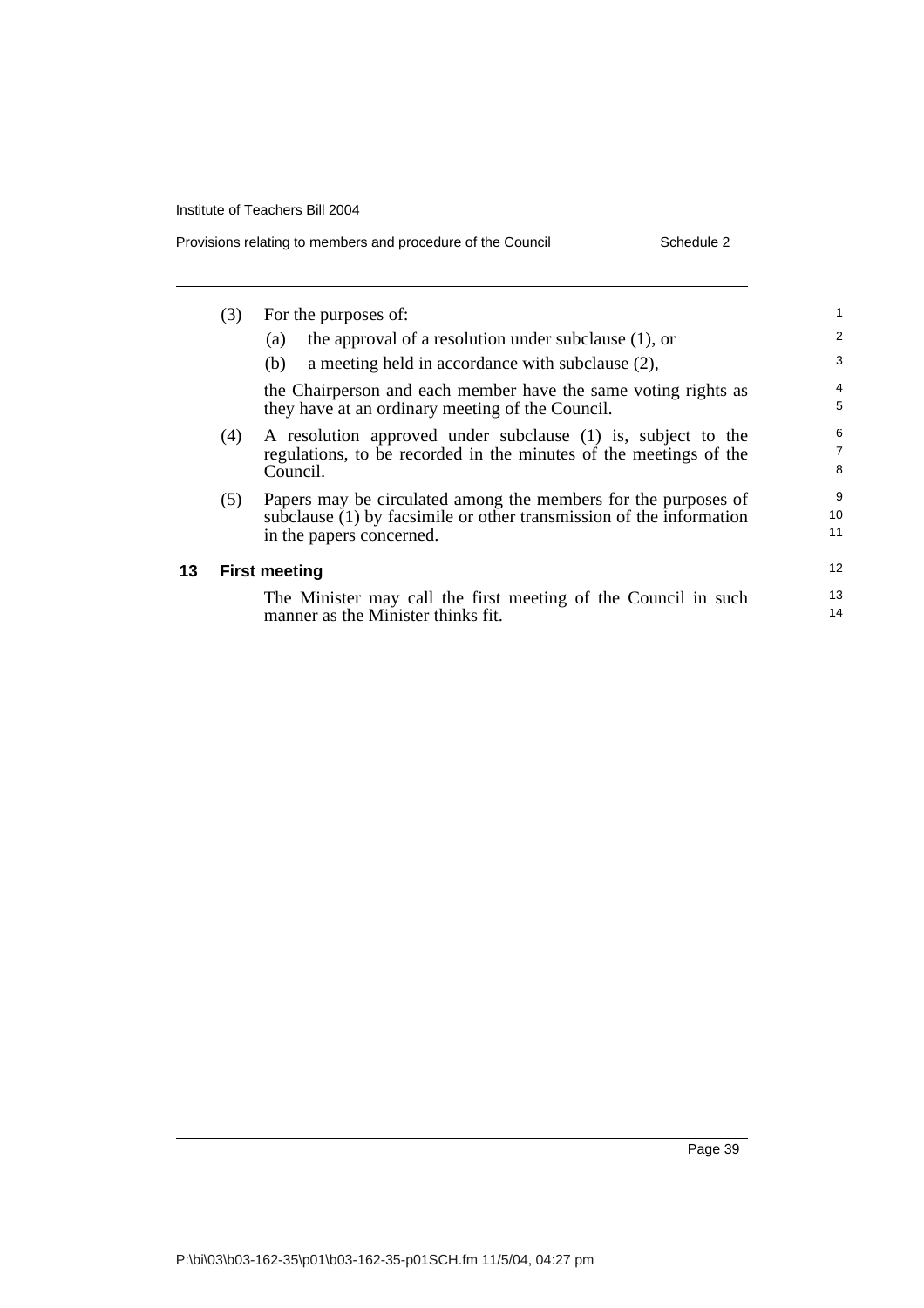Schedule 3 Savings and transitional provisions

<span id="page-51-0"></span>

| <b>Schedule 3 Savings and transitional provisions</b> |  |         |
|-------------------------------------------------------|--|---------|
|                                                       |  | 1.Secti |

#### (Section 53)

1 2

3

19 20

## **Part 1 General**

#### **1 Regulations**

- (1) The regulations may contain provisions of a savings or transitional nature consequent on the enactment of the following Acts: this Act
- (2) Any such provision may, if the regulations so provide, take effect from the date of assent to the Act concerned or a later date.
- (3) To the extent to which any such provision takes effect from a date that is earlier than the date of its publication in the Gazette, the provision does not operate so as:
	- (a) to affect, in a manner prejudicial to any person (other than the State or an authority of the State), the rights of that person existing before the date of its publication, or
	- (b) to impose liabilities on any person (other than the State or an authority of the State) in respect of anything done or omitted to be done before the date of its publication.

## **Part 2 Provisions consequent on enactment of this Act**

|     | <b>Interim Council</b>                                                                                                                                                                          | 21             |
|-----|-------------------------------------------------------------------------------------------------------------------------------------------------------------------------------------------------|----------------|
|     | Until such time as the elected members of the Council are elected in<br>accordance with section 13 $(1)$ (a), the Council is to consist of such<br>members as may be appointed by the Minister. | 22<br>23<br>24 |
| (2) | Schedule 2 to this Act applies, with such modifications as are<br>necessary, to and in respect of any such interim Council.                                                                     | 25<br>26       |